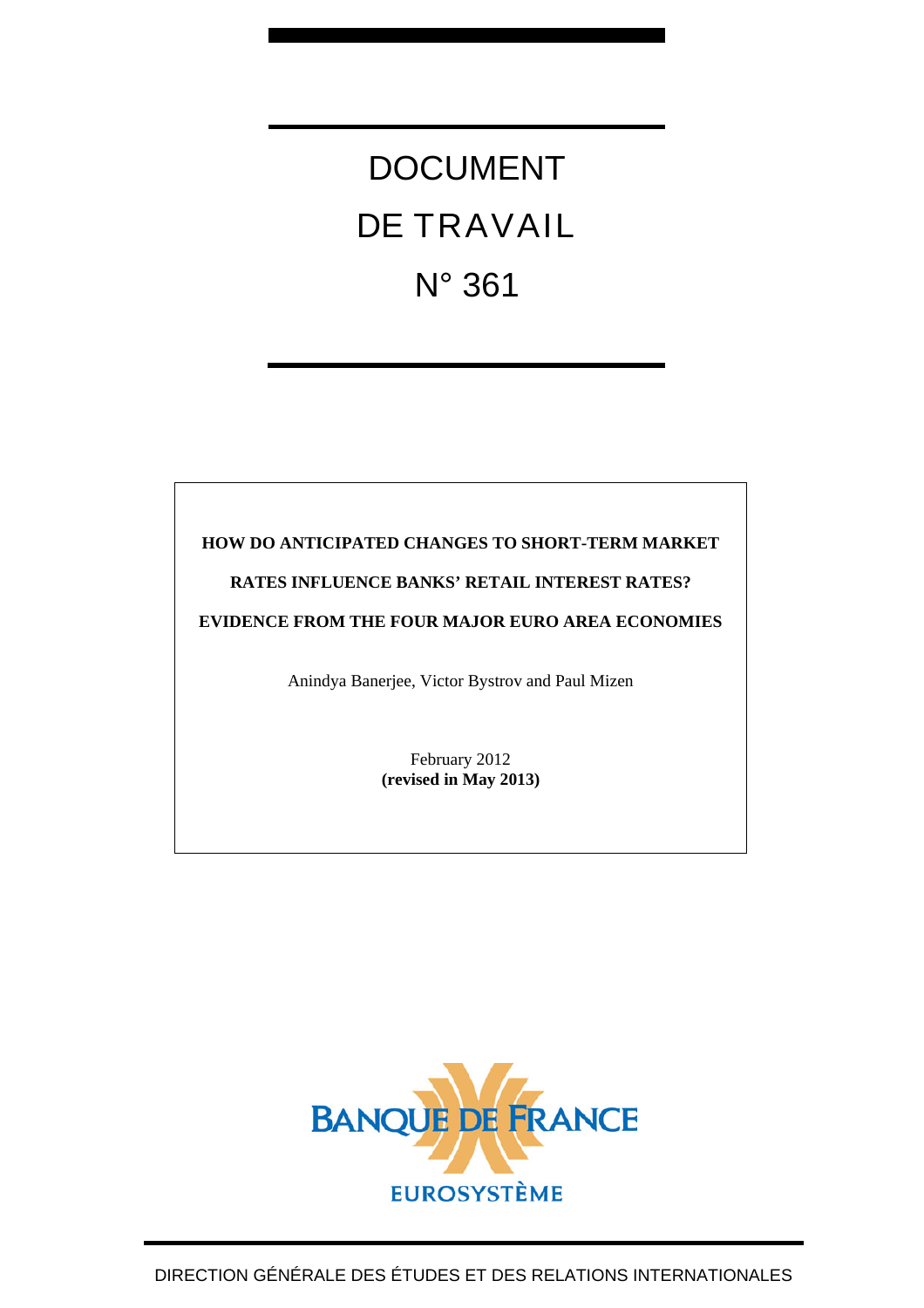# DIRECTION GÉNÉRALE DES ÉTUDES ET DES RELATIONS INTERNATIONALES

# **HOW DO ANTICIPATED CHANGES TO SHORT-TERM MARKET RATES INFLUENCE BANKS' RETAIL INTEREST RATES? EVIDENCE FROM THE FOUR MAJOR EURO AREA ECONOMIES**  Anindya Banerjee, Victor Bystrov and Paul Mizen February 2012 **(revised in May 2013)**

Les Documents de travail reflètent les idées personnelles de leurs auteurs et n'expriment pas nécessairement la position de la Banque de France. Ce document est disponible sur le site internet de la Banque de France « [www.banque-france.fr](http://www.banque-france.fr/) ».

Working Papers reflect the opinions of the authors and do not necessarily express the views of the Banque de France. This document is available on the Banque de France Website "[www.banque-france.fr](http://www.banque-france.fr/)".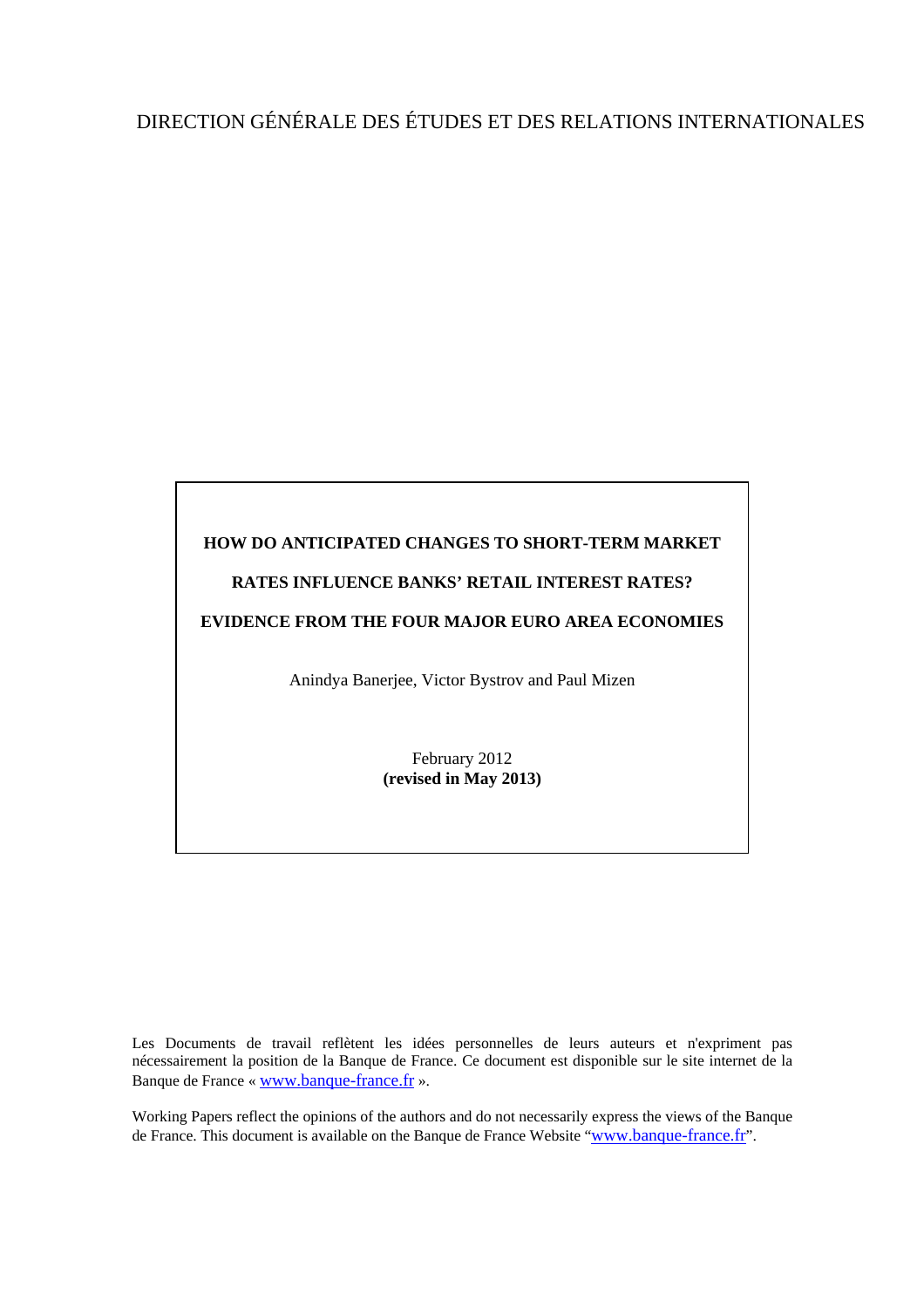How do anticipated changes to short-term market rates influence banks' retail interest rates? Evidence from the four major euro area economies<sup>1</sup>

Anindya Banerjee<sup>2</sup>, Victor Bystrov<sup>3</sup> and Paul Mizen<sup>4</sup>

The authors gratefully acknowledge financial support from the British Academy through SG-47026 and the EU Commission through MRTN-CT-2006-034270-COMISEF. An early version of this paper was discussed at an 'expert meeting' at the European Central Bank, Frankfurt. For their comments we thank Philip Bond, Satyajit Chatterjee, Mike Dotsey, Loretta Mester, Mark Watson, Jonathan Wright, Cheng Zhu and seminar participants at the Federal Reserve Bank, Philadelphia, the Bank for International Settlements, Singapore Management University, Bank Negara Malaysia and the Hong Kong Monetary Authority. We also thank the Directorate General of Statistics of the Banque de France, especially Director General M. Jacques Fournier, and Sylvain Goutheron and Jérémi Montornes for providing the French bank data on which the disaggregate analysis is based. The opinions expressed in this paper are ours alone and should not be taken to represent the views of the Banque de France or any of the National Central Banks of the Eurosystem or the European Central Bank. Responsibility for any remaining errors rests with us.

<sup>1</sup>Forthcoming in the Journal of Money, Credit and Banking

<sup>2</sup>DGPM-SEMAP, Banque de France, and Professor of Econometrics, University of Birmingham, Edgbaston, B15 2TT United Kingdom. Email: a.banerjee@bham.ac.uk

<sup>3</sup>Assistant Professor, University of Lodz, emfvib@uni.lodz.pl

<sup>4</sup>Professor of Monetary Economics, University of Nottingham, University Park, Nottingham, NG7 2RD, UK. email: paul.mizen@nottingham.ac.uk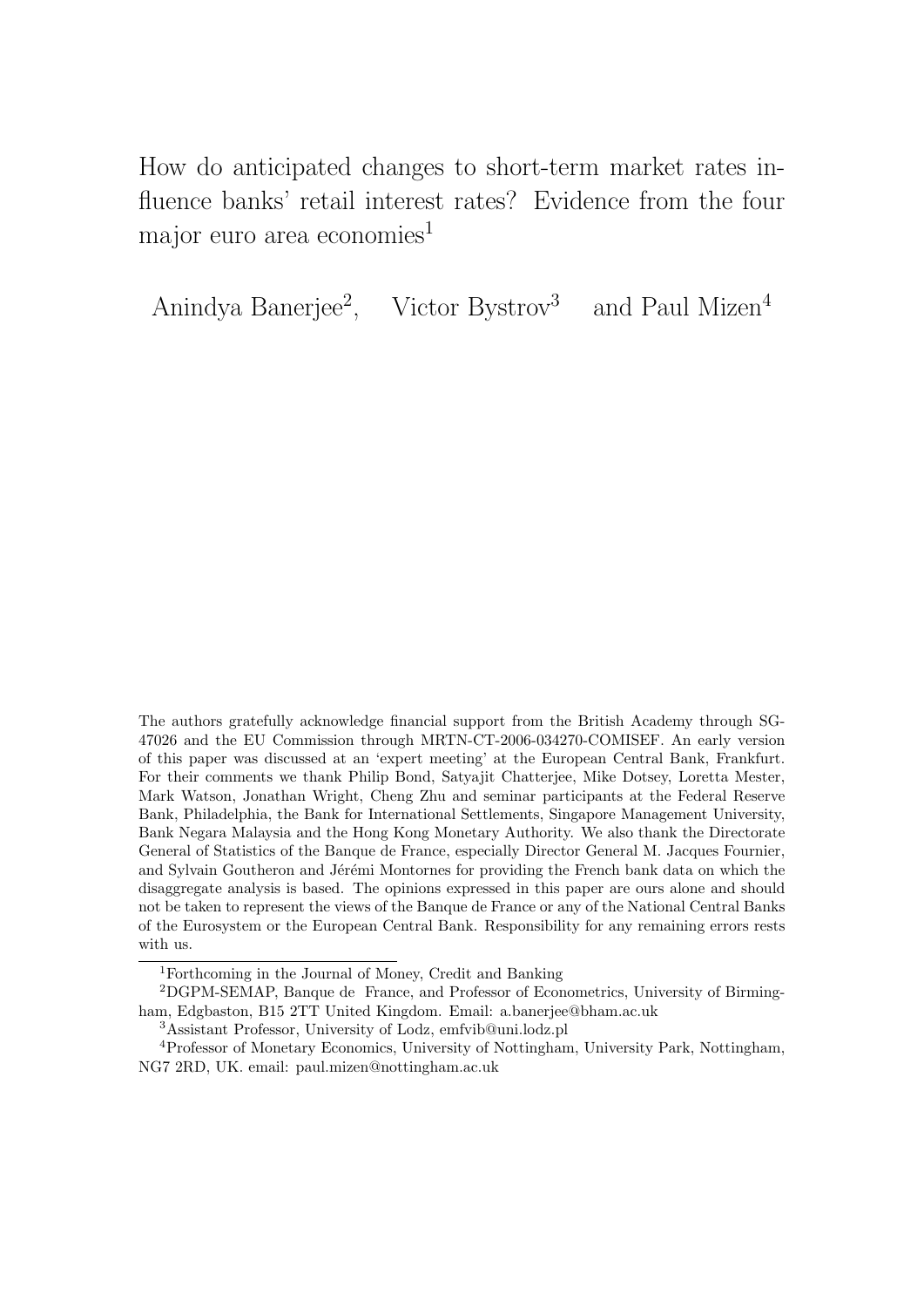Comment les variations anticipés des taux de marché de court terme influence les taux d'intérêt des banque de détails? Cas des quatre principales économies de la zone euro

### **Anindya Banerjee, Victor Bystrov et Paul Mizen**

### **Mai 2013**

### **R´esum´e**

Dans cet article, nous soutenous que les banques fixent leurs taux d'intérêt de crédit et de dépôt en anticipant les taux de marché à court terme. Afin d'inclure des taux d'intérêt anticipés dans un modèle empirique, nous calculons d'abord des prévisions de taux de marché en adoptant deux méthodes (un modèle niveau, pente et courbure et un modèle basé sur l'analyse en composantes principales), puis nous intégrons ces prévisions dans un modèle d'ajustement des taux de détail en prenant en compte quatre taux de détail différents dans les quatre principales économies de le zone euro.

En combinant des données agrégées (macroéconomiques) avec des donnéees individuelles sur les banques françaises, nous revelons un rôle significatif des prévisions des taux de marché dans la détermination des taux de détail. Des résultats qui sont par ailleurs confirmés par d'autres spécifications utilisant des taux futurs.

Mots-clés: Prévisions, modèle à facteur, taux d'intérêt, *pass-through* Codes JEL: C32, C53, E43, E44

### **How do anticipated changes to short-term market rates influence banks' retail interest rates? Evidence from the four major euro area economies**

### **Anindya Banerjee, Victor Bystrov and Paul Mizen**

### **May 2013**

### **Abstract**

In this paper we argue that banks anticipate short-term market rates when setting interest rates on loans and deposits. In order to include anticipated rates in an empirical model, we use two methods to forecast market rates - a level, slope, curvature model and a principal components model - before including them in a model of retail rate adjustment for four retail rates in four major euro area economies. Using both aggregate data and data from individual French banks, we find a significant role for forecasts of market rates in determining retail rates; alternative specifications with futures information yield comparable results.

Keywords: forecasting, factor models, interest rates, pass-through JEL classification: C32, C53, E43, E44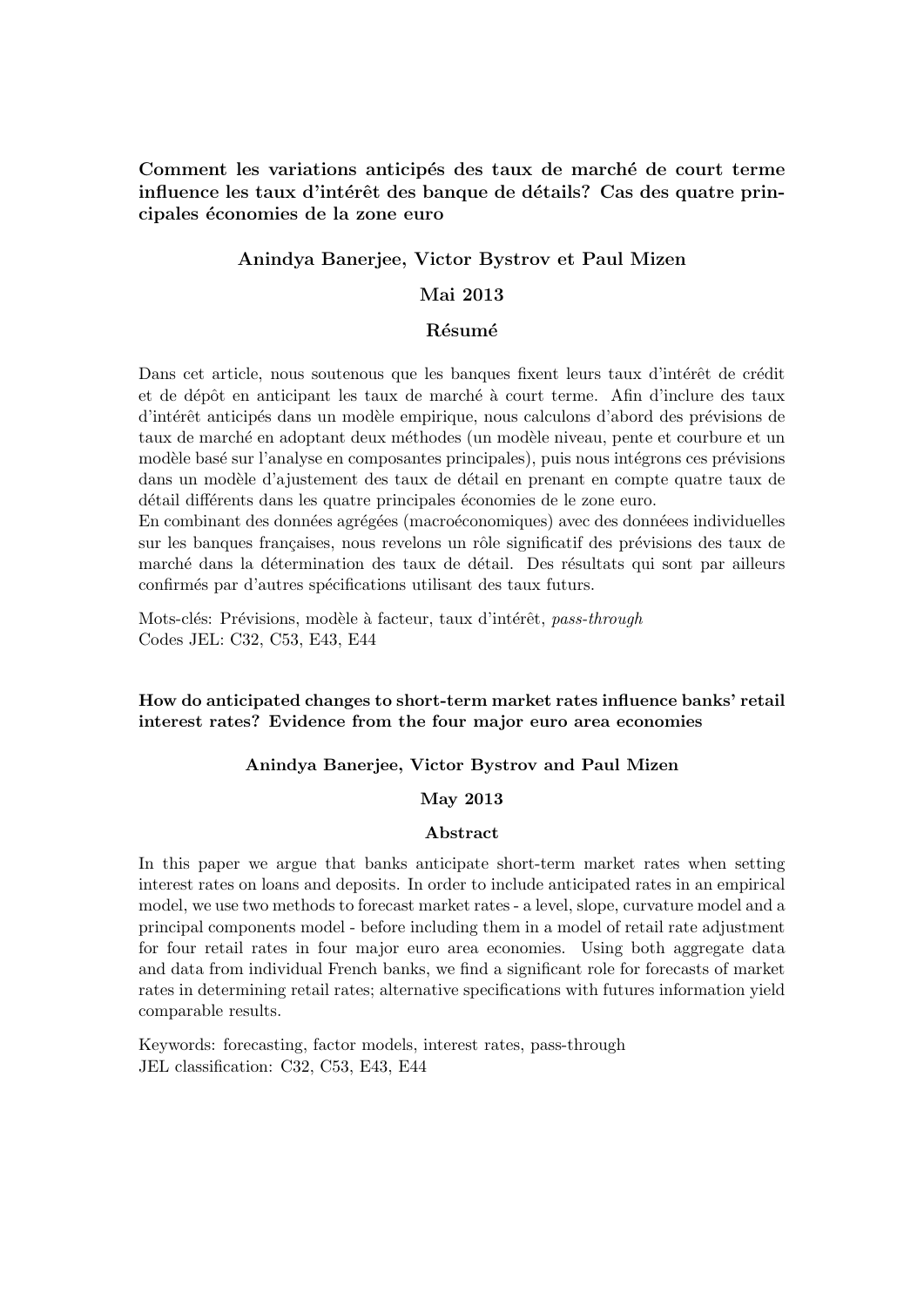# **1 Introduction**

One of the lessons learned in the recent financial crisis concerns the critical importance of the mechanisms banks use to finance their lending. Banks, which had become progressively more reliant on short-term market funding for their lending activities and less reliant on their deposit base, found their ability to lend was closely connected to the availability of funds in the money markets. Banks substantially changed their funding model a decade before the financial crisis emerged (Borio 2008, Mizen 2008, Llewellyn 2009) making them more dependent on short-term market-based finance up until the point that the financial crisis occurred. We might conclude that the consequence of this change would be a close correspondence between the rates that banks charged to lend to each other and the rates that they offered to households and firms, but this is not the case.

Figure 1 plots four retail rates for a representative euro area country (Germany) showing time deposits, short- and long-term loans to enterprises and mortgages from 1995-2007, while Figure 2 plots four market rates of interest, the 3-month and 12-month EURIBOR rates and 2-year and 10-year bond yields. As market rates rise and fall so it appears retail rates follow suit, but closer inspection reveals that retail rates do not follow market rates to the peaks and the troughs. While there is a reasonably close correspondence between rates at which banks can borrow in the interbank market and rates offered to retail borrowers, banks smooth the rates to some degree. This observation notwithstanding, most recent papers on interest rate pass through have argued the opposite and assumed that there is a close contemporaneous relationship between rates for retail customers and the current market rates at the same maturity.<sup>1</sup> According to these conventional models, the rates faced by new business should have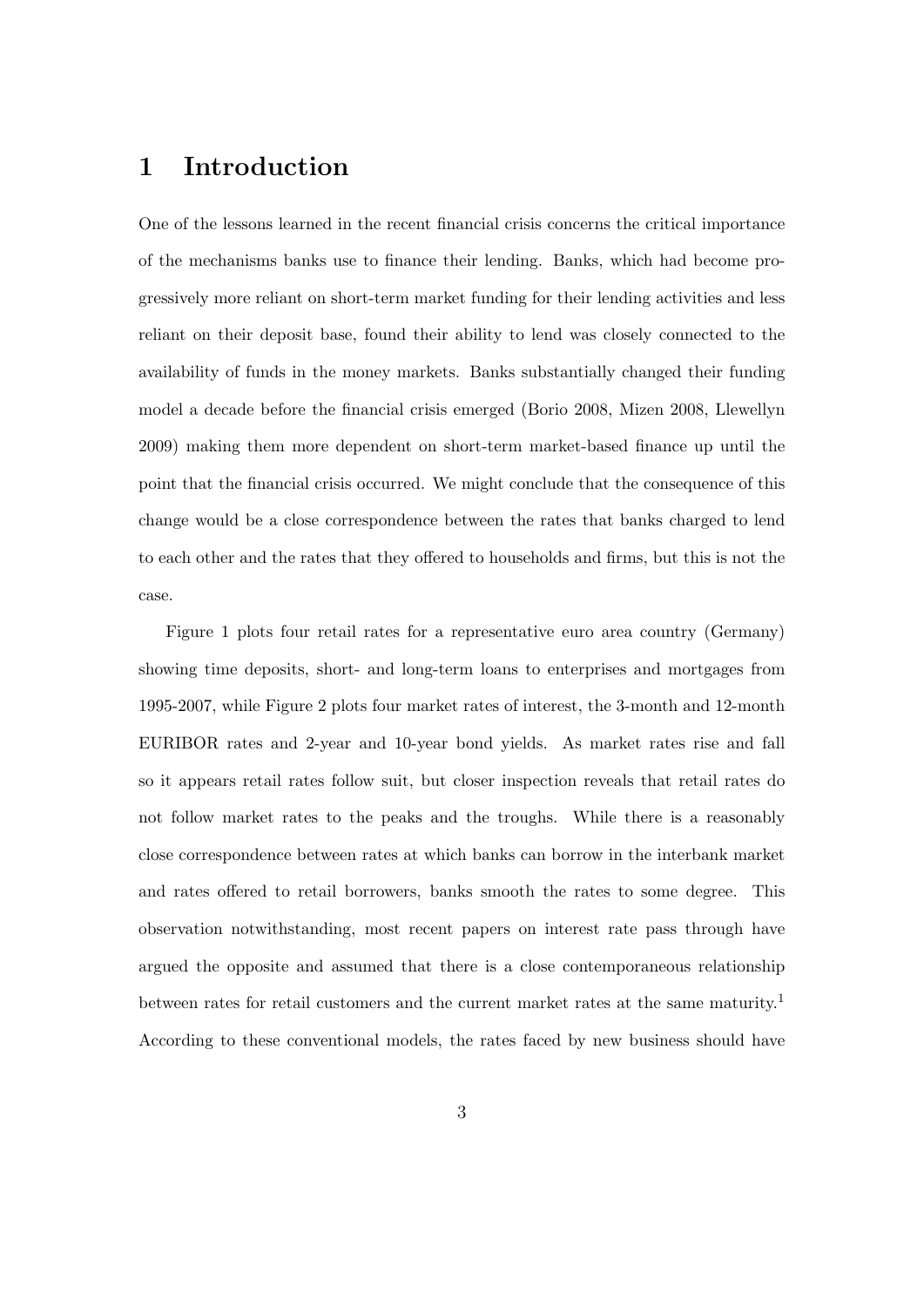fully reflected the current changes to costs of borrowing on the money markets even at the peaks and the troughs.

We argue otherwise. There are two reasons why banks smooth out variations in market rates in the interest rates offered to their customers. First, there is a cost of changing interest rates, which deters banks from making changes in one direction that may need to be reversed after a short duration; this also stops them from continuously changing rates. It is not the purpose of this paper to focus on this issue, but it is necessary to acknowledge that for a variety of reasons, adjustment to rates is not costless. Second, banks seek to anticipate the future direction of interest rates, particularly when they are setting rates for many periods, and even more so when they will have to refinance the loans that they make in the future, possibly several times. This is the primary focus of our paper because the current empirical literature does not discuss how projections of market rates might influence banks when they set retail rates. Expectations only feature in these papers to separate anticipated and unanticipated changes to *current* monetary policy. As we show, it is relatively straightforward to allow for the influence of *future* expected rates, and this is the contribution of our paper.<sup>2</sup> Our paper differs in three distinctive respects from most empirical studies of interest rate setting that have largely concentrated on a contemporaneous relationship between retail and market rates with closely matched maturities, and no adjustment costs. First, we offer a forward-looking model in which banks form expectations about future rates when setting interest rates. Second, it assumes that banks cannot always perfectly match the maturity of loans to sources of funds. Third, the model allows for refinancing, and introduces costs of adjustment to retail rates.

We begin by offering a simple theoretical framework in which financial institutions look forward when setting interest rates. Financial institutions face incentives to an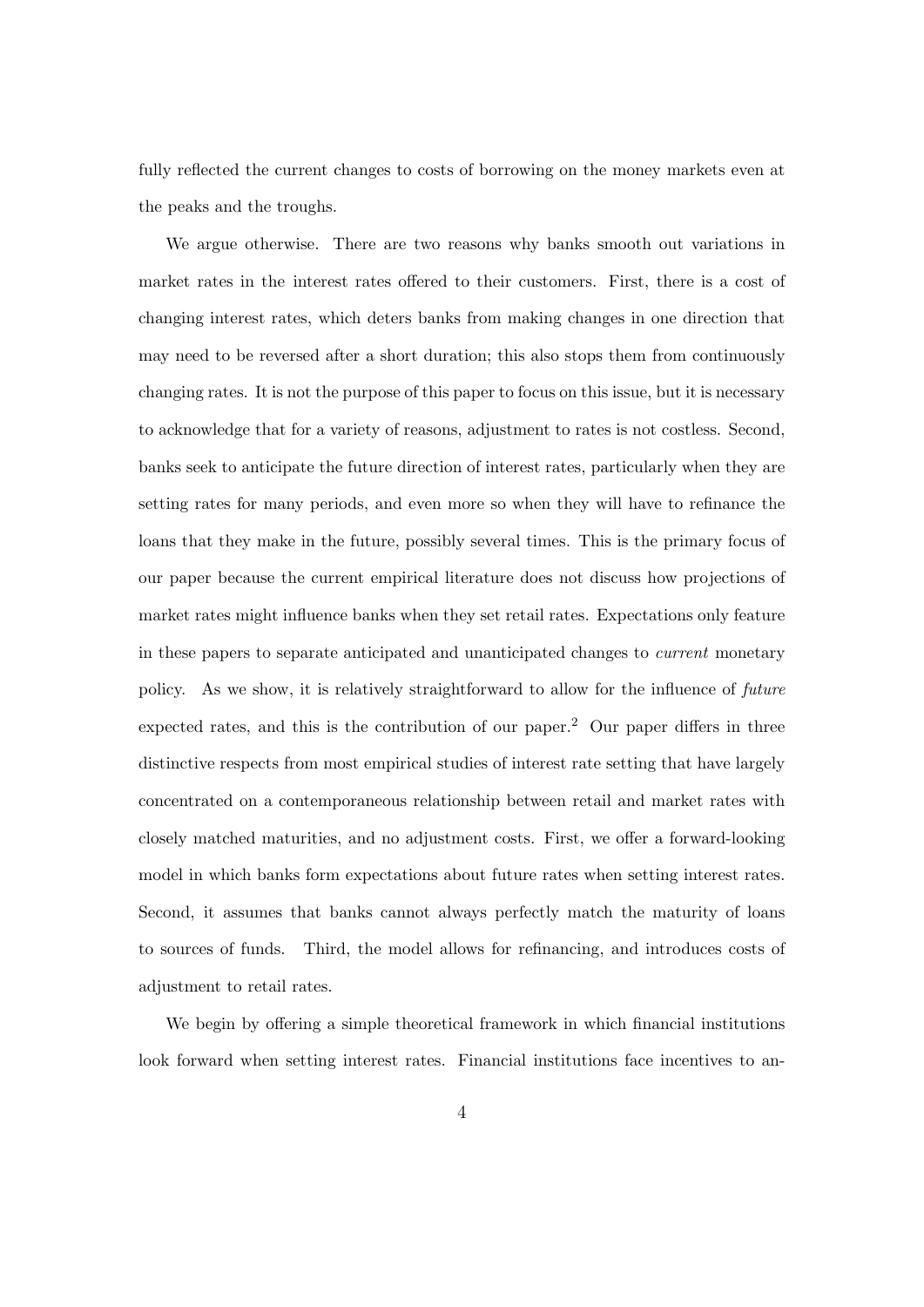ticipate the direction of future changes to market rates in order to avoid making costly changes to retail rates that may subsequently need to be reversed. Banks also anticipate future market rates because they cannot match maturities perfectly between loans and sources of funds, and therefore need to anticipate the costs of refinancing their loans at various points in the future. This offers a theoretical basis for the relationship between retail and future market rates of interest.

We then use this theoretical structure to motivate the inclusion of expected money market rates in our dynamic adjustment model of retail rates for data aggregated across banks within each country and for groups of individual banks in a representative country  $(France).$ <sup>3</sup> We do this using two methods described in Diebold and Li (2006). First, we generate forecasts of market rates using a dynamic Nelson-Siegel representation of the yield curve. Second, we forecast future rates using principal components extracted from the covariance matrix of market rates at various maturities. Using forecasts of changes to 1-month and 3-month maturities for EURIBOR market rates we then use the information on anticipated future changes to market rates to predict changes in four different retail rates in the four of the largest economies of the euro area (France, Germany, Italy and Spain) at various forecast horizons.

The data used in the estimation comes from two sources. The first comprises variables at a monthly frequency from January 1994 to July 2007 for France, Germany, Italy and Spain from the harmonized monetary and financial institutions' interest rate (MIR) dataset. This is what may be called the aggregate dataset. The second dataset consists of interest rates (also at a monthly frequency) taken from a sample of individual French banks. This disaggregation enables us to check whether the results derived from the first dataset are a consequence of the aggregation involved in constructing the MIR statistics using individual bank-level data. For France the disaggregate results confirm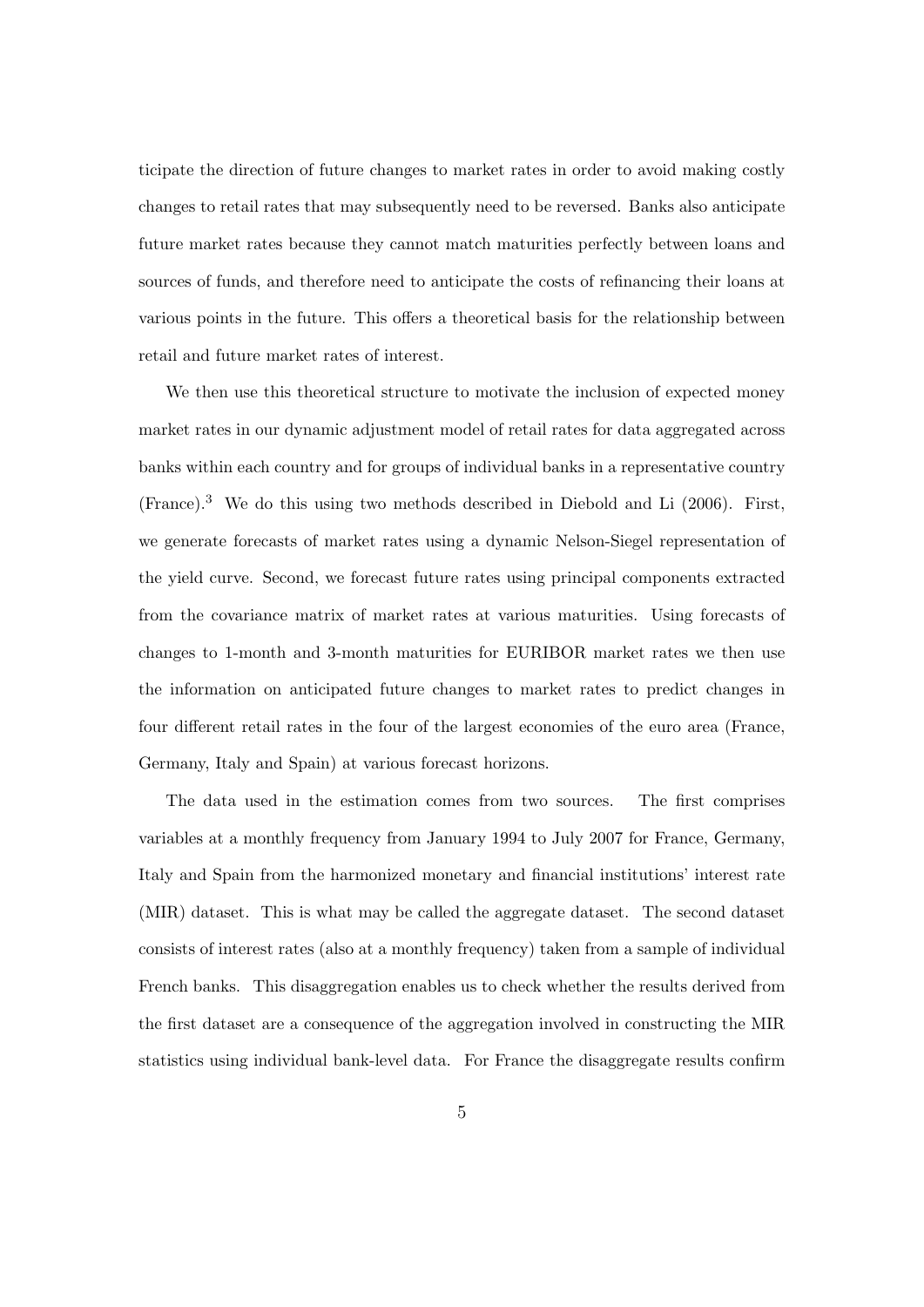those from the aggregate dataset. Similar analysis could in principle be undertaken for the remaining countries but we are constrained by access to the relevant data which are available to us only for France.

We select the appropriate lag structure for the models using Bayesian information criteria and report the degree of interest rate pass through in each case. We are able to test the significance of coefficients on the forecasts of future changes to money market rates in our model at different maturities. When we compare our results from forecasting models with an alternative model using EURIBOR futures, we find that the results are very similar, both in terms of the pass through coefficients that we obtain, and the significance of the variables that anticipate future changes to money market rates. Our results provide evidence that previous modelling strategies, using only contemporary market rates to explain retail rates, neglected a large amount of relevant interest rate information in the yield curve about future short-term rates. Our approach acknowledges the uncertainty about future market rates which banks face when they set retail rates, and by forming forecasts of future market rates banks are able to take into account their expectation of future rates in the current retail rate setting decision.

The paper is organized as follows. The next section provides a brief literature review. Section 3 provides a theoretical basis for including forecasts of future market rates, Section 4 gives an outline of our econometric methodology, and Section 5 gives our data sources. Section 6 reports the results, with Sections 6.1 and 6.2 presenting the results for the aggregate data and Section 6.3 the results for bank-level data. Section 7 concludes. All tables and figures are given at the end of the paper and a brief data appendix lists the data sources used.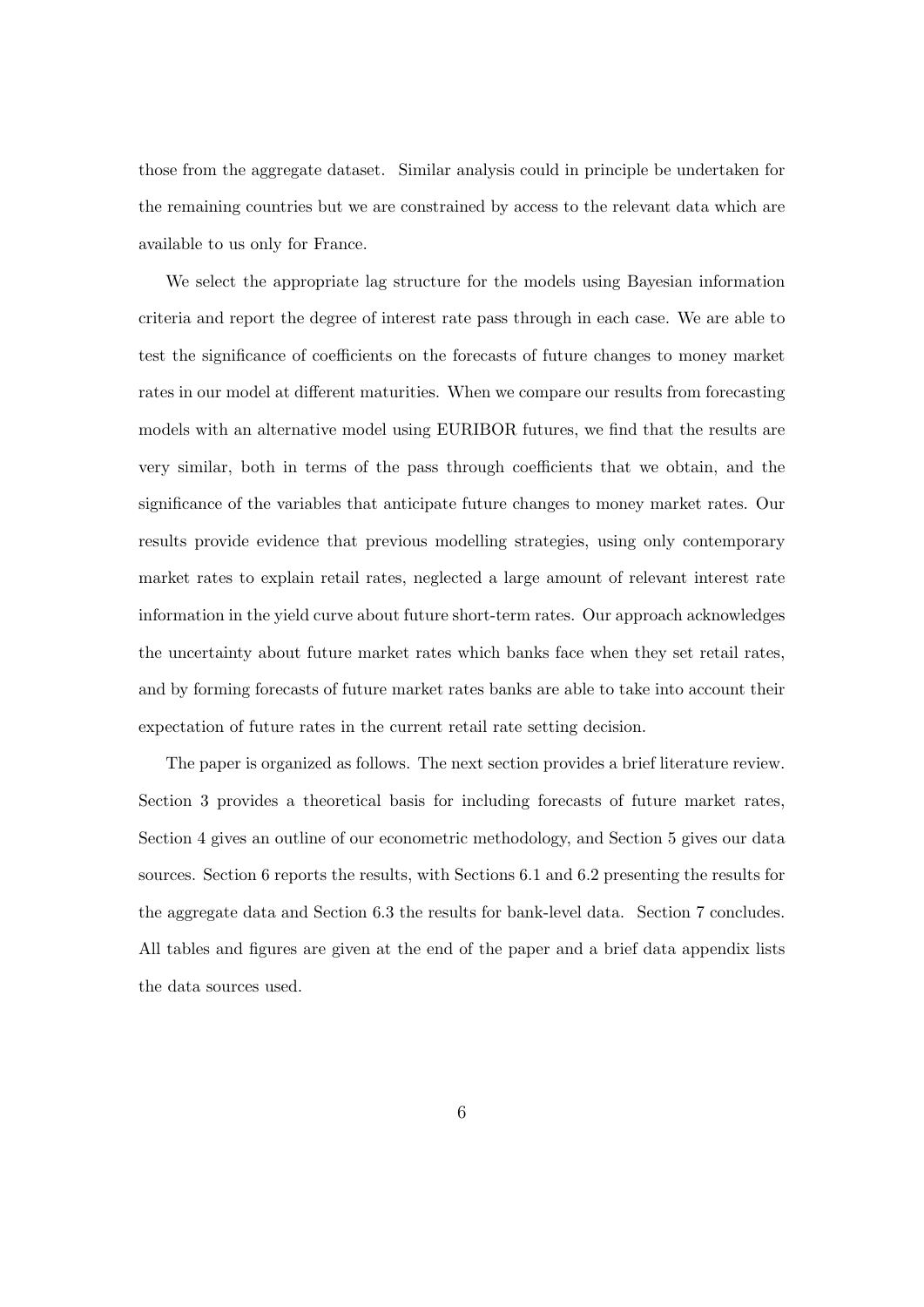# **2 Literature on Rate Setting In Europe**

The recent literature has addressed several contributions to the question of rate setting by banks which we discuss briefly below.

## **2.1 Equilibrium relationships between retail and market rates**

Many of the studies cited in the introduction have used time series of weighted averaged interest rates by broad product category such as deposits, loans and mortgages; others have employed individual rates for identifiable banks, products, and product tiers within countries. Some of these papers have used the official refinancing rate as the benchmark, others have used a closely related short-term money market rate such as a EURIBOR rate. The equilibrium relationship between retail and money market rates modelled in these papers is assumed to be contemporaneous and does not include forecasts of future money market rates. This can be justified by appealing to a 'cost of funds' argument, which states that the marginal cost of funds is best captured by the market rate with the closest maturity to the retail product. A similar and related argument for this approach is that the monetary or financial institution will try to avoid mismatch in assets and liabilities by funding a loan with market finance at a similar maturity e.g. a money market instrument or bond issue, and therefore the rate or yield on that instrument gives the benchmark rate.

However, this approach is subject to several potential criticisms. First, it is not always possible to find a close match between retail and market rates for empirical analysis because the retail rate categories can be quite coarse - a problem that was particularly acute with the National Retail Interest Rate (NRIR) dataset, but is less serious for the Money and financial institutions Interest Rate (MIR) dataset. Besides,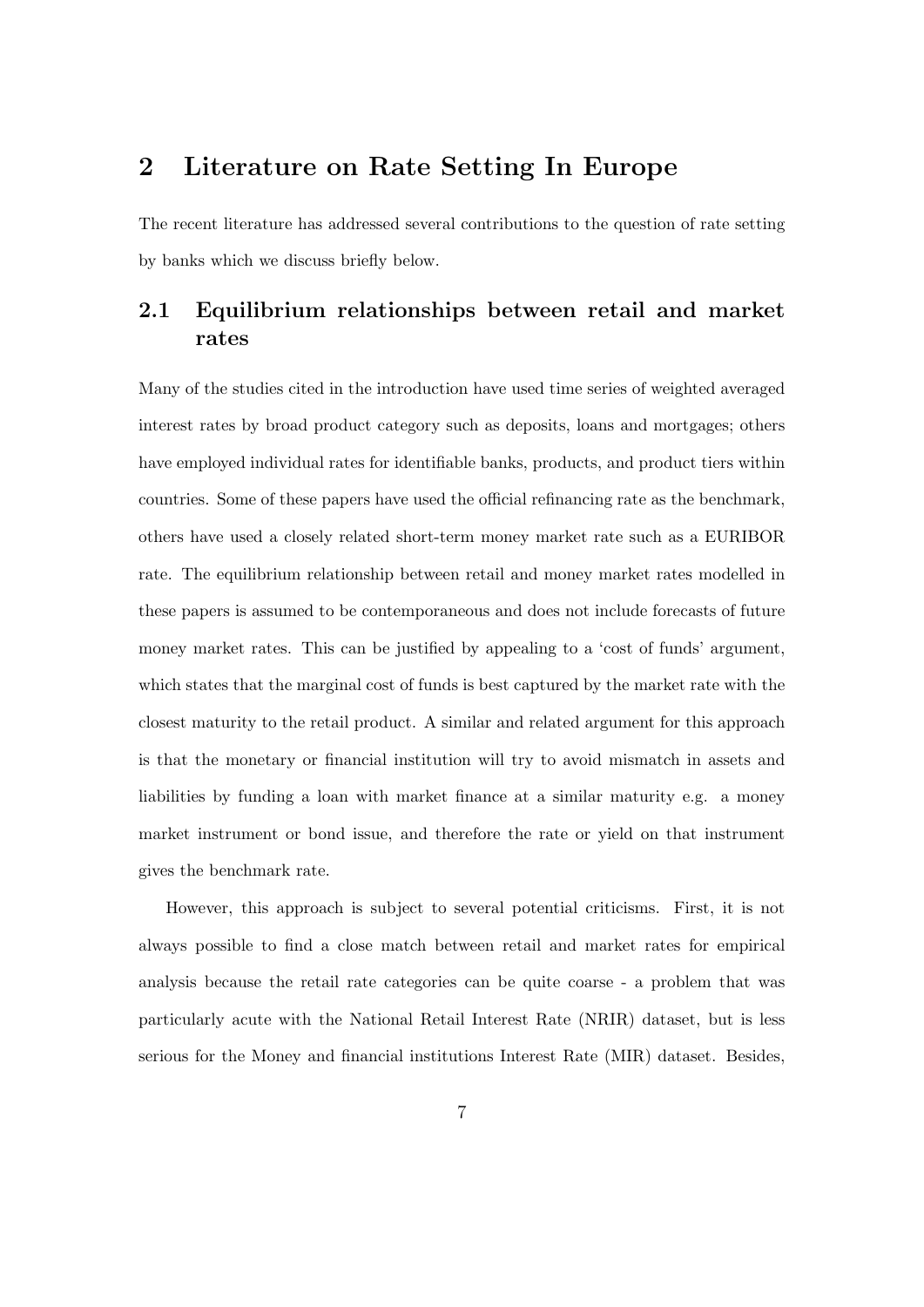market rates exist only at certain maturities, and while interpolation is possible to infer rates at intermediate maturities, none of these interpolated rates is available on a single market instrument. A better definition of the rates on different bank deposits, loans and mortgages is made possible through the MIR statistics. Authors using recent data have been able to select the market rate to match more closely the maturity of the retail rate, but this is far from being a perfect solution. Kok-Sørensen and Werner (2006) overcame some of these problems by using higher definition MIR data, creating synthetic market rates from the existing actual market rates at given maturities and by selecting benchmark rates using correlations within pre-defined maturity bands appropriate for the retail rate in question. Their work represents one of the most sophisticated approaches to the issue of benchmark rate selection and is one that we follow in this paper, using their data series. But instead of matching maturities exactly, we are able to allow for the maturities to be mismatched, making refinancing necessary for interest rate adjustment. We explain this in more detail below.

Second, even when financial institutions seek to match maturities they may do so imperfectly, and may be exposed to movements in short-term market rates if they are forced to borrow to correct for illiquidity or attract additional funds to their deposit base, both of which are sensitive to short-term interest rates. Swap rates could not be expected to close maturity mismatches perfectly. De la Serre et al. (2008) recognize that hedging and securitization through the markets are not captured in this 'cost of funds' approach, even when it is done in a very sophisticated way. They use the median initial maturity on corporate loans, commercial loans and mortgages to match with bond yields rates at 2, 5 and 10 year maturities. They augment this approach with the use of common factors to explain omitted variables in the relationship between the retail rate and the market rate. Their data are drawn from banks in France from January 2003 to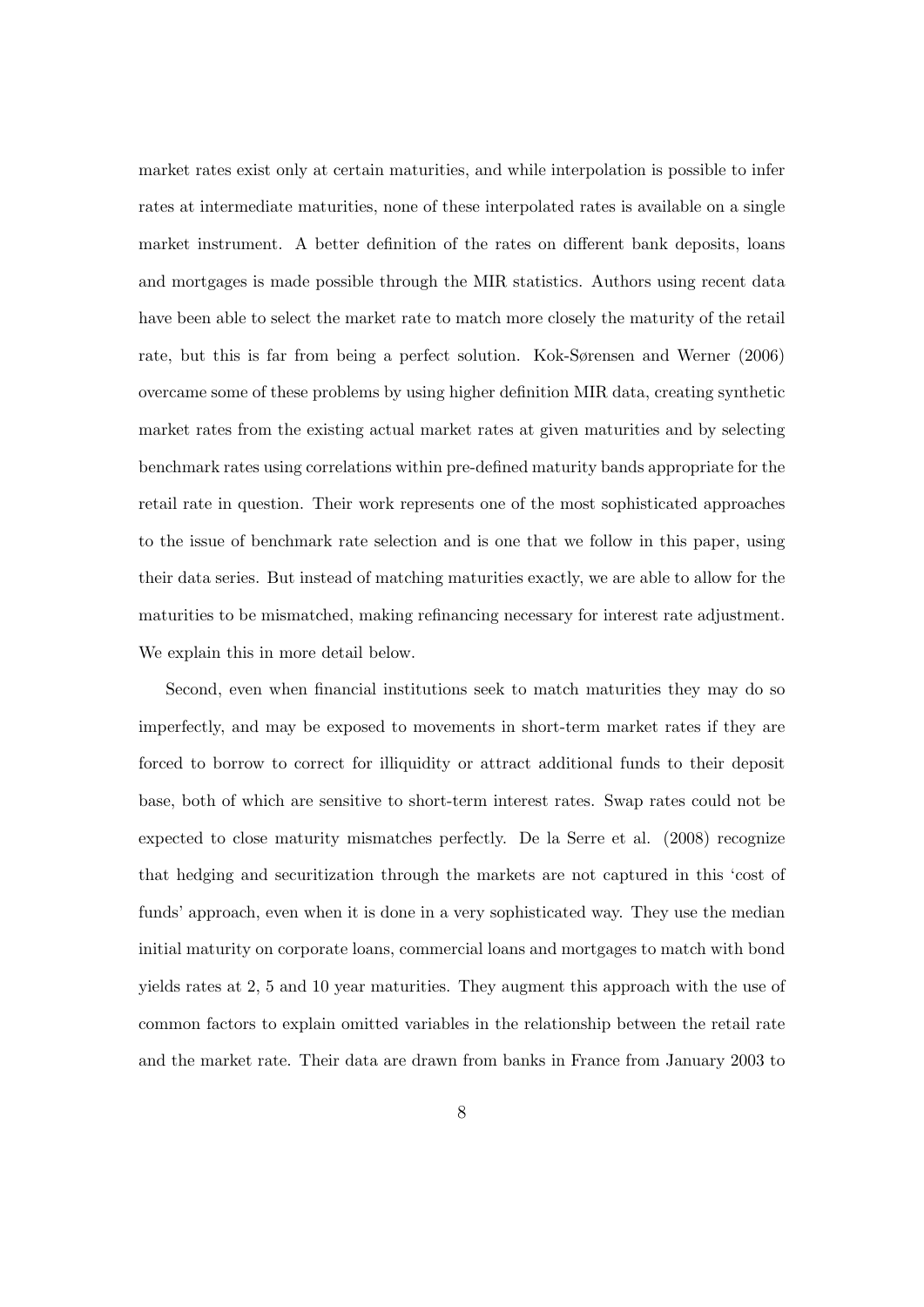July 2007.

Third, the literature has tended to select the 'most appropriate' market rate by a preselection method using the correlation between the retail rate in question and alternative market rates, rather than by strict maturity matching, as noted by Sander and Kleimeier (2004) and Kok-Sørensen and Werner (2006). This method can overstate the extent of pass through since the highest correlation delivers the highest pass through coefficient among the options available.

### **2.2 Dynamic adjustment around equilibrium**

The conventional basis for thinking about the interest rate setting behavior of banks has been the banking firm model based on the Monti-Klein framework (Monti 1971, Klein 1971).<sup>4</sup> It supposes that banks establish the markup (markdown) of loans (deposits) over a risk free rate, which is determined by a contemporaneous official or money market rate, and the extent of the markup (markdown) is then a function of market power. If in the Monti-Klein model it is assumed that markets are perfectly competitive then pass through should be full, symmetric and relatively swift in response to changes in official rates, but few studies have found this to be the case. The Monti-Klein model is able to allow for more realistic features of financial markets, including imperfect competition, asymmetric information, and switching costs, and with these features, it implies that full pass-through is a long-run phenomenon, with deviations from this 'equilibrium' occurring in the short-run.<sup>5</sup> For these deviations to persist there need to be frictions that impede adjustment.

Assessment of the dynamic adjustment of interest rates has reflected asymmetry and non-linear adjustment in response to official rate changes (Heffernan 1997, Hofmann and Mizen 2004, Sander and Kleimeier 2004, De Graeve De Jonghe and Vennet 2007,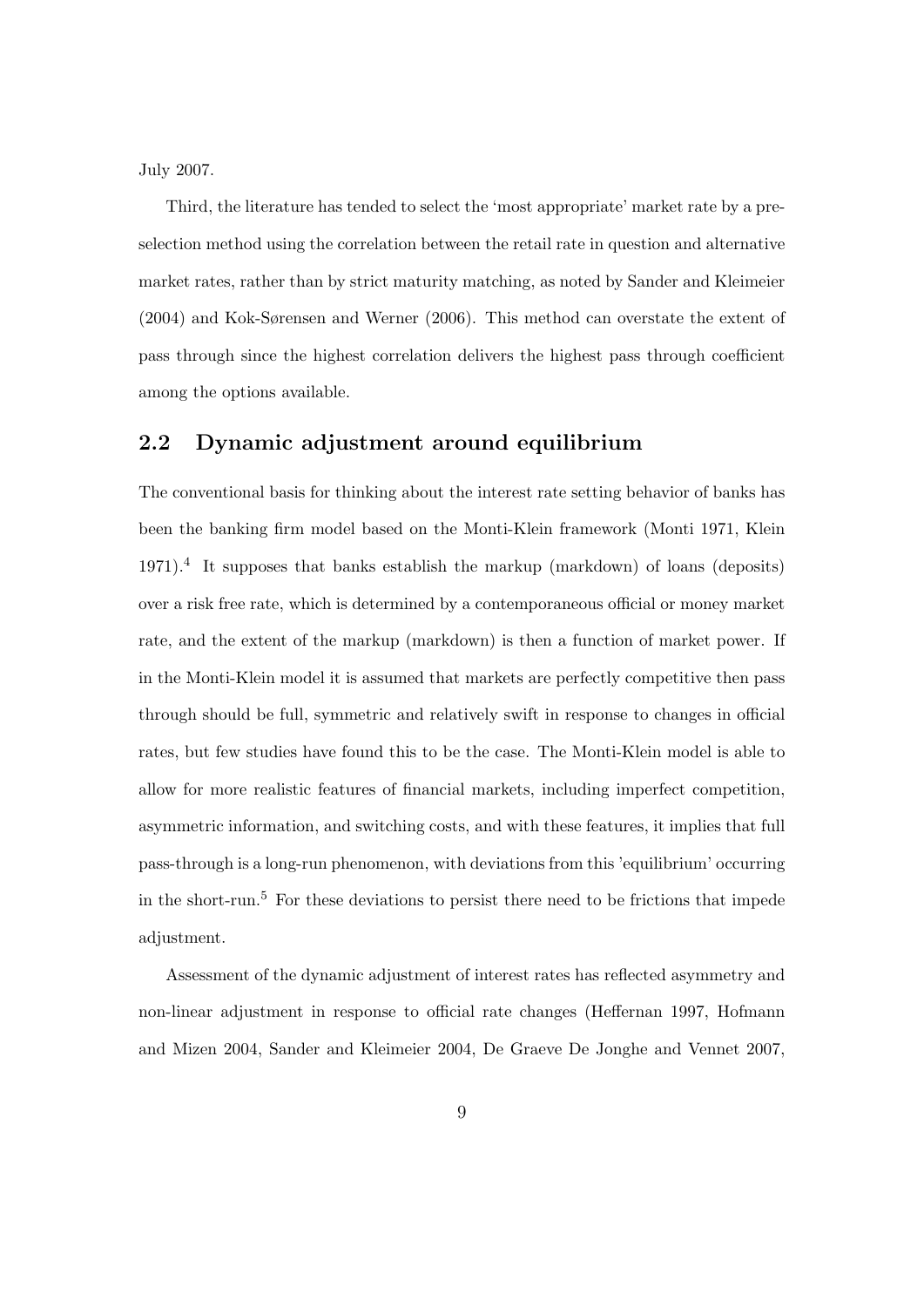Fuertes Heffernan and Kalotychou 2008). Studies of time series of weighted averaged interest rates and panel of data for individual financial institutions interest rates have found strong evidence in favor of nonlinearity and heterogeneity as financial institutions negotiate imperfections in financial markets, switching and menu costs.

Their models make adjustment around an equilibrium between retail and money market rates that is contemporaneous and does not include forecasts of future money market rates. We argue in this paper that the model ignores the realistic possibility that banks use their own expectations of future market rates to minimize the uncertainty they face when setting retail rates.

### **2.3 Market efficiency in the euro area**

Many studies of interest rate setting in the euro area have looked at the efficiency of the transmission of information across countries at a point in time. For example, the comparison of retail rate setting behavior of banks in different euro area countries in response to a common monetary policy action includes Mojon (2000), Ehrmann et al. (2001), Ehrmann and Worms (2001), Worms (2001), Weth (2002), Kleimeier and Sander (2006) and Sander and Kleimeier (2004). These papers consider whether convergence in financial markets has occurred as economic reform has taken place through a common monetary policy and due to competition between banks across the euro area. The majority view is that pass through is strongly influenced by banks' financial characteristics and the banking industry structure in each country and this dominates the influence of monetary union or competitive forces across the euro area as a whole. De Bondt, Mojon and Valla (2002), De Bondt (2005), Kok-Sørensen and Werner (2006), Kleimeier and Sander (2006) and Sander and Kleimeier (2004) show that the degree of pass through continues to be substantially different across the euro area despite a common monetary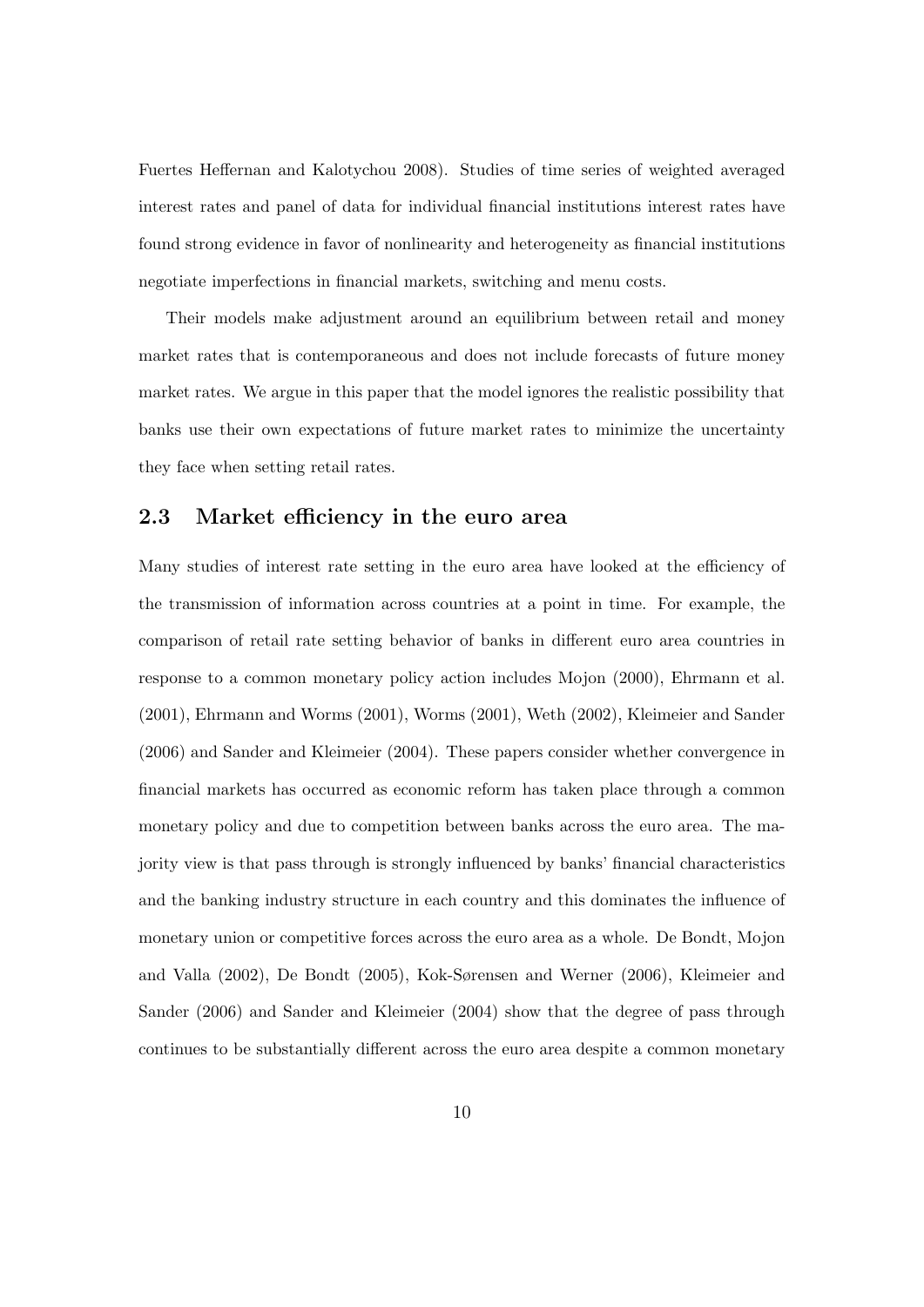policy. We therefore expect to find differences in the degree of pass through for countries in our sample, and differences in the extent to which expected future market rates affect retail rate setting.

# **3 Theoretical basis for a forward-looking model 3.1 Monti-Klein model**

The starting point for the analysis of interest rate pass through is the Monti-Klein model, first developed by Monti (1971) and Klein (1971). We use this framework to consider the microfoundations of the problem. Assume there are  $N$  banks, indexed  $n = 1, ..., N$ , using the same technology to hold deposits,  $D_n$ , for the households and supply loans,  $L_n$ , to borrowers, who are homogenous from the perspective of the bank. We can suppose that there is only one type of deposit and loan product for the present. The banks face a downward sloping demand for loans and an upward sloping supply of deposits. In the simplest case the bank could use deposits to fund loans, and generate profits by creating a differential between loan and deposit rates, but it could also lend (or borrow) on an interbank market. If we consider interbank loans,  $M_n$ , then in terms of quantities for each bank

$$
D_n = L_n + M_n
$$

Taking the supply of deposits as  $D(r_D)$  and the demand for loans as  $L(r_L)$ , which can be more conveniently written inversely as  $rr_D(D)$  and  $rr_L(L)$ , the profit of the *n th*bank is

$$
\pi_n = [rr_L(L_n + \sum_{o \neq n} L_o^*)L_n + mrM_n - rr_D(D_n + \sum_{o \neq n} D_o^*)D_n - C(D_n, L_n)],
$$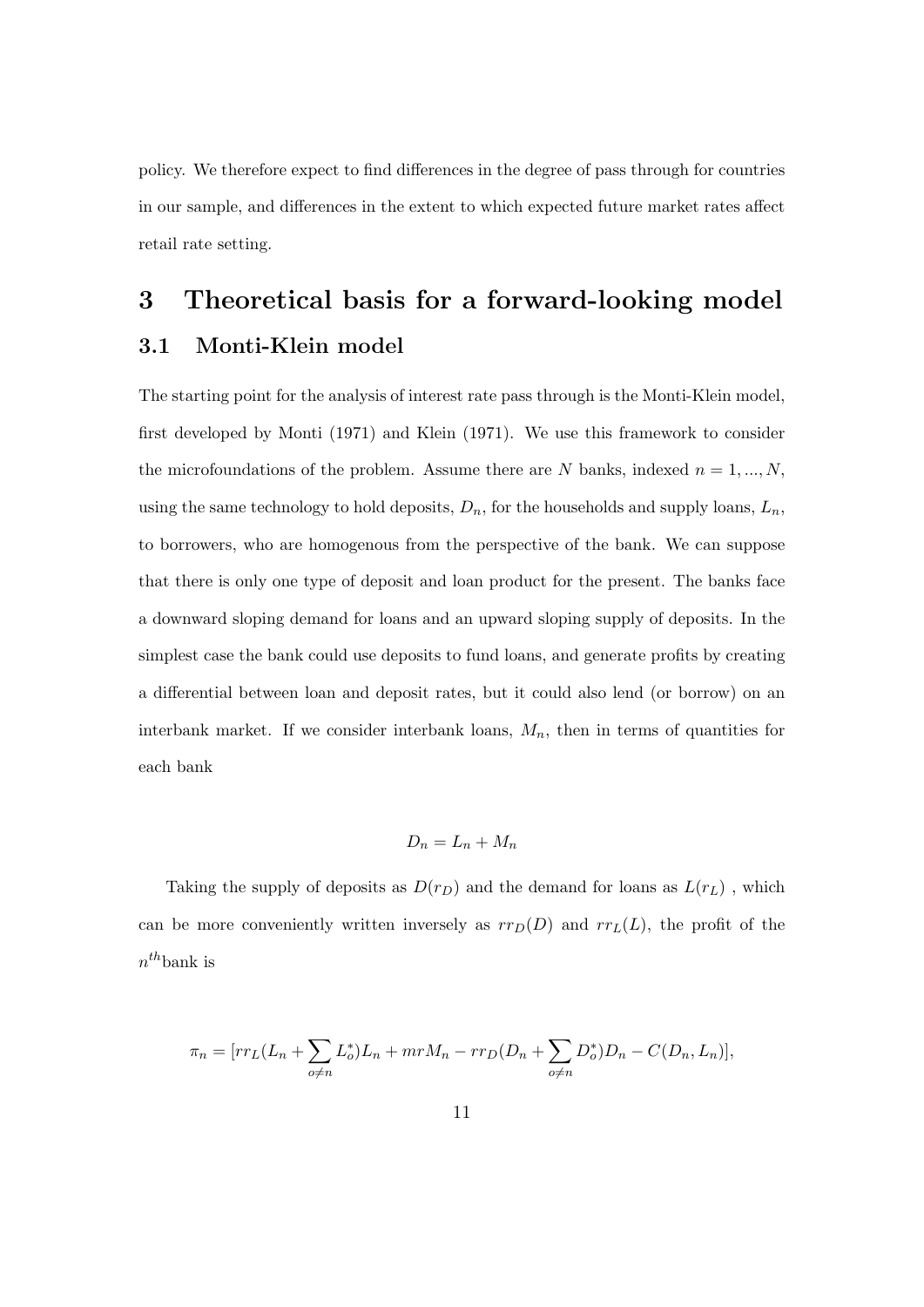where  $L_o^*$  is the optimal loan volume of all other banks,  $D_o^*$  is the optimal deposits of all other banks. *mr* is the market rate if interest on interbank loans and  $C(D_n, L_n)$  is a cost of administration of banking services. The unique Cournot equilibrium has optimal bank loans and deposits for each bank of  $L_n^* = L^*/N$  and  $D_n^* = D^*/N$ .

First order conditions show

$$
rr_L^* = -rr'_L(L^*)\frac{L^*}{N} + mr + C'_L(D, L),
$$
  

$$
rr_D^* = -rr'_D(D^*)\frac{D^*}{N} + mr - C'_D(D, L),
$$

where  $rr'_{L}(L^*)$  and  $rr'_{D}(D^*)$  are the slopes of the loan and deposit functions, and  $C'_{L}(D, L)$  and  $C'_{D}(D, L)$  are the marginal administrative costs of an additional loan (deposit), which if we assume costs are linear  $C(D_n, L_n) = \mu_D D_n + \mu_L L_n$  results in the addition (subtraction) of a markup (markdown),  $\mu_L$  ( $\mu_D$ ).

Under perfect competition  $N \to \infty$ , we see  $rr_L^* = mr + \mu_L$  and  $rr_D^* = mr - \mu_D$ . Banks have no market power and markups (markdowns) reflect only marginal administrative costs. Under monopolistic competition with small *N* we find that the markup (markdown) on retail rates  $rr_L$  and  $rr_D$  is larger than the marginal administrative cost since  $rr'_{L}(L^{*}) < 0$  and  $rr'_{D}(D^{*}) > 0$ . Hutchison (1995) has a general equilibrium model in which the banking firm sets the retail rate of interest equal to the market rate of interest adjusting for the number of banking firms, the reserve requirements imposed by the monetary authorities, and parameters from the household preferences. Like the Monti-Klein model he finds the degree of competition, related to the number of banks, influences the degree that interest rate pass through deviates from one. In this framework, and that of Hutchison, there are no adjustment costs so we would expect any change in administration costs or the degree of competition to be reflected immediately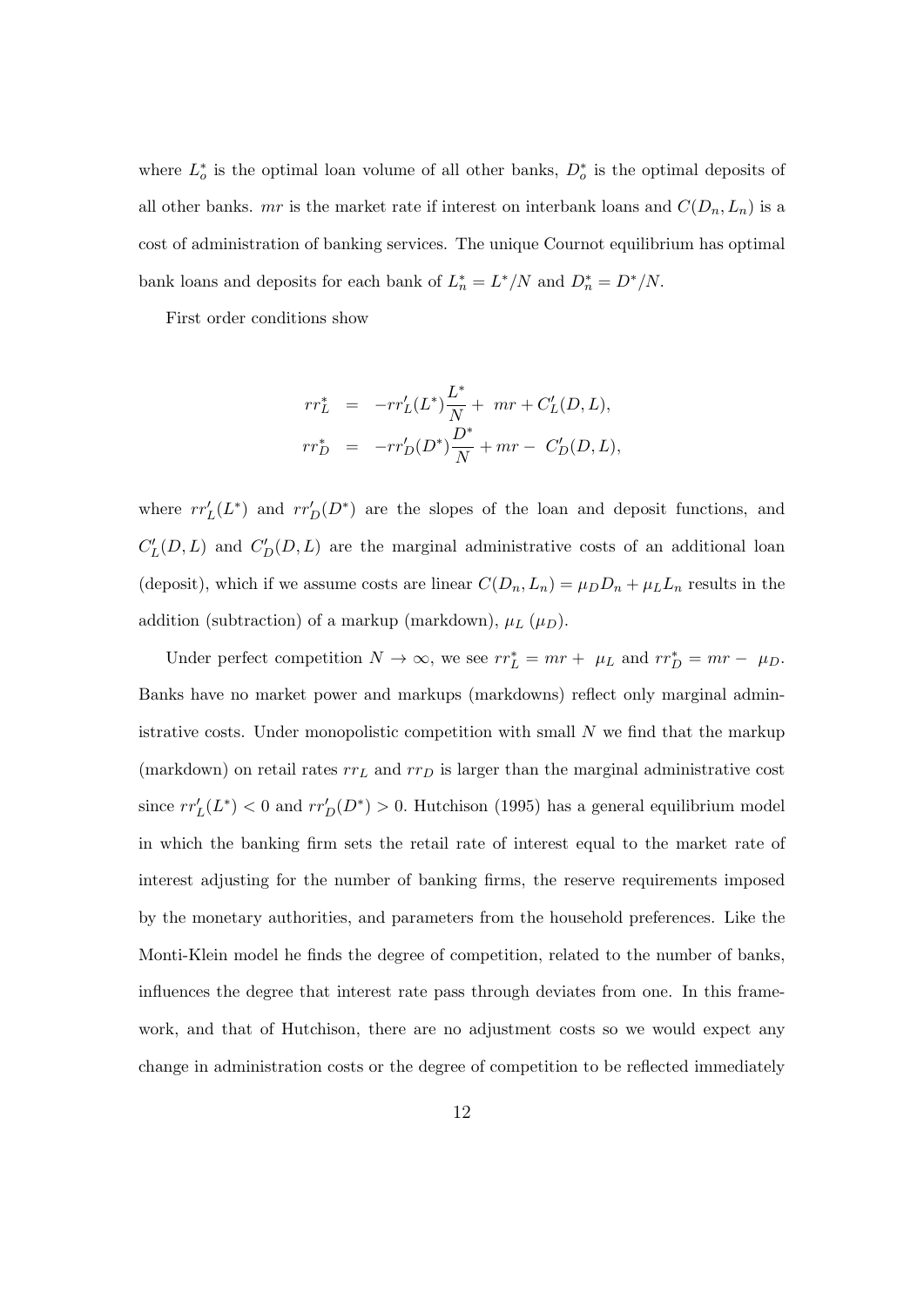in retail rates. Banks would keep retail rates and market rates in long run equilibrium at all times.

Elyasiani, Kopecky and Van Hoose (1995) and Kopecky and Van Hoose (2012) have a similar model in which they maximize bank profits which are adjusted to allow for quadratic adjustment costs. Their model depends on the interest rates on loans, deposits and the money market (securities), and the quantities of deposits and loans received by the banks. They also make the point that the spreads between loan or deposit rates and money market rates depend on competition (market power).

### **3.2 Two-period model**

To introduce dynamics we need to introduce a friction that would keep the financial intermediaries from making full adjustment to every market rate change. This could be the fixed cost of administration involved in providing loans, mortgages and deposits. When a market rate change occurs the financial institution incurs a cost of adjustment to the contracts of borrowers to reflect the change in market rates (see Mester and Saunders 1995). It also incurs a cost for communicating the rate change to its customers.<sup>6</sup> Besides these actual costs of adjustment, there may be disincentives to make adjustments to rates if the deviation is small and insufficient to cause customers to switch to other lenders or deposit takers (Neumark and Sharpe 1992). Hence rates can be 'sticky' so long as the deviation of the current retail rate from the optimal rate, given the movement in market rates, is small.

We take the model of the financial intermediary to be the same as the previous section, but now we have adjustment costs. We can consider a simple model based on the Ball and Mankiw (1994) to introduce fixed menu costs, *c*, of changing interest rates. For floating rate products such as deposits, short-term loans and variable rate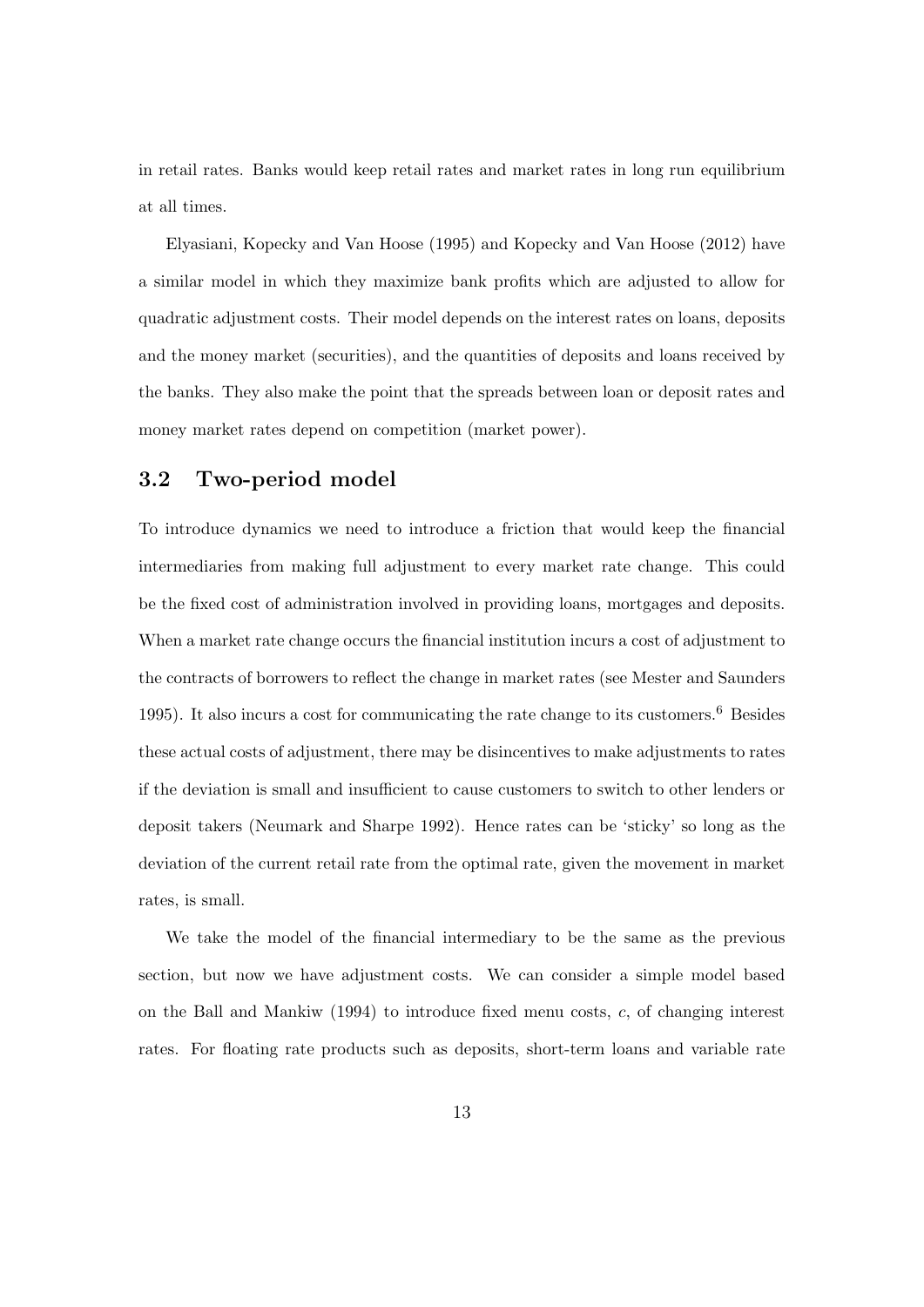mortgages the retail rate would change for new business and existing customers; for fixed rate products such as time deposits, fixed rate loans and fixed rate mortgages, the new rate would apply to new business only.<sup>7</sup> We suppose that there are two periods, and that there is no cost of adjustment in the even periods, but a menu cost, *c*, in the odd periods. Banks can observe current interbank market rates, which has a maturity  $h(h = 1$  in this simple two period case, and the maturity of the retail rate is  $H = 2$ ). Banks must form an expectation about the second period market rate; market rates follow a random walk. Retail rates are set for a two period horizon, unless the bank incurs the fixed cost of changing rates. The bank minimizes the quadratic loss function in the deviation of actual retail rates from its desired level. For convenience we drop subscripts on retail rates, and allow the markup to be positive or negative according to the nature of the retail product i.e. loans have a positive markup, deposits have a negative markup.

Hofmann and Mizen (2004) showed that there would be an incentive for financial institutions not to adjust retail interest rates,  $rr_{t+i}$ , in response to observed or expected changes in market rates,  $mr_{t+j}$  in the two periods  $j = 0, 1$ . We reformulate the result in terms of *s*, which is an index counting the number of periods that retail rates must be refinanced: since  $H = 2$  and  $h = 1$ , s counts two periods (periods 0 and 1). The desired retail rate would be

$$
rr_{t+j}^{*}(H) = \frac{\sum_{s=0}^{1} E_{t+j} m r_{t+sh+j}(h)}{2} + \mu,
$$

where  $j = 0, 1$ . The term  $\mu$  is the markup. Using the result in Ball and Mankiw (1994) that rate adjustment should occur if the cost of the change is less than the cost of no adjustment. We can see that the financial intermediary minimizes a loss function that implies that adjustment will occur if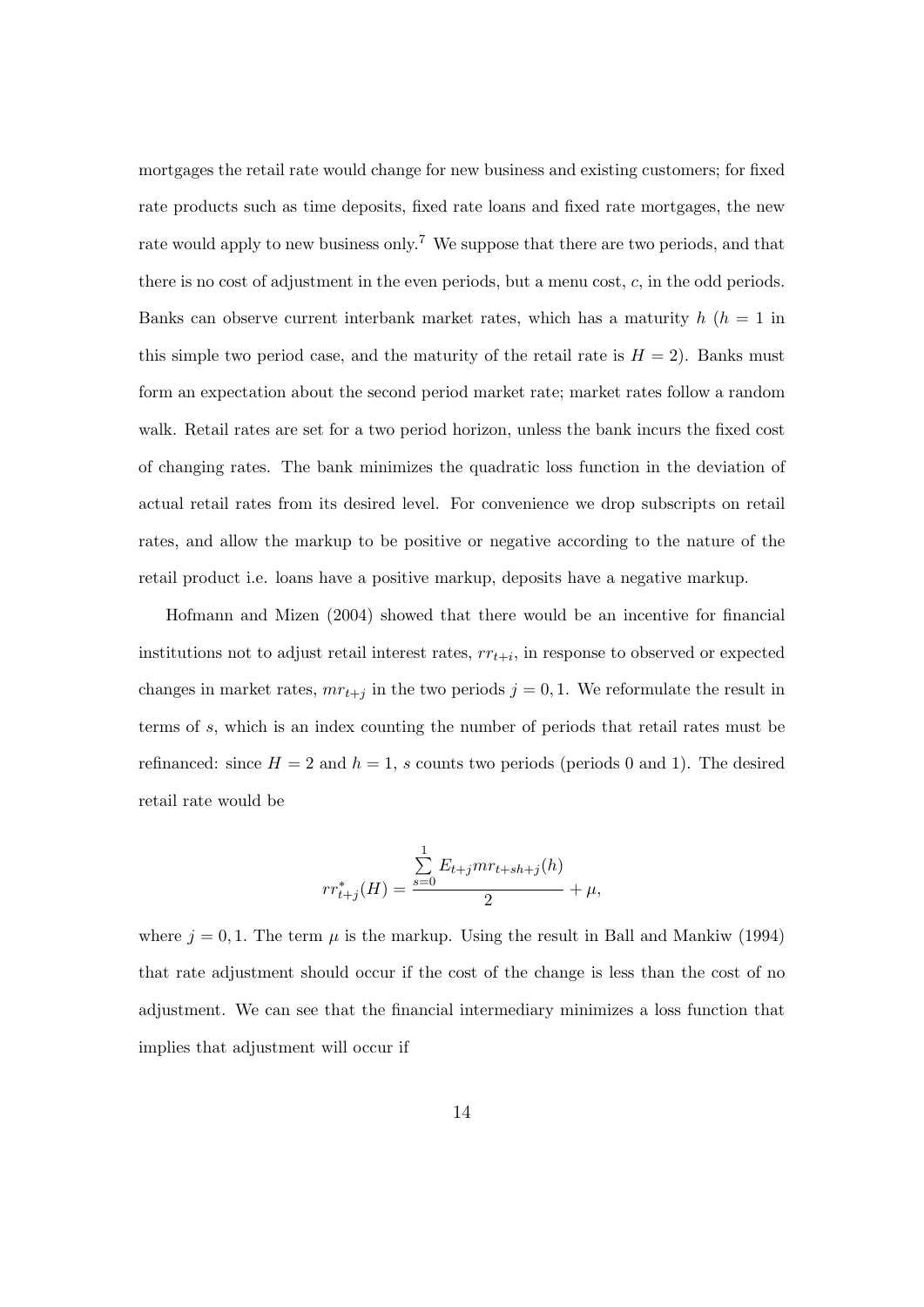$$
\begin{array}{l} E_{t+j} \sum\limits_{s=0}^{1} \left[\left( rr_{t+j}^*(H) - mr_{t+sh+j}(h) \right)^2 - \left( rr_{t+j+1}^*(H) - mr_{t+sh+j}(h) \right)^2 \right] \\ = 2[rr_{t+j+1}^*(H) - rr_{t+j+2}^*(H)]^2 > c. \end{array}
$$

If the required adjustment to rates in the context of a two-period model were to lie within some interval  $\left[ -\sqrt{c/2} + (E_t m r_{t+2}(h) - m r_{t+1}(h)) / 2, \sqrt{c/2} + (E_t m r_{t+2}(h) - m r_{t+1}(h)) / 2 \right],$ then banks would rather avoid the fixed cost of changing rates rather than make small adjustments to rates. Once we introduce an adjustment cost we can consider the dynamics of adjustment of rates around the long-run equilibrium relation, but the two-period horizon for rate setters is somewhat restrictive.

### **3.3 Multi-period model for retail interest rates**

In this section we generalize the result above in order to emphasize the importance of forward-looking behavior and forecasts of future interest rates. In contrast with the model presented in the previous section, our model here has many periods. Instead of averaging the market rates with equal weights on current and future market rates, we use a discount factor *γ* to place a higher weight on recent market rates and a lower weight on market rates further into the future.

Second, if at *any point* in time the retail interest rate is changed, the financial intermediary incurs a small fixed cost, *c*, of making the change. In the simpler model above the financial intermediary can make changes to rates costlessly in even periods, but incurs a fixed cost *c* when making a price change in an odd period. Here there is a cost *whenever* any change is made to the retail rate irrespective of whether the period is odd or even. We make this alteration because it is realistic to assume that resetting the retail rate incurs a cost to the financial intermediary (the fixed cost of administration and communication) at any time that changes occur to market rates that had not been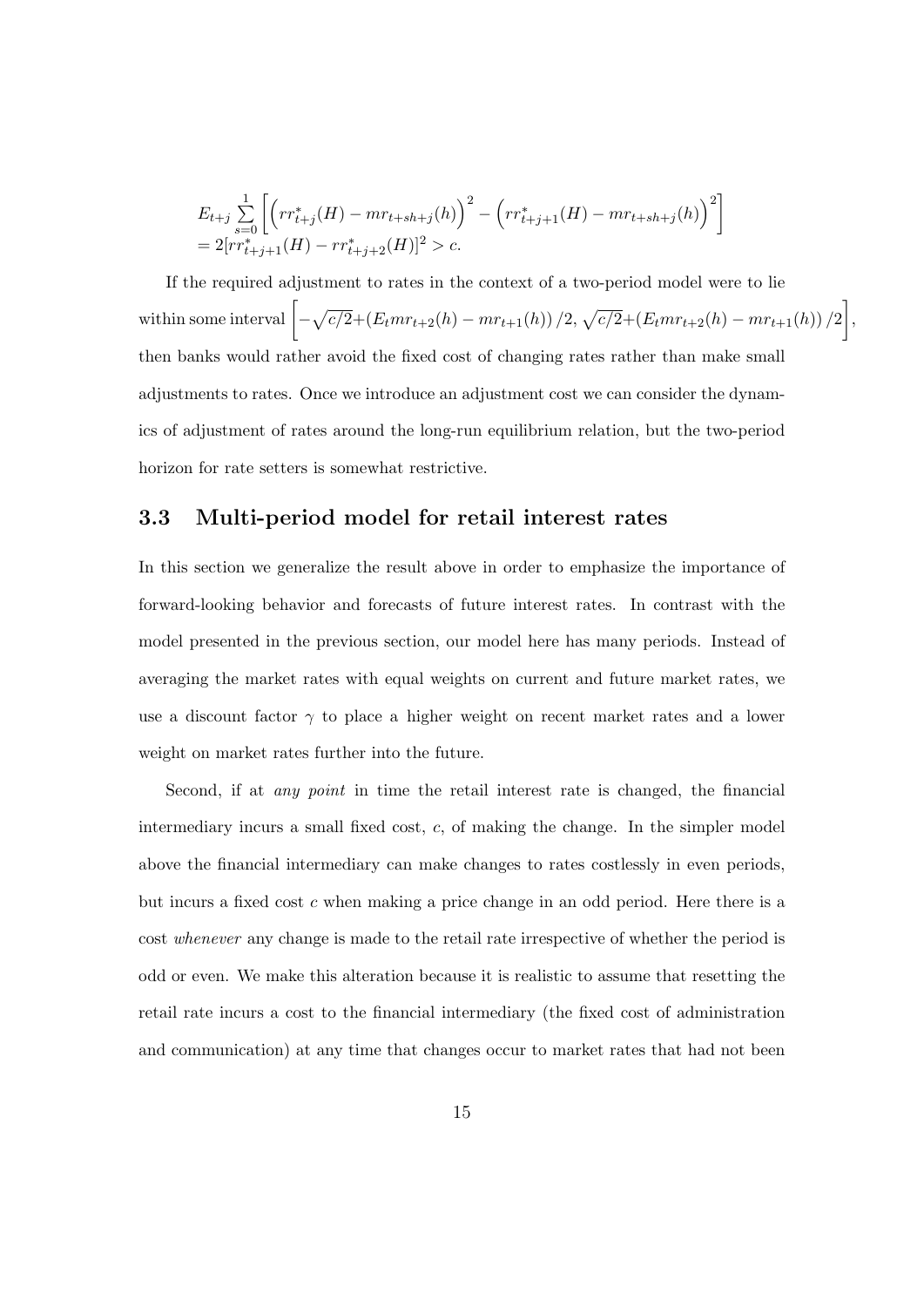expected. This cost will be incurred for new business irrespective of whether the product has a fixed or floating rate.

A third change is introduced to allow for the possibility that the maturity of the market rate and the retail rate do not necessarily match. Many empirical models impose a matching maturity, but there is no reason for the maturity to match exactly. Banks may desire maturity matching, but markets may not offer funds at a maturity that actually matches the maturity of the mortgage or loan. We used this notation in the model above, but here it is explicitly recognized as  $H > h$ . This is of great importance in the empirical analysis, since the estimation methodologies have to be adapted to allow for possible mismatches. As before *s* counts the number of periods that it is necessary to refinance the loan.

Market rates represent the cost of additional funds for the financial intermediary, assuming that deposits have been fully used to provide existing loans, and at the point in time that the retail rate is posted it attempts to forecast future money market rates in order to set the retail rate at a level that represents the discounted cost of new funds for the period of the loan, *H*. Hence the optimal retail rate set at the beginning of the period for an *H*-period retail product, e.g. a 30-year mortgage, is then given by:

$$
rr_{t+j}(H) = \mu + \frac{1 - \gamma^h}{1 - \gamma^{H/h}} E_{t+j} \sum_{s=0}^{H/h-1} \gamma^{sh} mr_{t+j+sh}(h), \tag{1}
$$

where  $\gamma$  is the discount factor,  $E_{t+j}$  is the expectations operator, and  $mr_{t+j+sh}(h)$  is the *h*-period future money market rate. This determines the ex-ante optimal retail rate, but ignores the effects of shocks to the interest rate. Once we allow for shocks to cause the actual future rate to deviate from the expected future rate, there will be conditions under which it is optimal to reset interest rates, even if there is a fixed cost of doing so.

At any point in time over the horizon of the retail product, the financial institution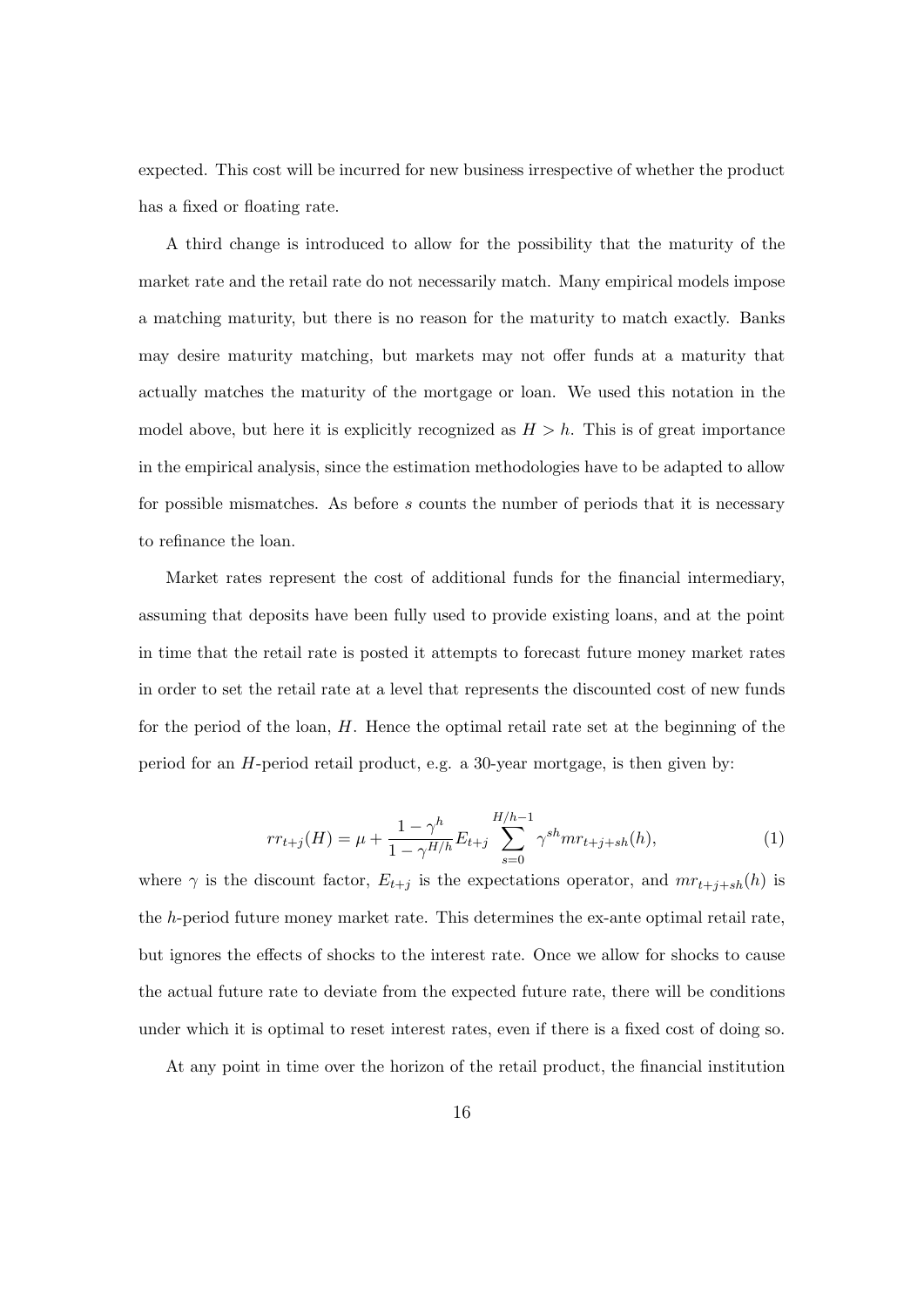can reset the rate for an *H*-period retail product at a small cost, *c*. It is not our purpose in this paper to estimate the size of this cost, but we include it because its existence ensures that the bank does not remain permanently in equilibrium.<sup>8</sup> There is only an incentive for the bank to adjust its retail rates in any period if the loss of not adjusting is higher than the menu cost, but this depends how large is the difference between the retail rate and the newly preferred level for retail rates, based on its knowledge of shocks to market rates, its view about future market rates and the cost of adjustment. The loss function the financial intermediary minimizes in each period *j* is

$$
\frac{1-\gamma^h}{1-\gamma^{H/h}} E_{t+j} \sum_{s=0}^{H/h-1} \begin{bmatrix} \gamma^{sh} \left( rr_{t+j}^*(H) - mr_{t+sh+j+1}(h) \right)^2 \\ -\gamma^{sh} \left( rr_{t+j+1}^*(H) - mr_{t+sh+j+1}(h) \right)^2 \\ -\gamma^{sh} \left( rr_{t+j+2}^*(H) - mr_{t+sh+j+1}(h) \right)^2 - \dots \end{bmatrix}
$$
  
=  $\frac{H}{h} (rr_{t+j}^*(H) - \gamma^h rr_{t+j+1}^*(H) - \gamma^{2h} rr_{t+j+2}^*(H) - \dots)^2 > c.$ 

This can be rearranged to yield:

$$
\left[ \left( rr_{t+j}^{*}(H) - \frac{1-\gamma^{h}}{1-\gamma^{H}} E_{t+j} \sum_{s=0}^{H/h-1} \gamma^{sh}(mr_{t+sh+j}(h) - \mu) \right) \right]^{2} > \frac{ch}{H}
$$
  

$$
-\frac{1-\gamma^{h}}{1-\gamma^{H}} E_{t+j} \sum_{s=0}^{H/h-1} \gamma^{sh}(mr_{t+sh+j+1}(h) - mr_{t+sh+j}(h)) \right]^{2} > \frac{ch}{H}
$$

*.*

The first term is the deviation from long-run equilibrium, the second term represents the average expected change in the money market rates *H* periods into the future for each time period *j*. The firm will not adjust if:

$$
\left( rr_{t+j+1}^{*}(H) - \frac{1-\gamma^{h}}{1-\gamma^{H}} E_{t+j} \sum_{s=0}^{H/h-1} \gamma^{sh}(mr_{t+sh+j}(h) - \mu) \right) \in \left[ -\sqrt{\frac{ch}{H}} + Z, \sqrt{\frac{ch}{H}} + Z \right],
$$
  
where  $Z = \frac{h}{H} \left[ \frac{1-\gamma^{h}}{1-\gamma^{H}} E_{t+j} \sum_{s=0}^{H/h-1} \gamma^{sh}(mr_{t+sh+j+1}(h) - mr_{t+sh+j}(h)) \right].$ 

The point we wish to emphasize with this model is that the decision to make a change to retail rates on new business (and existing business where rates are variable)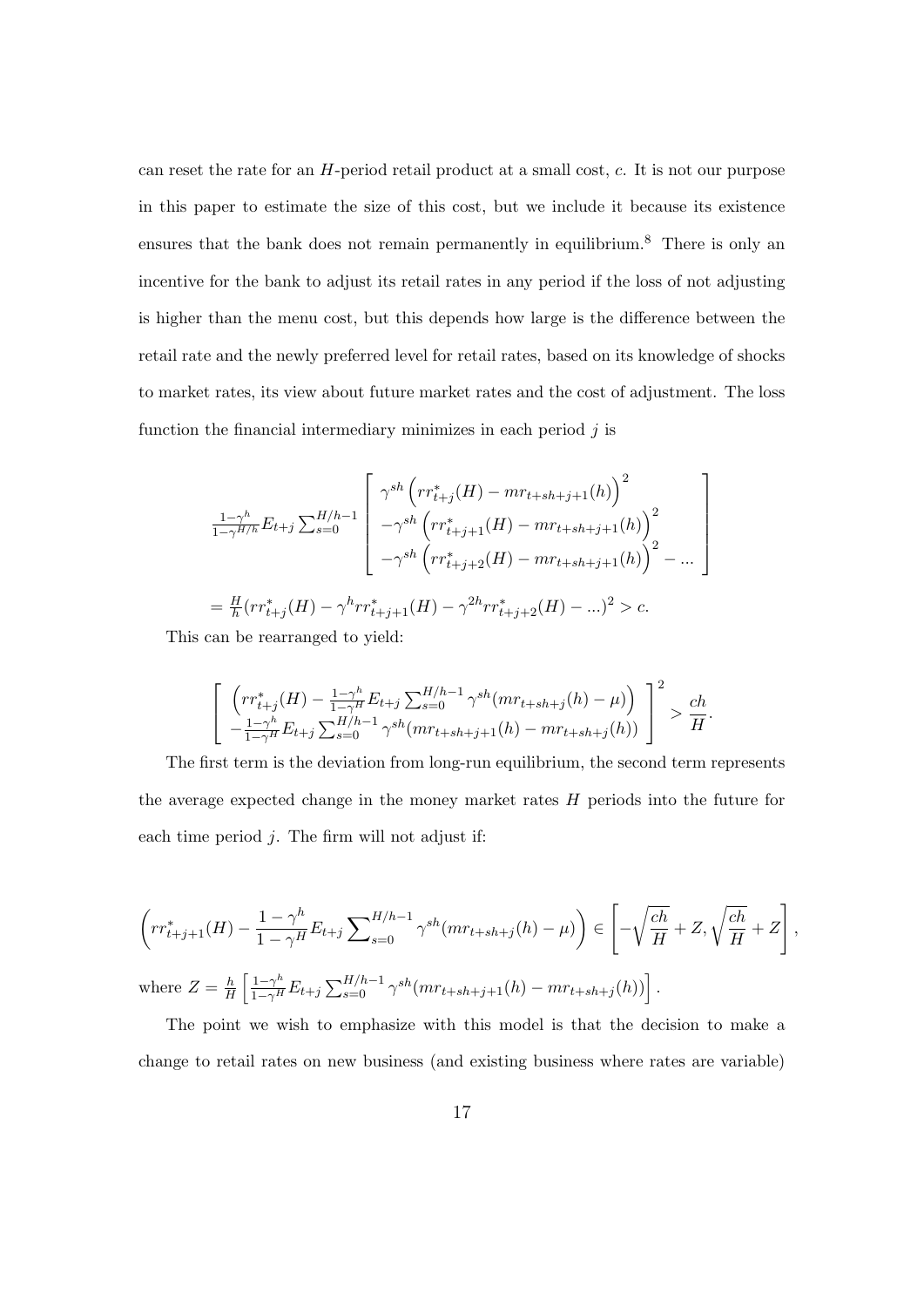is determined by considering expected changes to future market rates but most models ignore the effects of anticipated changes in short-term market rates on retail interest rates.

Other authors have made a similar theoretical point. Elyasiani, Kopecky and Van Hoose (1995) and Kopecky and Van Hoose (2012) argue that a theoretical model similar in structure to the Monti-Klein model but with quadratic adjustment costs justifies equations for deposit and loan rates that depend on current, past and future market rates of interest. Elyasiani Kopecky and Van Hoose (1995) conclude that the correct specification for the deposit supply and loan demand equations should include forecasts of money market rates, and in empirical work they provide an ARIMA forecast of interest rates which are then found to be significant in these equations. The focus of the Elyasiani et al. paper is to establish whether deposit and liability decisions of banks are jointly (in)dependent, and the role of forecasts in the model is a by-product of this analysis. Kopecky and Van Hoose (2012) extend this argument to interest rates to show that current retail rates on loans and deposits should depend on expected future market rates, as well as the extent of competition in the retail market. They then suggest that futures might provide an indication of the commonly held expectation of future market rates.

Similarly, Hofmann and Mizen (2004) consider a model similar to ours, but focused on two-period adjustment and with forward-looking terms defining the zone where no adjustment is worthwhile. The model considers the potential asymmetry and nonlinearity of the adjustment process in a backward-looking specification of the error correction model, where the error is the discrepancy between the actual retail rate and some desired retail rate, based on the market rate and a markup. Only when future anticipated rates are likely to result in a widening of the gap between the actual and desired retail rate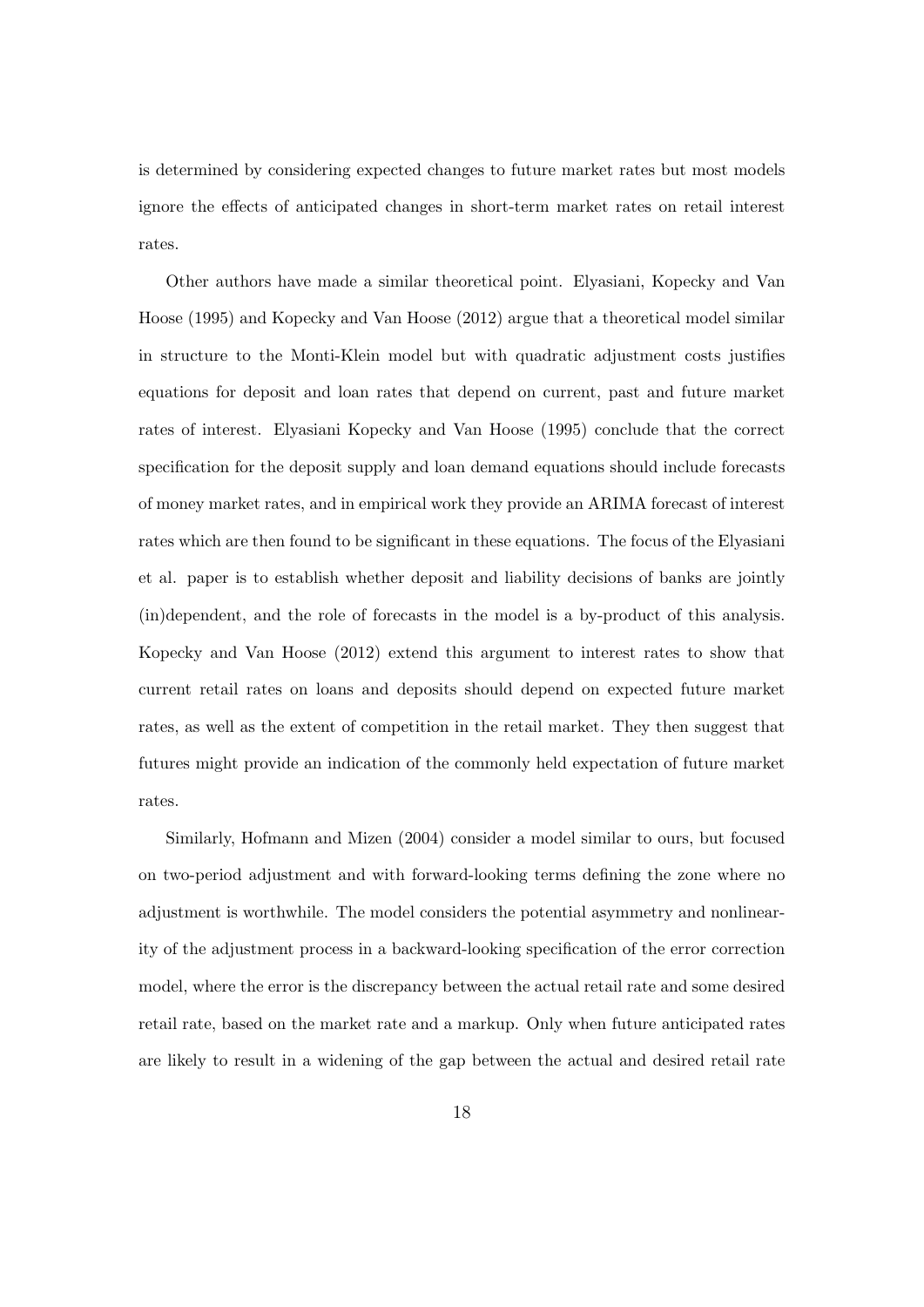do financial institutions incur the cost of adjusting rates.

The main contribution of our paper is to explore in detail the role of interest rate forecasts in pass through equations. As we explain in the section below, we provide a number of alternative forecast methodologies to evaluate the importance of future expected market rates on the current retail rate decision of banks. We demonstrate, using three different tests, that forecasts have a significant input into the current retail rate decision. We also provide empirical confirmation of the argument proposed by Kopecky and Van Hoose (2012), that futures may be a useful measure of expectations of market rates.

# **4 Econometric Methodology**

### **4.1 The Conventional View**

The conventional model adopted by the literature (see inter alia De Bondt, Mojon and Valla 2002, De Bondt 2005, Kok-Sørensen and Werner 2006, Kleimeier and Sander 2006, Sander and Kleimeier 2004) makes use of the long run equation

$$
rr_t^*(H) = \mu + \beta mr_t(H), \qquad (2)
$$

where the equilibrium retail rate  $rr_t^*(H)$  of maturity  $H$  is determined by the contemporaneous money market rate  $mr<sub>t</sub>(H)$  of the corresponding maturity and a constant mark up  $\mu$ . However, as retail rates are not aggregated using exact maturities, the matching of retail and market rates is only an approximation using the nearest available maturity in market rates.<sup>9</sup>

Given the equilibrium retail rate  $rr_t^*(H)$ , the error-correction model can be estimated for the actual retail rate,  $rr_t(H)$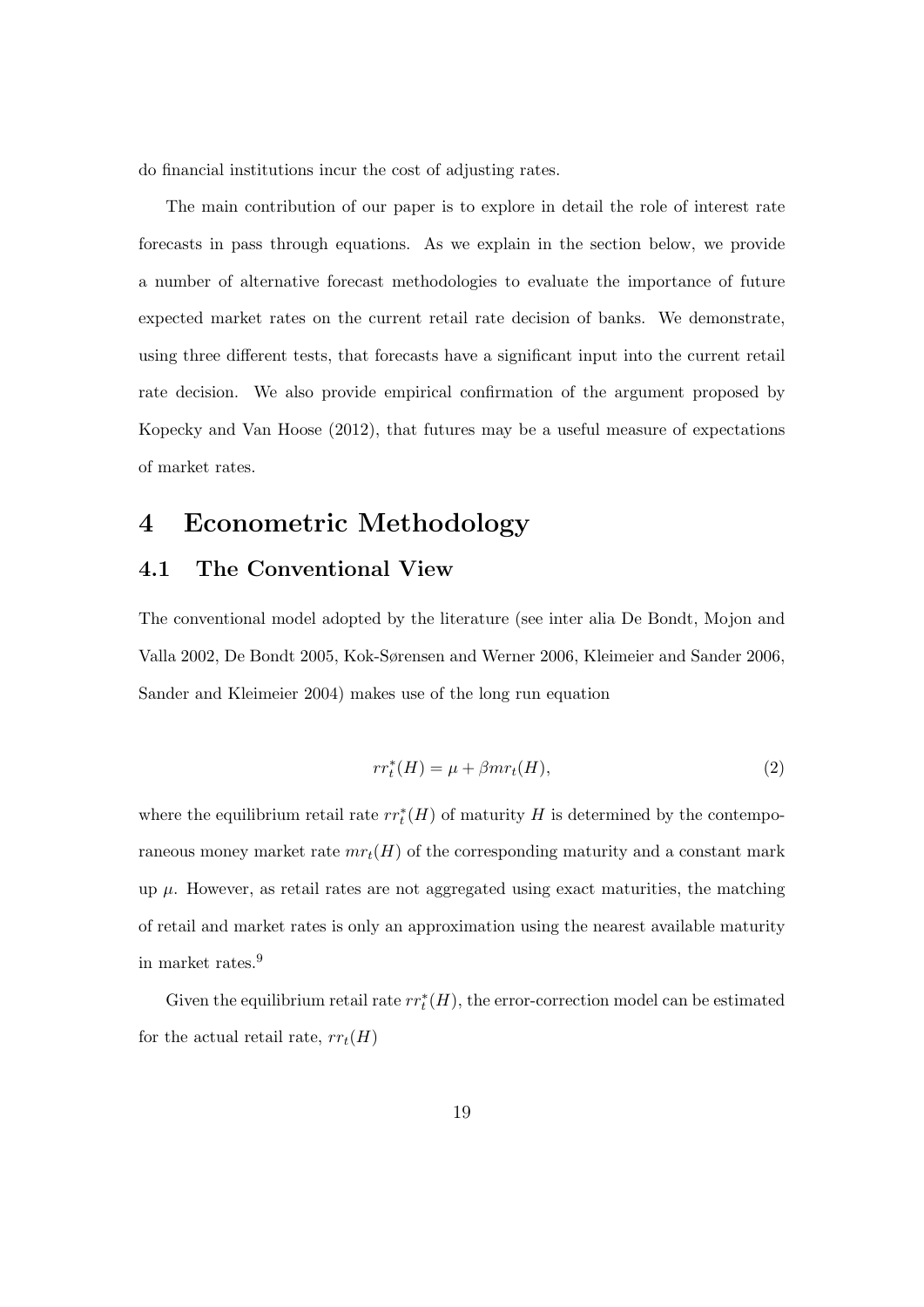$$
\Delta rr_t(H) = \nu + \alpha (rr_{t-1}(H) - rr_{t-1}^*(H)) +
$$
  
+ 
$$
\sum_{k=0}^K \phi_k \Delta mr_{t-k}(H) + \sum_{l=1}^L \varphi_l \Delta rr_{t-l}(H) + \varepsilon_t.
$$
 (3)

Substitution of (2) into (3) gives

$$
\Delta rr_t(H) = \nu + \alpha (rr_{t-1}(H) - \mu - \beta mr_{t-1}(H)) +
$$
  
+ 
$$
\sum_{k=0}^{K} \phi_k \Delta mr_{t-k}(H) + \sum_{l=1}^{L} \varphi_l \Delta rr_{t-l}(H) + \varepsilon_t.
$$

The coefficient  $\beta$  is interpreted as the long-run pass through determining the equilibrium relation, and the coefficient  $\alpha$  determines the speed of adjustment to deviations from the equilibrium. The model does not have any forward-looking terms, since all the variables are lagged by one period or more. It therefore clearly diverges from the model we presented in section 3. In addition, because the model  $(2)$  -  $(3)$  relies on the matching of retail and money market rates of the same maturity, where the money market rate is interpreted as the marginal cost of funds, it ignores the maturity mismatch faced by financial intermediaries. If there is maturity mismatch, then it becomes necessary for financial intermediaries to periodically refinance their loans, and to set the appropriate rate on these loan they then need to make projections of future market rates in setting current retail rates.

### **4.2 Our Approach**

Based on our multi-period analysis in the previous section we modify the conventional model. Let us consider our multi-period model based on  $(1)^{10}$ 

$$
rr_t^*(H) = \mu + \beta \frac{1 - \gamma^h}{1 - \gamma^H} \left( mr_t(h) + E_t \sum_{s=1}^{H/h-1} \gamma^{sh} mr_{t+sh}(h) \right).
$$

It is easy to see by rearrangement that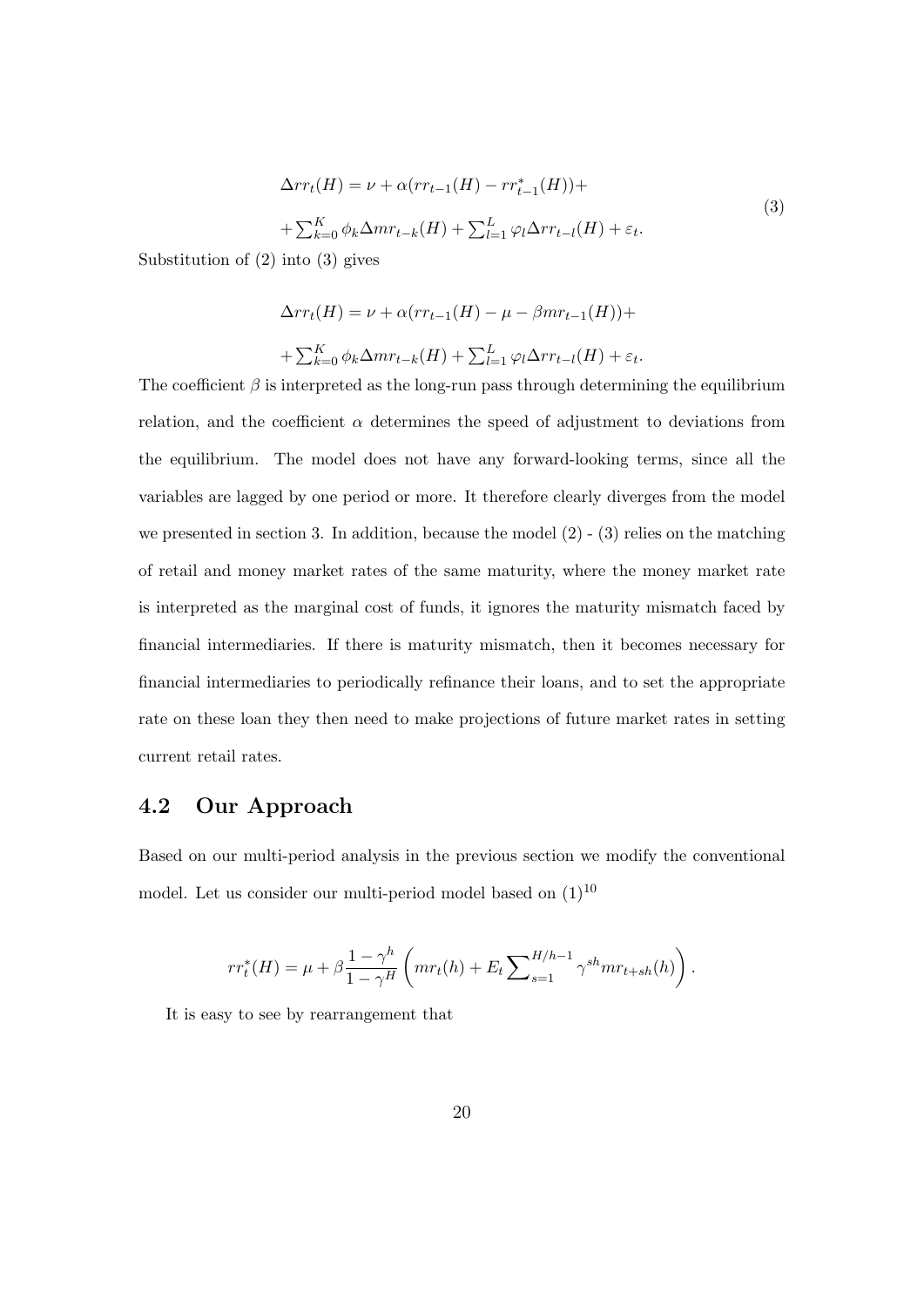$$
rr_t^*(H) = \mu + \beta mr_t(h) + \beta \frac{1 - \gamma^h}{1 - \gamma^H} \sum_{s=1}^{H/h-1} \gamma^{sh} E_t \Delta^{sh} mr_{t+sh}(h),
$$

where  $E_t \Delta^{sh} m r_{t+sh}(h) = E_t m r_{t+sh}(h) - m r_t(h)$ . If expectations  $\{E_t \Delta^{sh} m r_{t+sh}(h)\}$  are stationary, they need not necessarily enter the error correction term in the dynamic specification of the model, which can be written as:

$$
\Delta rr_t(H) = \nu + \alpha_1 (rr_{t-1} - \mu - \beta mr_{t-1}(h)) +
$$
  
+
$$
\alpha_2 \beta \sum_{s=1}^{H/h-1} \frac{(1-\gamma^h)\gamma^{sh}}{1-\gamma^H} E_t \Delta^{sh} mr_{t+sh}(h)
$$
  
+
$$
\sum_{k=0}^{K} \phi_0 \Delta mr_{t-k}(h) + \sum_{l=1}^{L} \varphi_l \Delta rr_{t-l}(H) + \varepsilon_t.
$$
 (4)

Moreover, if the restriction  $\alpha_2 = -\alpha_1$  is not imposed, there can be different speeds of adjustment to changes of the market rates in the previous periods and expected future periods. If  $\alpha_2 = 0$ , it means that the expected changes of the money market rate do not affect the retail rate and the model (4) becomes a backward-looking error-correction model.

In order to accommodate the uncertainty of financial intermediaries about the future path of the market rate, we substitute expectations with recursive out-of-sample forecasts of the money market rate:

$$
\Delta r r_t(H) = \nu + \alpha_1 (r r_{t-1} - \mu - \beta m r_{t-1}(h)) +
$$
  
+
$$
\alpha_2 \beta \sum_{s=1}^{H/h-1} \frac{(1-\gamma^h)\gamma^{sh}}{1-\gamma^H} \Delta^{sh} \widehat{m} \widehat{r}_{t+sh|t}(h) +
$$
  
+
$$
\sum_{k=0}^{K} \phi_k \Delta m r_{t-k}(h) + \sum_{l=1}^{L} \varphi_l \Delta r r_{t-l}(H) + \eta_t,
$$
  
(5)

where  $\Delta^{sh} \widehat{mr}_{t+sh|t}(h) = \widehat{mr}_{t+sh|t}(h) - mr_t$ . The forecasts  $\widehat{mr}_{t+sh|t}(h)$  are generated using two alternative models presented in Diebold and Li (2006): the dynamic Nelson-Siegel model and the direct regression onto three principal components.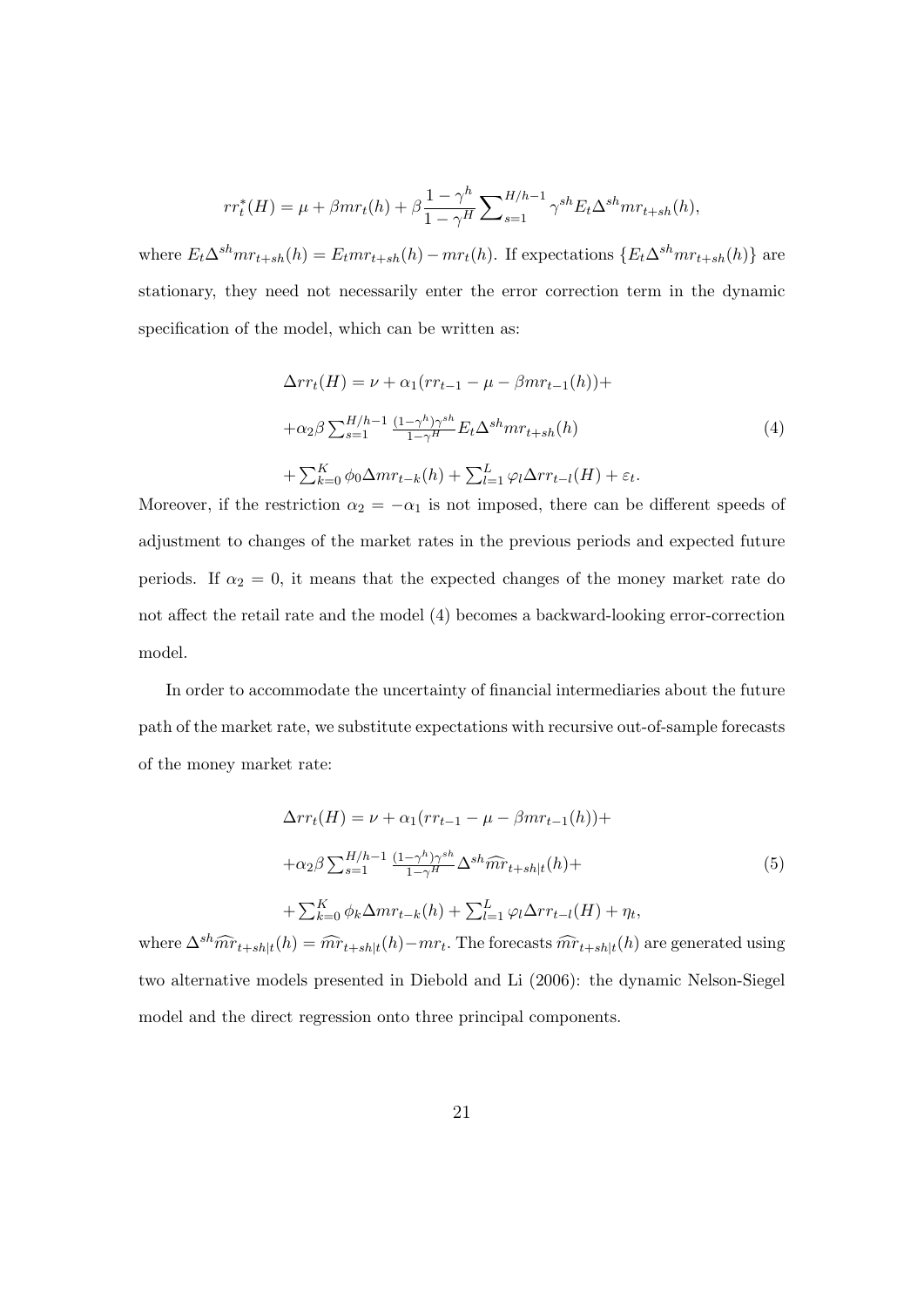### **4.2.1 Nelson-Siegel Forecasts**

Following Diebold and Li (2006) we estimate the level, slope and curvature factors  $(L_t, S_t, C_t)$  using the multivariate regression

$$
\begin{pmatrix}\nm r_t(\tau_1) \\
mr_t(\tau_2) \\
\vdots \\
mr_t(\tau_N)\n\end{pmatrix} = \begin{pmatrix}\n1 & \frac{1 - e^{-\lambda \tau_1}}{\lambda \tau_1} & \frac{1 - e^{-\lambda \tau_1}}{\lambda \tau_1} - e^{-\lambda \tau_1} \\
1 & \frac{1 - e^{-\lambda \tau_2}}{\lambda \tau_2} & \frac{1 - e^{-\lambda \tau_2}}{\lambda \tau_2} - e^{-\lambda \tau_2} \\
\vdots \\
1 & \frac{1 - e^{-\lambda \tau_N}}{\lambda \tau_N} & \frac{1 - e^{-\lambda \tau_N}}{\lambda \tau_N} - e^{-\lambda \tau_N}\n\end{pmatrix}\n\begin{pmatrix}\nL_t \\
S_t \\
C_t\n\end{pmatrix} + \begin{pmatrix}\nu_{1t} \\
u_{2t} \\
\vdots \\
u_{Nt}\n\end{pmatrix},
$$

where the parameter  $\lambda = 0.0609$  (as in Diebold and Li 2006). The factors  $(L_t, S_t, C_t)$  are modeled and forecast as a VAR(1) process. The *sh*-period-ahead forecast of a market rate of maturity *τ* is

$$
\widehat{mr}_{t+sh|t}(\tau) = \widehat{L}_{t+sh|t} + \widehat{S}_{t+sh|t} \left( \frac{1 - e^{-\lambda \tau}}{\lambda \tau} \right) + \widehat{C}_{t+sh|t} \left( \frac{1 - e^{-\lambda \tau}}{\lambda \tau} - e^{-\lambda \tau} \right),
$$

where

$$
\begin{pmatrix}\n\widehat{L}_{t+sh|t} \\
\widehat{S}_{t+sh|t} \\
\widehat{C}_{t+sh|t}\n\end{pmatrix} = \widehat{\Pi}_0 + \widehat{\Pi}_1 \begin{pmatrix}\n\widehat{L}_t \\
\widehat{S}_t \\
\widehat{C}_t\n\end{pmatrix},
$$

and matrices  $\Pi_0$  and  $\Pi_1$  are obtained by regressing  $(L_t, S_t, C_t)'$  on an intercept and  $(L_{t-sh}, S_{t-sh}, C_{t-sh})'$ .

### **4.2.2 Direct Regression on Principal Components**

For a comparison with the Nelson-Siegel model we consider an alternative forecasting model, which was also compared with the Nelson-Siegel model in Diebold and Li (2006).

First, we perform a principal component analysis on the full set of money market rates using the eigenvalue decomposition of the  $(N \times N)$  covariance matrix  $\widehat{S}_t = t^{-1} \sum_{s=1}^t (X_s -$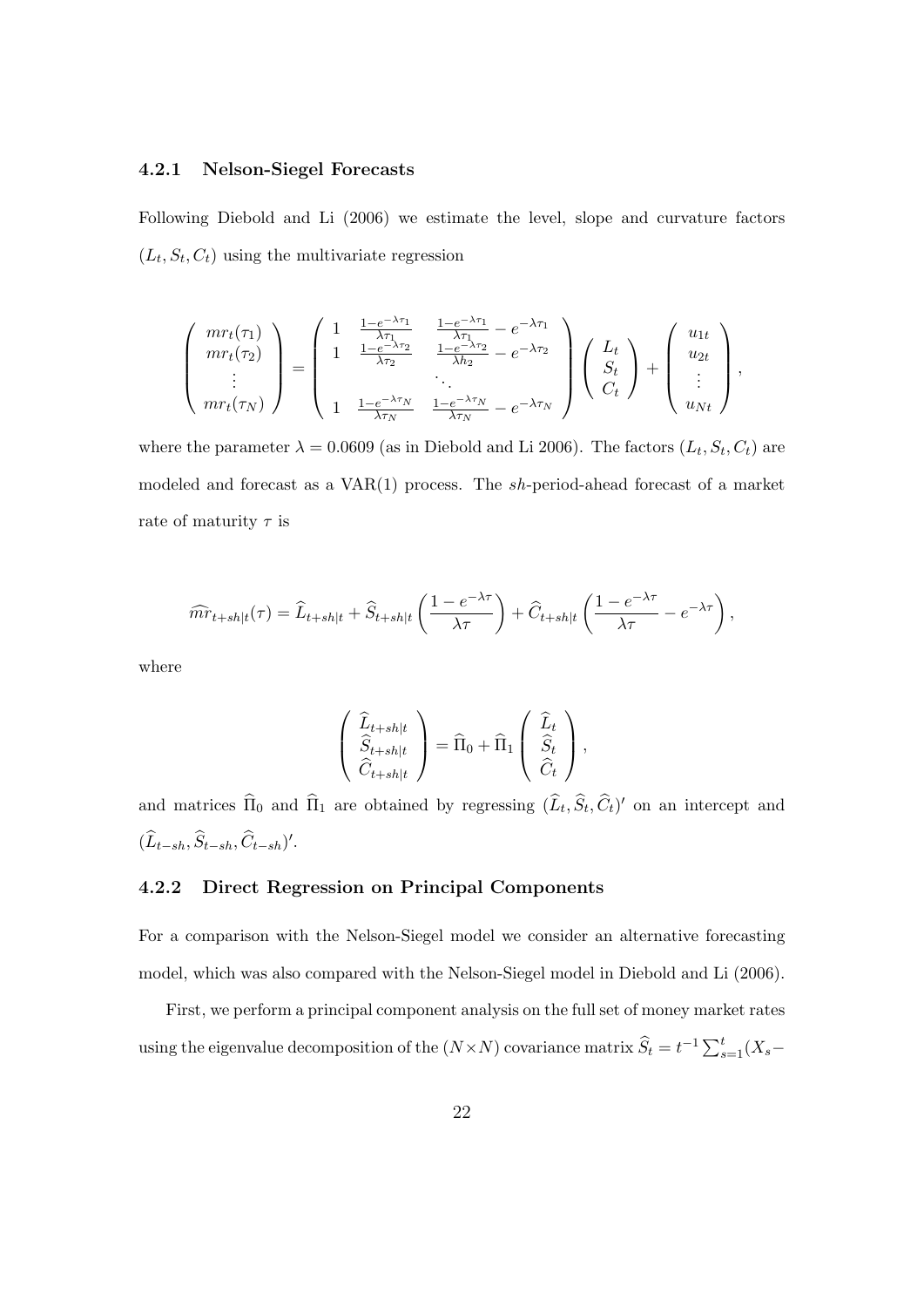$\widehat{X}_t|(X_s-\widehat{X}_t)'$ , where  $X_s = (mr_s(\tau_1), mr_s(\tau_2), ...mr_s(\tau_N))'$  and  $\widehat{X}_t = t^{-1}\sum_{s=1}^T X_s$ . Denote by  $Q_t = (Q_{1t}, Q_{2t}, Q_{3t})$  three eigenvectors associated to three largest eigenvalues of the matrix  $S_t$ . The first three principal components,  $F_t = (F_{1t}, F_{2t}, F_{3t})'$ , are then defined by  $F_t = Q'_t X_t$ .

Second, the *sh*-period-ahead forecast of a market rate of maturity  $\tau$  is computed as

$$
\widehat{mr}_{t+sh|t}(\tau) = \widehat{a}_{0t}^h + \widehat{a}_{1t}^h \widehat{F}_{1t} + \widehat{a}_{2t}^h \widehat{F}_{2t} + \widehat{a}_{3t}^h \widehat{F}_{3t},
$$

where coefficients  $(\hat{a}_{0t}^h, \hat{a}_{1t}^h, \hat{a}_{2t}^h, \hat{a}_{3t}^h)$  are obtained by regressing  $mr_t(\tau)$  onto an intercept and the principal components  $(F_{1t-sh}, F_{2t-sh}, F_{3t-sh})'$ .

### **4.2.3 Application of the Forecasting Methodology**

In order to apply our methodology, we proceed in two stages. At the first stage we generate recursive out-of-sample forecasts of a selected money market rate. At the second stage we estimate the dynamic pass-through equation, where expectations of the money market rate are substituted by the forecasts generated at the first stage.

The two-stage procedure requires the division of the whole sample  $\{1, 2, ..., T\}$  into sub-samples. We use observations  $\{1, 2, ..., T_0\}$  to get initial estimates of the forecasting models and generate a first set of out-of-sample forecasts,  $\{\Delta^{sh} \widehat{mr}_{T_0+h|T_0}(h),\}$  $\Delta^{sh} \widehat{mr}_{T_0+2h|T_0}(h),\dots, \Delta^{sh} \widehat{mr}_{T_0+H-1|T_0}(h)$ . Then we recursively augment the sample by one observation, re-estimate the forecasting models and generate a new set of forecasts  $\{\Delta^{sh} \widehat{mr}_{t+h|t}(h), \Delta^{sh} \widehat{mr}_{t+2h|t}(h), ..., \Delta^{sh} \widehat{mr}_{t+H-1|t}(h)\}\$  for  $t = T_0 + 1, ..., T$ . At the second stage we estimate the error-correction model (5) using observations  $\{T_0, ..., T\}$ .

The error correction model makes use of anticipated changes to short-term money market rates, and it is important to make two statements about the inclusion of these terms. First, since retail rates are not aggregated using exact maturities, we cannot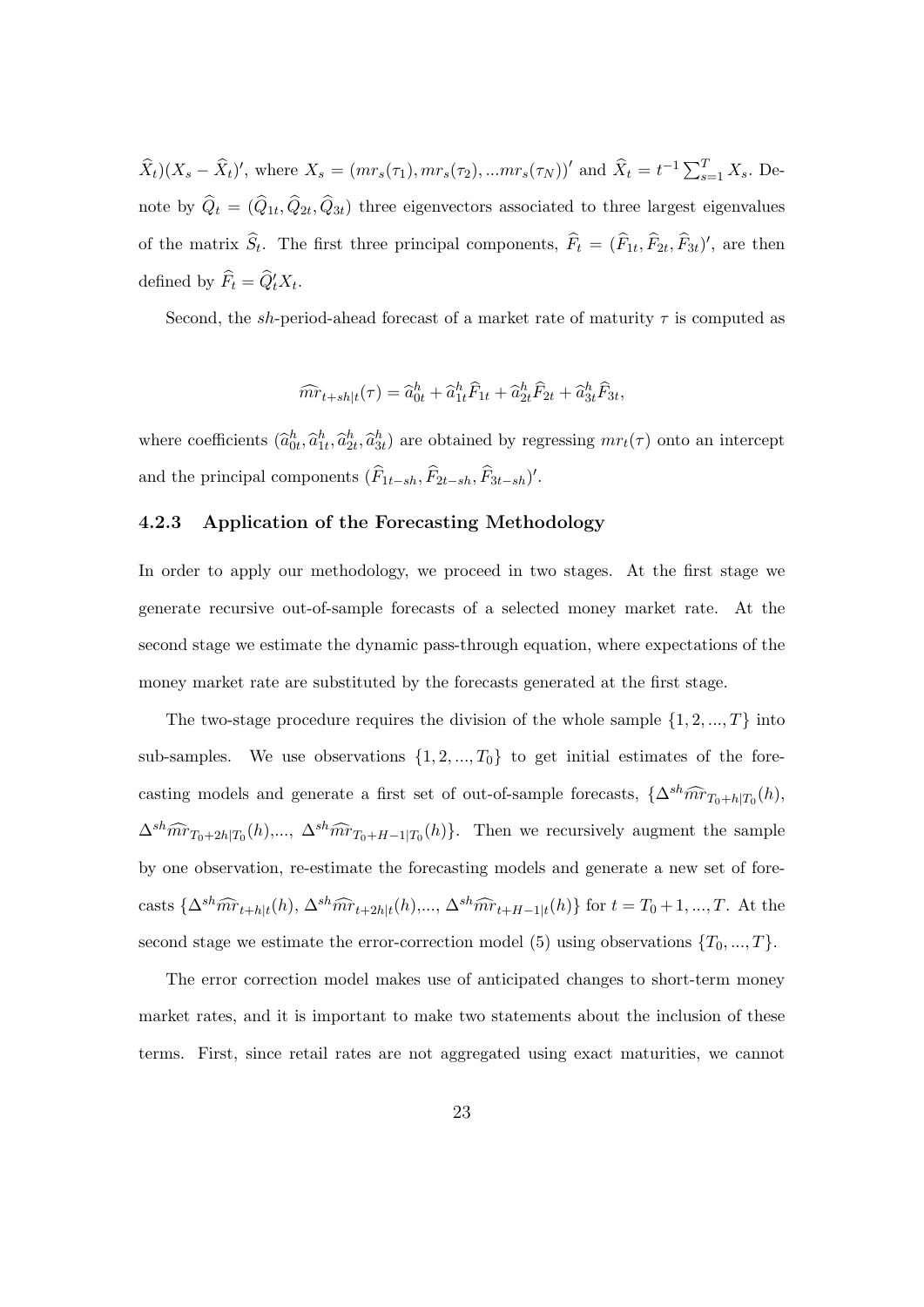determine the precise forecast horizon based on the maturity *H*. This is less of a problem than it may first appear, since in practice, the performance of forecasting models deteriorates with the increase of the forecasting horizon, so in cases where *H* is distant there is little gain from the inclusion of forecasts as far ahead as *H* periods. We can demonstrate this by comparing our forecasts with a random walk model, which shows that forecasts beyond some horizon,  $\bar{H}$ , do not outperform a random walk and add little meaningful information on the direction of short term money market rates. Given these limitations, we include only forecasts up to this horizon  $\bar{H}$ ,  $\{\Delta^{sh} \widehat{mr}_{t+h|t}(h),\}$  $\Delta^{sh} \widehat{mr}_{t+2h|t}(h),...,\Delta^{sh} \widehat{mr}_{t+\overline{H}|t}(h)$ , for which the mean square forecast error is smaller than for a random walk.

Second, we note that forecasts of short-term market rates are generated using much the same information, and they overlap, which could result in multicollinearity problems in estimation. However, we use the innovations in the market rates  $\{\Delta^{sh} \widehat{mr}_{t+h|t}(h),\}$  $\Delta^{sh} \widehat{mr}_{t+2h|t}(h),...,\ \Delta^{sh} \widehat{mr}_{t+\bar{H}|t}(h)$ } and we assign declining weights reflecting the discounting of the future implied by our theoretical model:

$$
\frac{(1-\gamma^h)\gamma^h}{1-\gamma^{\bar{H}}}, \frac{(1-\gamma^h)\gamma^{2h}}{1-\gamma^{\bar{H}}}, ..., \frac{(1-\gamma^h)\gamma^{\bar{H}}}{1-\gamma^{\bar{H}}}
$$

Therefore the inclusion of many forecasts of the innovations at horizons  $\{h, 2h, ..., \bar{H}\}$ does not result in multicollinearity*.*

Then we estimate the model

$$
\Delta rr_t(H) = \kappa + \alpha_1 rr_{t-1}(H) + \delta_1 mr_{t-1}(h) +
$$
  
+
$$
\delta_2 \sum_{s=1}^{\bar{H}/h-1} \frac{(1-\gamma^h)\gamma^{sh}}{1-\gamma^H} \Delta^{sh} \widehat{mr}_{t+sh|t}(h) +
$$
  
+
$$
\sum_{k=0}^K \phi_k \Delta mr_{t-k}(h) + \sum_{l=1}^L \varphi_l \Delta rr_{t-l}(H) + \eta_t,
$$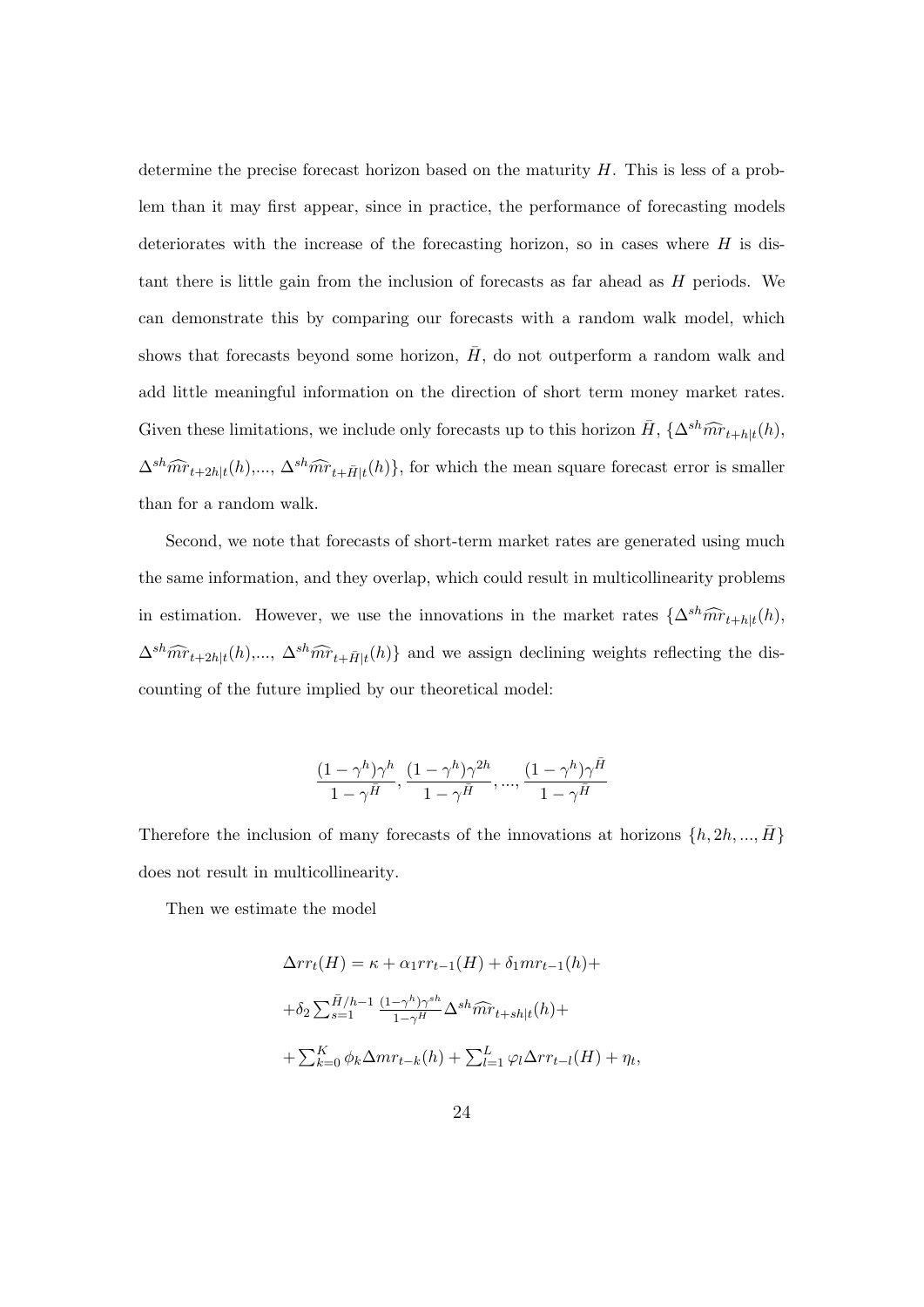where  $\delta_1 = \alpha_1 \beta$ ,  $\delta_2 = \alpha_2 \beta$ , and  $\kappa = \nu + \alpha_1 \mu$ . It implies that the estimate of the long run pass-through coefficient is  $\hat{\beta} = \hat{\delta}_1/\hat{\alpha}_1$  and the estimate of the adjustment coefficient for forecasts is  $\hat{\alpha}_2 = \hat{\alpha}_1 \hat{\delta}_2 / \hat{\delta}_1$ .

A general-to-specific procedure based on the Bayesian criterion is applied to select an optimal number of lags for given initial *K* and *L* and an optimal number of forecasts for a given initial  $\bar{H}$ . In order to avoid identification problems, the minimal number of forecasts equals two. The value of the discount factor  $\gamma$  is chosen from the interval  $[0.9, 0.999)$ .

### **4.2.4 Futures**

For comparison with the models considered above, we explore the possibility that the financial intermediary does not produce its own forecast of future market rates but uses the market quoted futures rates. The futures based on 3-month EURIBOR deposits are quoted on the Euronext exchange, and assuming the expectations hypothesis is maintained as studies by Kuttner (2001), Krueger and Kuttner (1996), Rudebusch (2002), Bernoth and von Hagen (2004) and Bernanke and Kuttner (2005) suggest, then these should provide accurate predictions of actual market rates. The drawback with futures is that there is not a quoted rate for every maturity, and futures are available only up to 12-months ahead. There is also some evidence that using futures as predictors of short rates may breakdown in some circumstances. In our case we use the 3-month futures as these are the most heavily traded futures in the euro area, and we use futures up to 12 months ahead as we do with our forecasts. Our model in this case is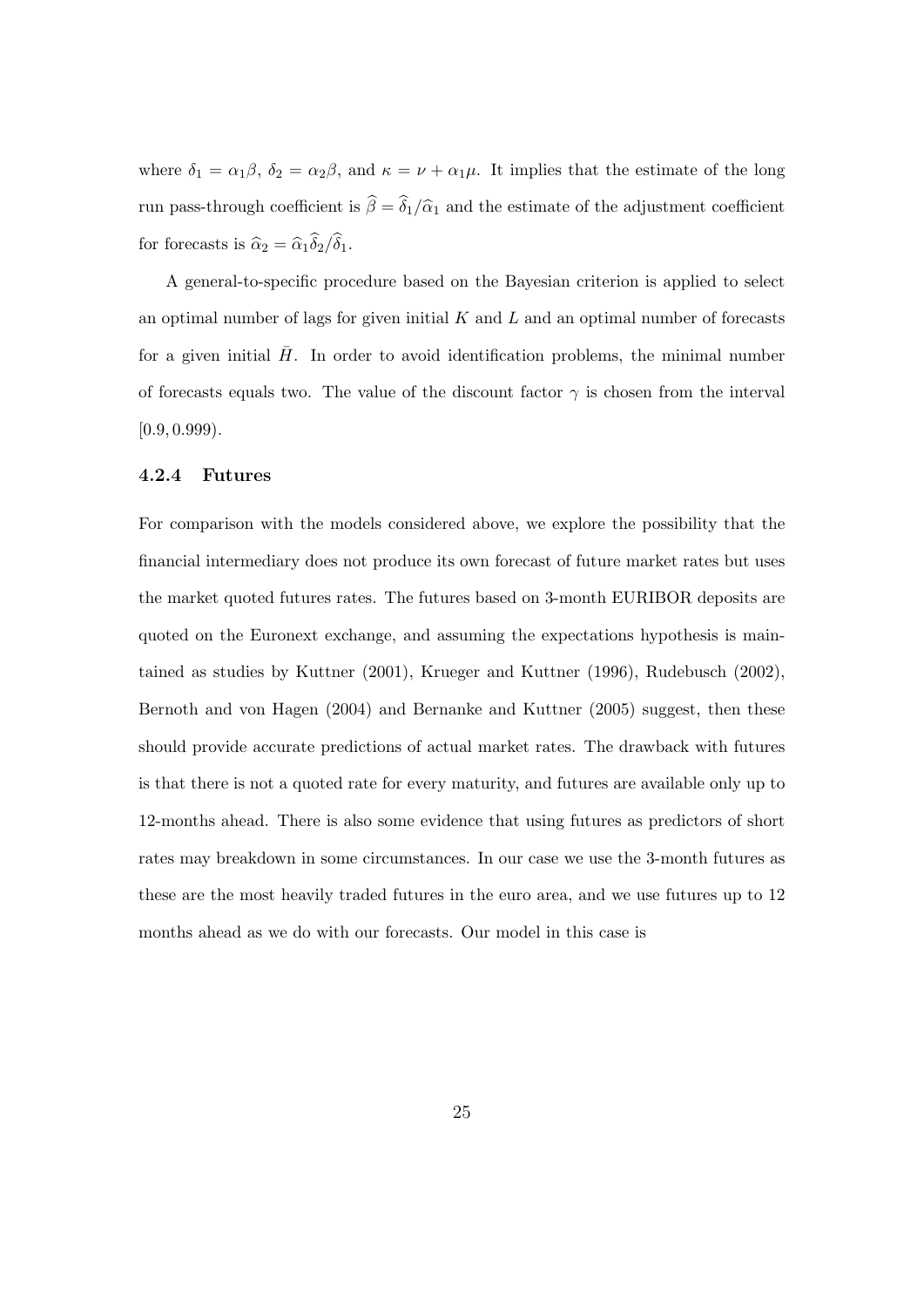$$
\Delta rr_t(H) = \kappa + \alpha_1 rr_{t-1}(H) + \delta_1 mr_{t-1}(h) +
$$
  
+
$$
\delta_2 \sum_{s=1}^{\bar{H}/h-1} \frac{(1-\gamma^h)\gamma^{sh}}{1-\gamma^H} \Delta^{sh} mr f_{t+sh|t}(h) +
$$
  
+
$$
\sum_{k=0}^K \phi_k \Delta mr_{t-k}(h) + \sum_{l=1}^L \varphi_l \Delta rr_{t-l}(H) + \eta_t,
$$

where the term  $\Delta^{sh} m r f_{t+sh|t}(h) = m r f_{t+sh|t}(h) - m r_t$  is the *sh*-period change in the market rate inferred from the rate in the futures market minus the current market rate. The lag selection process and the discount rate using in the general-to-specific procedure are the same as for the forecasting models above. This analysis is undertaken only for the aggregate dataset.

## **5 Data**

Our aggregate data comprise variables at a monthly frequency from January 1994 to July 2007 for France, Germany, Italy and Spain. We make use of monthly data on interest rates from the harmonized monetary and financial institutions' interest rate (MIR) dataset, January 2003 - July 2007, for euro area countries, which is then spliced to the non-harmonized national retail interest rate (NRIR) data to provide a sufficient sample for estimation back to January 1999.<sup>11</sup> Harmonized data from the MIR dataset offers 31 interest rates for euro area countries, but only extends backwards to January 2003. The NRIR dataset offers fewer interest rates but has a considerably longer time series for each rate in euro area countries. For the purpose of this study, the MIR series are aggregated into the more coarsely defined NRIR categories using new business volumes as weights, which is a modified approach to aggregation compared to the methods employed in Kok-Sørensen and Werner (2006).<sup>12</sup><sup>,13</sup> There are six categories of retail interest rates generated by this method, including mortgage rates, short-term loans to enterprises, long-term loans to enterprises, time deposit and current account rates, and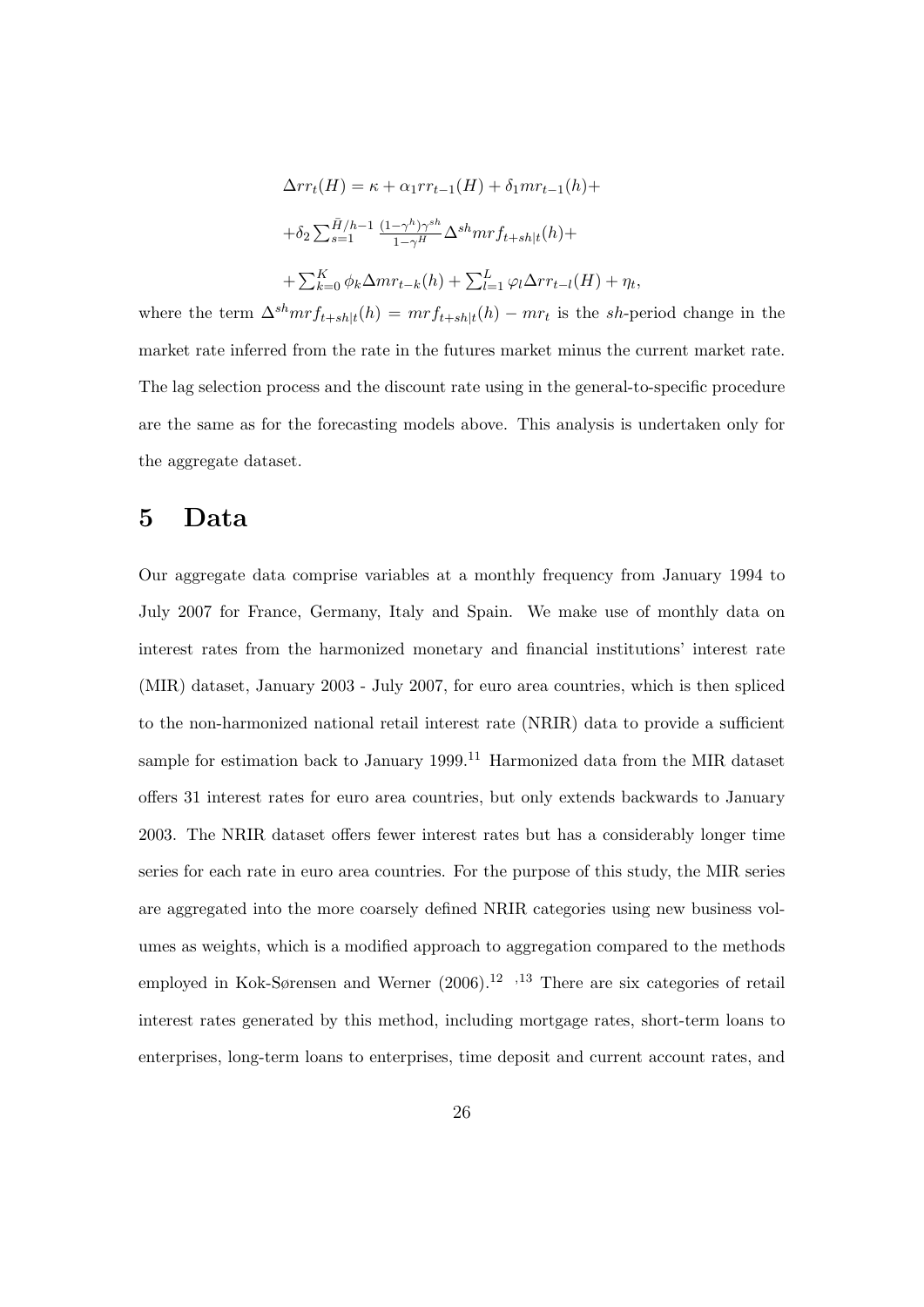consumer loans to households, but not all these series are collected for all countries and years. We investigate the first four series in this paper.

The market rates used to indicate the cost of funds for these retail products include euro area overnight rates (EONIA), EURIBOR rates from 1 to 12 month maturity and bond yields from 2 to 10 years maturity. The Nelson-Siegel and principal components methods we adopt use this information to provide forecasts of 1-month and 3-month EURIBOR rates up to twelve months ahead. The Data Appendix at the end of the paper reports the definitions of the interest rates used.

Futures series are collected from Datastream. These are continuous series of futures prices calculated by Thomson Reuters using 3-month EURIBOR futures traded at Euronext (LIFFE before 2002). The average of all future prices is used to calculate the implied future rate.

The data for individual banks are provided by the Banque de France, giving banklevel time series for 297 banks and credit institutions over the period January 2003 to December 2011. These data comprise interest rates on a) loans to non financial corporations with initial rate fixation of up to 1 year; b) loans to non financial corporations with initial rate fixation over 1 year and up to 5 years; c) loans to non financial corporations with initial rate fixation over 5 years; d) deposits of households with agreed maturity (sole proprietorships excluded); e) deposits of non financial corporations with agreed maturity: and f) mortgage loans for house purchase to households (sole proprietorships excluded). All interest rates are for new business.

These six interest rates are available on a consistent basis for a fraction of the 297 banks in our dataset, but we have sufficient observations over individual banks to construct a volume weighted aggregate measure for each instrument, and measures for banks separated into different sizes by total assets. We can therefore compare the mean value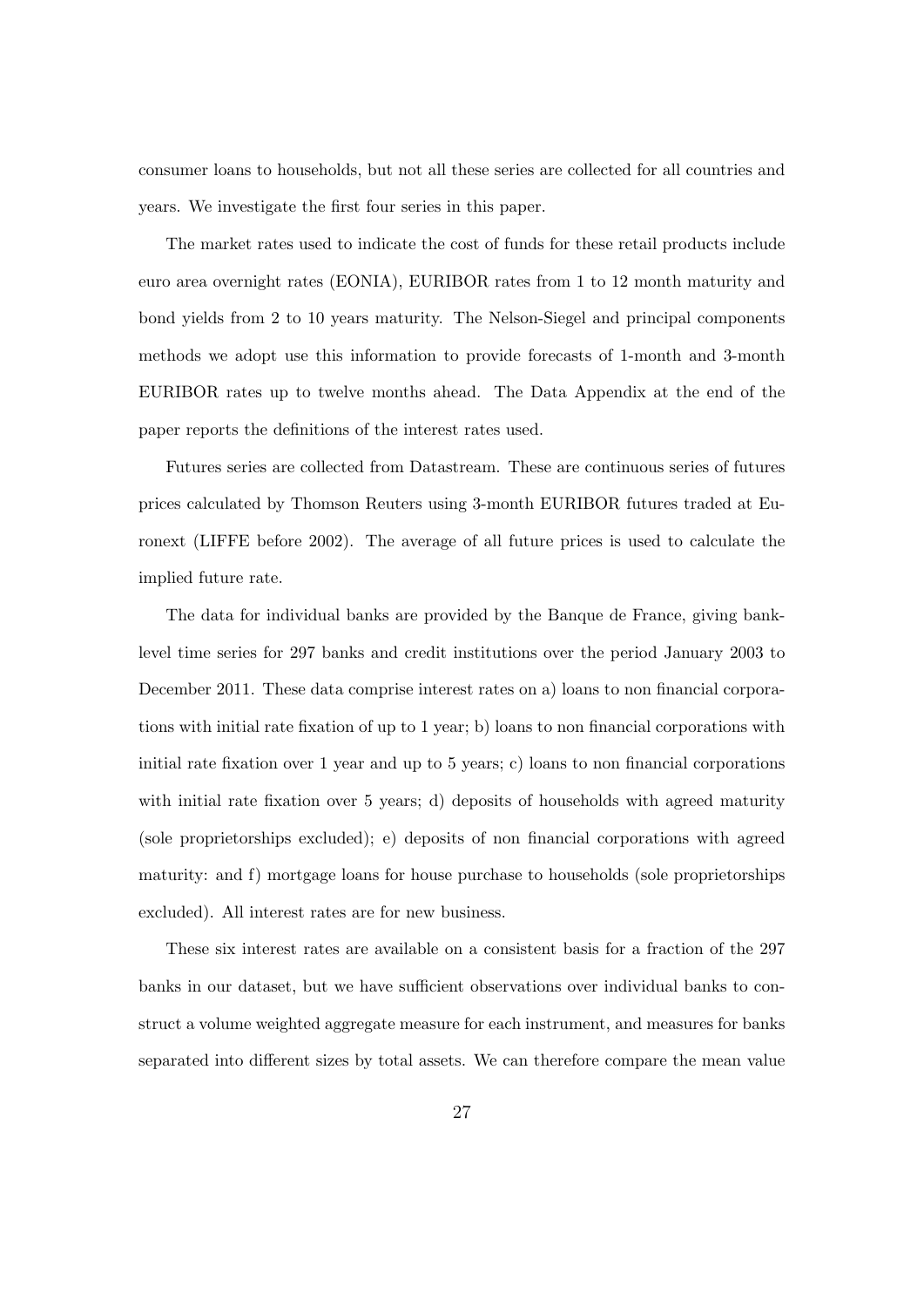of pass through for very large (deposits*>*euro 1bn), large (euro 999.9mn*>*deposits*>*euro 100mn), medium-sized (euro 99.9mn*>*deposits*>*euro 10mn) and small banks (deposits*<*euro  $9.9$ mn).<sup>14</sup>

# **6 Results**

We begin with results for all four major European countries, using the aggregate data compiled from the NRIR-MIR datasets described in the previous section. These provide evidence on the pass through, speed of adjustment and the importance of forecasts of future market rates. We then compare our findings with a model using futures rates in place of generated expectations of market rates, and confirm our conclusions. Finally, to investigate the potential aggregation bias, we take data for one of our countries (France) and re-estimate the models using individual bank data and compare the mean values of coefficients on pass through, speed of adjustment and forecasts of future market rates with results for aggregated data. We find no evidence that aggregated data offer biased results.

### **6.1 Nelson-Siegel and Principal Components Forecasts**

As the data are monthly, we report results for 1-month EURIBOR  $(h = 1)$  and 3-month EURIBOR  $(h = 3)$  in our model. One reason for reporting the 3-month EURIBOR results alongside 1-month EURIBOR is that we can make comparisons with the results using 3-month EURIBOR futures in the next section. We use the data from January 1994 to January 1999 to obtain the first estimates of the forecasting models. The recursive outof-sample forecasts are generated using the data from January 1999 to July 2007. The relative mean square forecast errors of the Nelson-Siegel and the principal component forecasts for up to 12 month horizon for each money market rate are reported in Table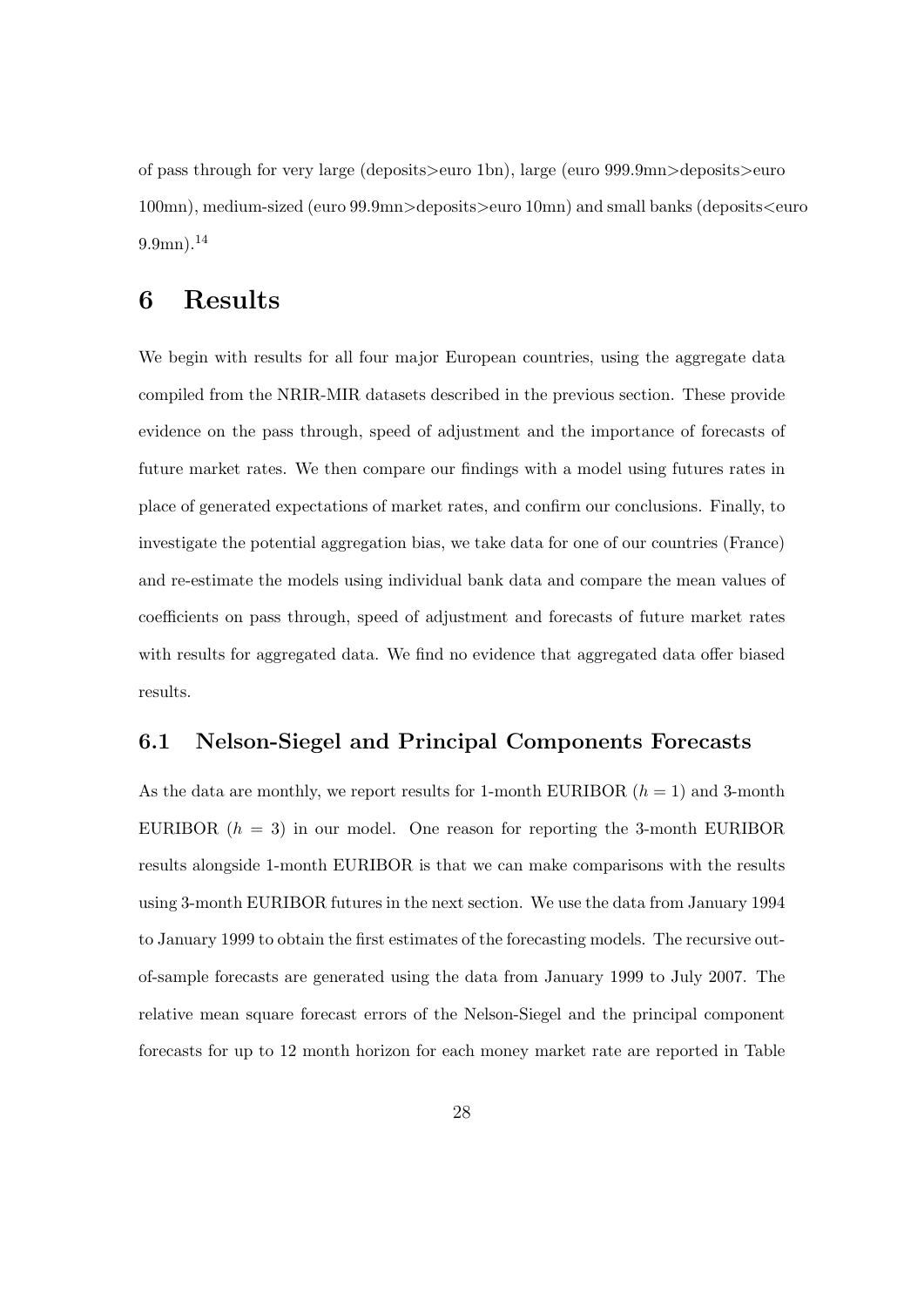1. The forecasting performance of these models for horizons beyond 12 months is worse than the forecasting performance of a random walk model. It determines the choice of the maximal horizon of forecasts used to estimate the pass-through equation,  $\bar{H} = 12$ .

Table 2 reports estimates of the pass-through coefficient, *β*. The results are reported for 1-month EURIBOR in Panel A and 3-month EURIBOR in Panel B for the model with Nelson-Siegel (NS) forecasts and for the model with principal components (PC) forecasts. Standard errors are reported in parentheses under the estimates of coefficients.

Our results show first of all that the choice of forecasting methodology does not make a great deal of difference to the estimates of the long-run pass through. The long run pass through coefficient gives an indication of the extent to which changes in the money market rates are transmitted to the retail rates offered to households and firms. If following changes to money market interest rates the adjustment to retail rates is lower, then monetary policy has less impact on household and firm behavior through the interest rate channel of monetary transmission through coefficients reported in Table 2. Pass through estimates from the Nelson-Siegel methods are very close to the estimates from principal components methods and the estimates are not greatly different from each other when we examine a common retail rate across countries.<sup>15</sup>

Second, we see very similar degrees of pass through for the same retail product across countries - time deposits and short-term loans to enterprises have pass through coefficients below one, while mortgages have coefficients mostly above one. These results are comparable to the results reported in De Bondt (2002) where the average responses across the entire euro area for the post-1999 period are comparable in magnitude to our estimates for individual countries, although our pass through coefficients are marginally higher.<sup>16</sup> His reported coefficients for pass through on time deposits was 0.720, shortterm lending to firms 0.880, long-term lending to firms 0.804 and mortgages 1.041, all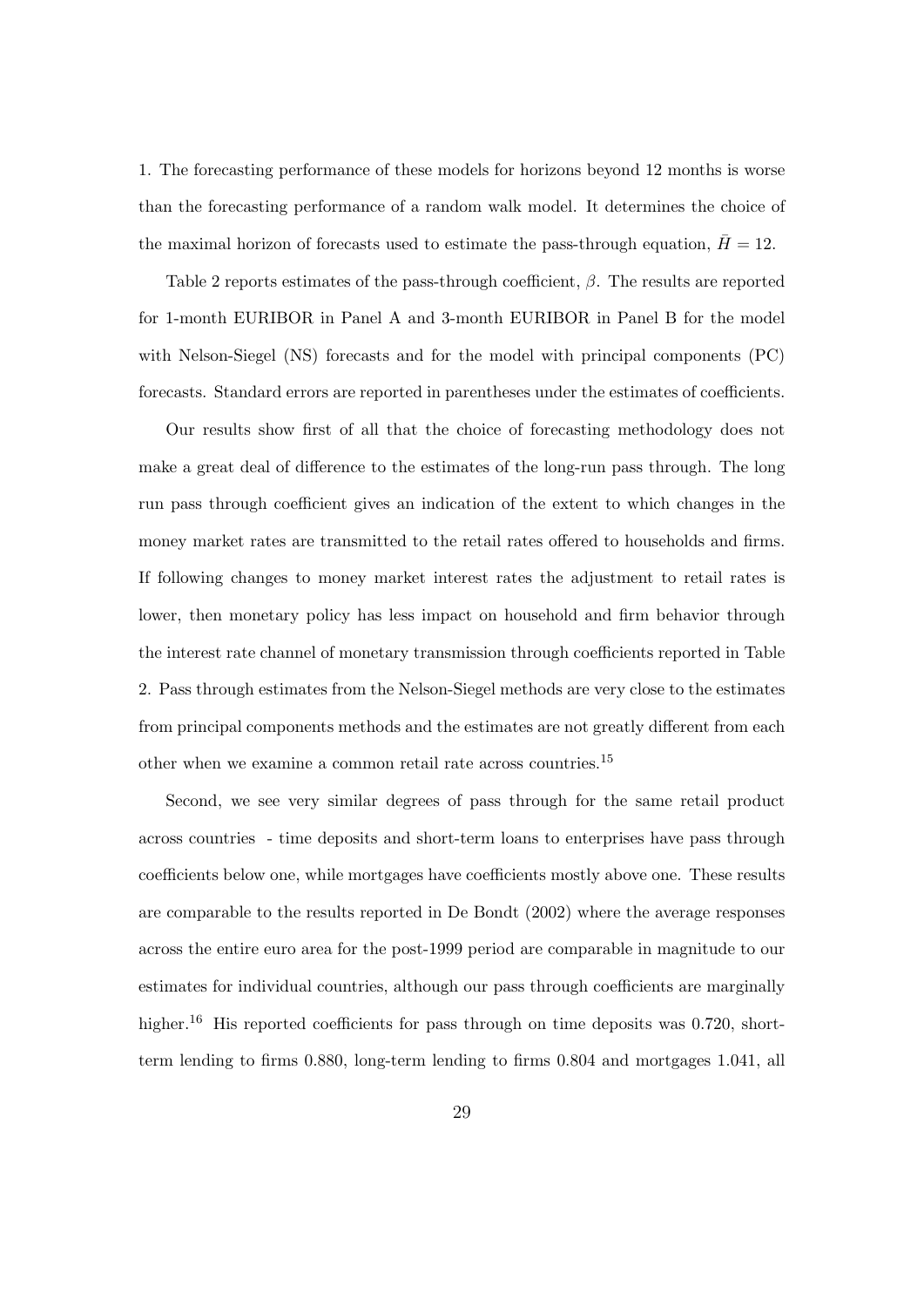of which were significantly different from zero, and with the exception of the mortgage rate were significantly different from one. Standard errors show that our estimates of pass through rates are significantly different from one. Results reported for individual countries by Kok-Sørensen and Werner (2006) using panel data for the period from January 1999-June 2004 show estimates of pass through coefficients very similar to ours, and differ to a similar extent between countries, even though they do not include forwardlooking terms.

The similarity of the results despite the omission of forward-looking terms can be explained in two ways. Previous studies matched maturities of retail and market rates which could implicitly allow for the future short-term rates in the longer maturity rate assuming there is complete arbitrage; but there is some doubt whether arbitrage is complete, and therefore these studies may have imperfectly allowed for future short rates by using matched maturities in their models. Also, previous models may have compensated for missing forward-looking terms by adding longer lags of backward-looking dynamic terms in retail and market rates. This choice is not theory driven, and is largely a matter of empirical model selection, but while this might improve the fit of the dynamic model it significantly alters its interpretation. These compensating factors may account to some degree for the similarity in the pass through estimates even though the forecast is excluded. The dynamic, hence short-run, behavior of the models can also be dramatically different depending upon whether forecasts are included or not, even though the long run may be roughly the same.

Third, comparison between panels shows that estimates of pass through do not differ very much whether we use 1-month money market rates or 3-month money market rates. Therefore, despite an intense debate about how best to choose the appropriate maturity of market rates, the choice between these two short-maturity rates seems to be relatively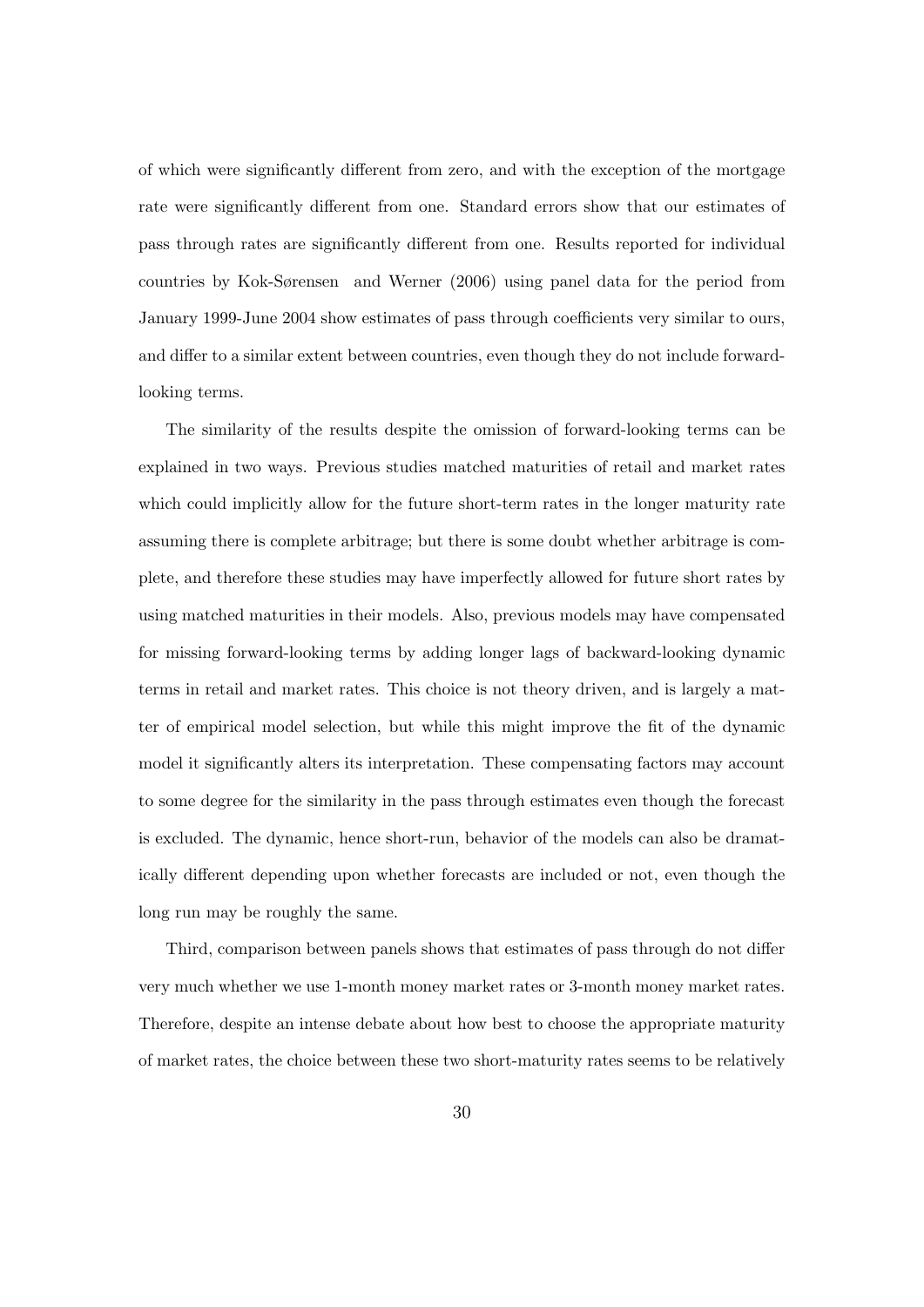unimportant as far as the estimate of the pass through coefficient is concerned.

Table 3 reports the estimated coefficient on the lagged retail rate in the dynamic equation. This is actually the estimated speed of adjustment of deviations of the retail rate from the equilibrium implied by the lagged market rate rate. Although we do not estimate the relationship between lagged retail and lagged money market rates as a separate cointegrating relationship, the negative and significant coefficient reported in Table 3 is consistent with the interpretation that the variables are cointegrated.<sup>17</sup>

We would expect the speed of adjustment coefficient to be negative and significant if the retail and market rates of interest are cointegrated, which it is in every case in Panel A reporting the results for 1-month EURIBOR and in Panel B reporting results for 3-month EURIBOR. Previous studies that have considered the pass through of money market rates to retail rates (without including expected changes to rates in the future) have typically reported regressions in which pass through is estimated using a cointegrating relationship between lagged retail and money market rates, and the adjustment coefficient is reported as the dynamic response to the lagged residuals from this relationship. Examining the results of Kok-Sørensen and Werner (2006) for example, their mortgage adjustment coefficients show Italy to have very fast adjustment speed relative to other countries, as we do; similarly they find the adjustment speeds for short- and long-term loans to enterprises to be fast for Italy and Spain compared to France and Germany. To an extent the similarity in the results is due to our common dataset, but our sample is longer, and our methods differ from those of Kok-Sørensen and Werner, and most importantly we have included expected changes to rates in the future, which we now show to be very important.<sup>18</sup>

The results in Table 4 give the estimated coefficients on the forecasts in our model. If these coefficients could be restricted to equal zero we would deduce that forecasts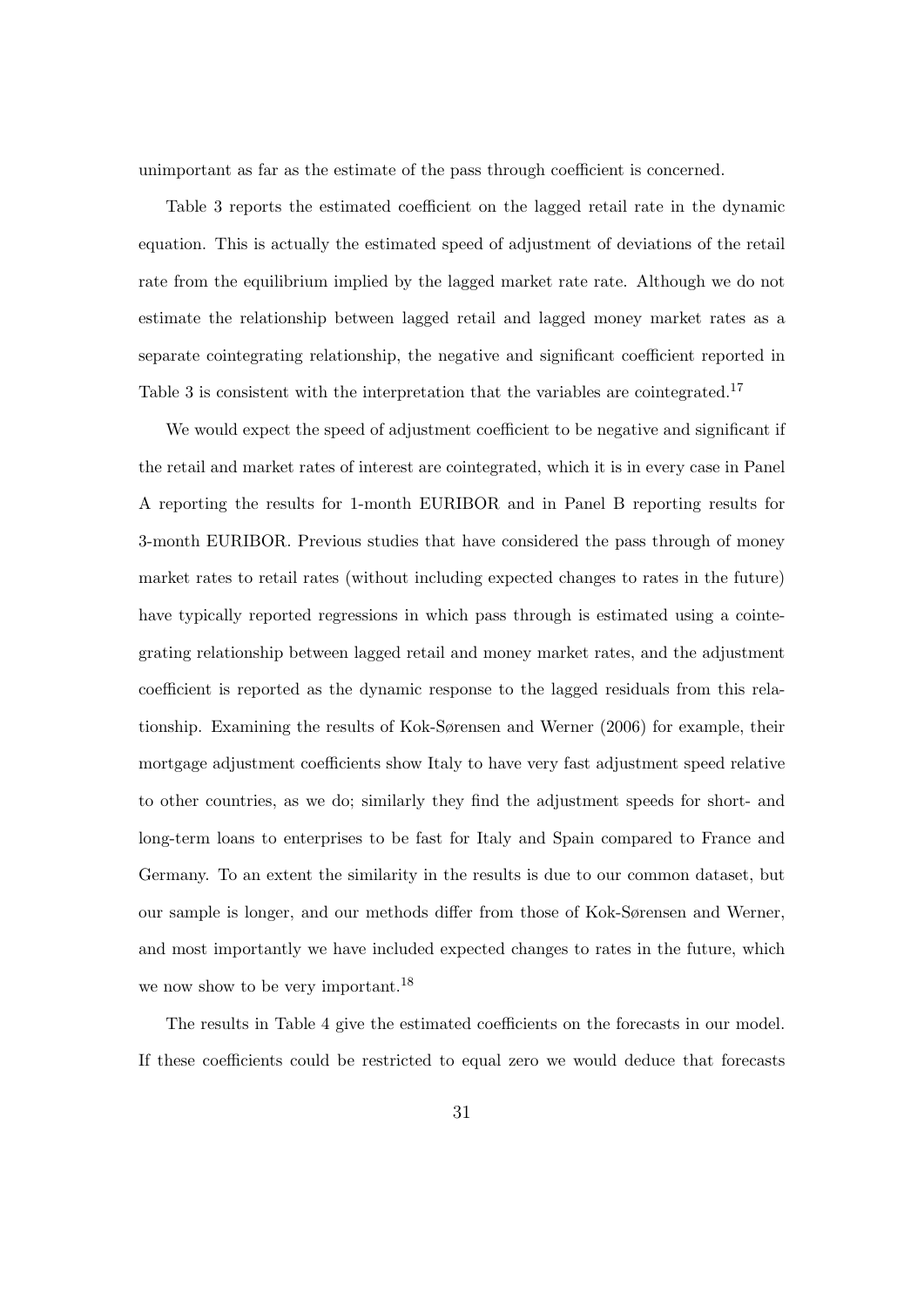of future changes to market rates at that maturity were unimportant for the dynamic adjustment of retail rates, but the evidence in Table 4 says they are significantly different from zero. The findings for 1-month EURIBOR show the coefficients are very strongly significant in all cases and they are uniformly positive. This is what we would expect, since it tells us that as short-term money market rates are expected to rise, so retail rates are adjusted upwards, and vice versa. The results using 3-month EURIBOR are less consistent, but the majority of cases have a positive coefficient as expected, and in half of all cases (eight) the coefficient is positive and significant. The choice between NS and PC estimation methods does not alter the conclusion about sign and significance, and estimates of the coefficients are very similar.

Besides offering a test of the importance of the forecasts in our model, the test reported in Table 4 also evaluates whether the model without forecasts included can be rejected in favor of a model that includes forecasts. This is a test that determines the preferred model specification, and the results suggest that a model without forecasts can be rejected compared to a model including forecasts.

In Table 5 (Panel A) we report this specification search as a likelihood ratio test of model in which the alternative to the model including forecasts is a nested version similar in all respects except that it excludes the forecasts. The reported p-values show that we reject the null that forecasts are insignificant in our model in all cases but one at the 5% level.

While this is a feasible alternative to the model with forecasts it is not the preferred alternative, since our selection algorithm chooses a different model when forecasts are excluded. In Table 5 (Panel B) we report the Bayesian Information Criterion (BIC) value for two alternative models selected by our algorithm - the first includes forecasts and the second does not, while lag structures for each model are different. On BIC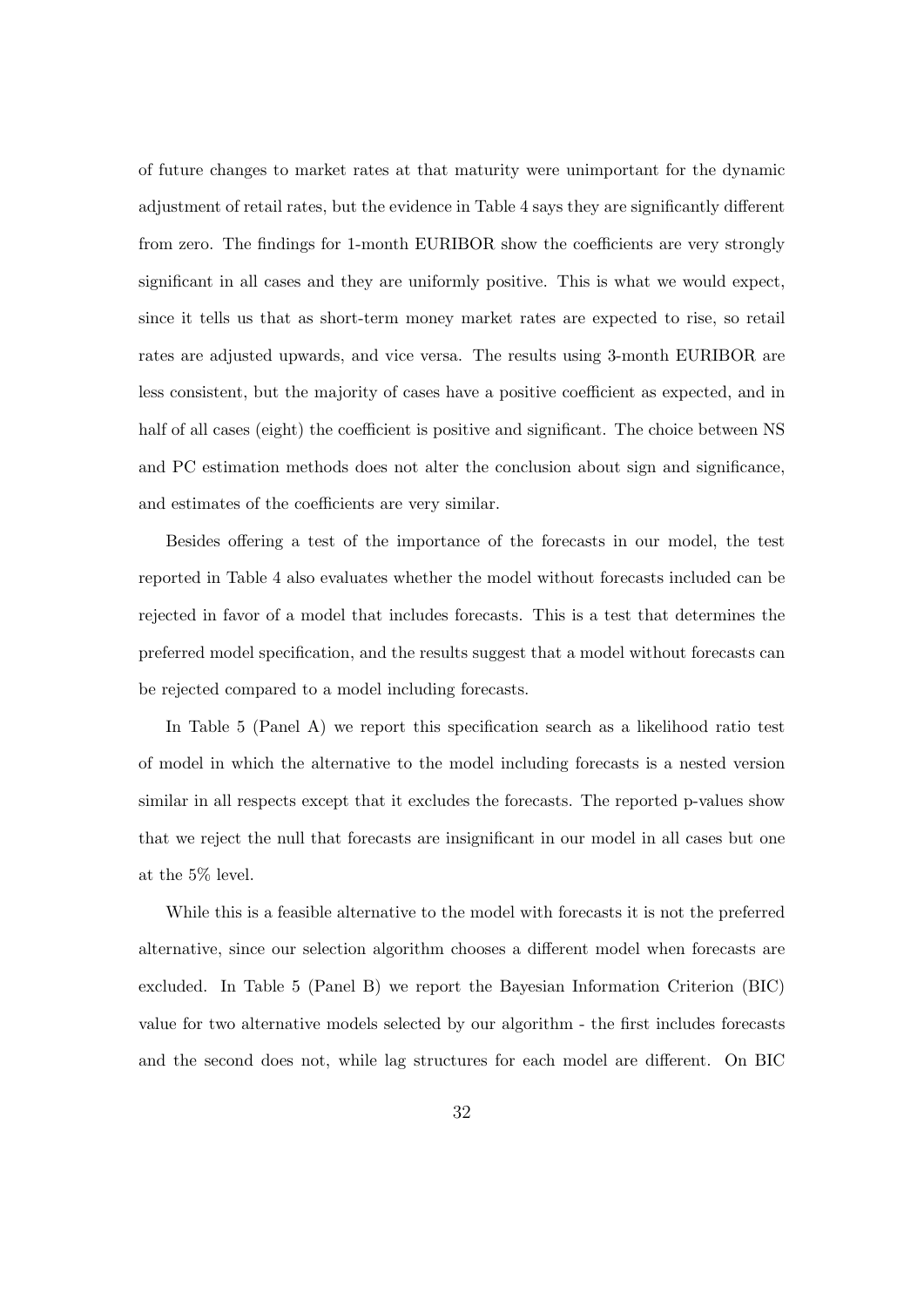criteria, taking 1-month EURIBOR as the market rate and Nelson-Siegel forecasts, we find that in 13 cases out of 16 the model with forecasts has a smaller BIC value than the model without forecasts therefore in the majority of cases we prefer the model with forecasts. We conclude that this test finds the additional information provided by adding the forecasts of market rates sufficiently great to favor this model over the alternative that excludes forecasts.

We interpret these results as an indication that banks do not look very far ahead when setting retail interest rates. The stronger evidence in favor of 1-month forecasts compared to 3-month forecasts suggests they use information in 1-month changes to rates rather 3-month changes, but in our model we allow for up to 12 leads of these 1 month changes, and four leads of the 3-month changes to short rates. This is consistent with the evidence that banks were funding their lending using short-term money market funding which was rolled over on a short-term basis. What matters for a bank that operates in this way is the expected cost of funding for the next period when refinancing will be required. To anticipate the results of the next section, we also find that changes to rates indicated by 3-month futures are not particularly influential over changes to retail rates, which confirms the results reported here.

Table 6 tests whether we can impose a restriction that adjustment to deviations of lagged retail rates from lagged money market rates is equal and opposite to the adjustment to expected future changes to market rates i.e.  $\alpha_2 = -\alpha_1$ . In half of the cases the reported p-value of the Likelihood Ratio test rejects the restriction, and in the other half the restriction is not rejected. In cases where the coefficient is significantly different from zero, the magnitude of the  $\alpha_2$  coefficient is much larger than the corresponding coefficient for  $\alpha_1$ , which indicates that more weight is placed on future money market rates than on lagged cointegrating residuals. But it is not essential to our argument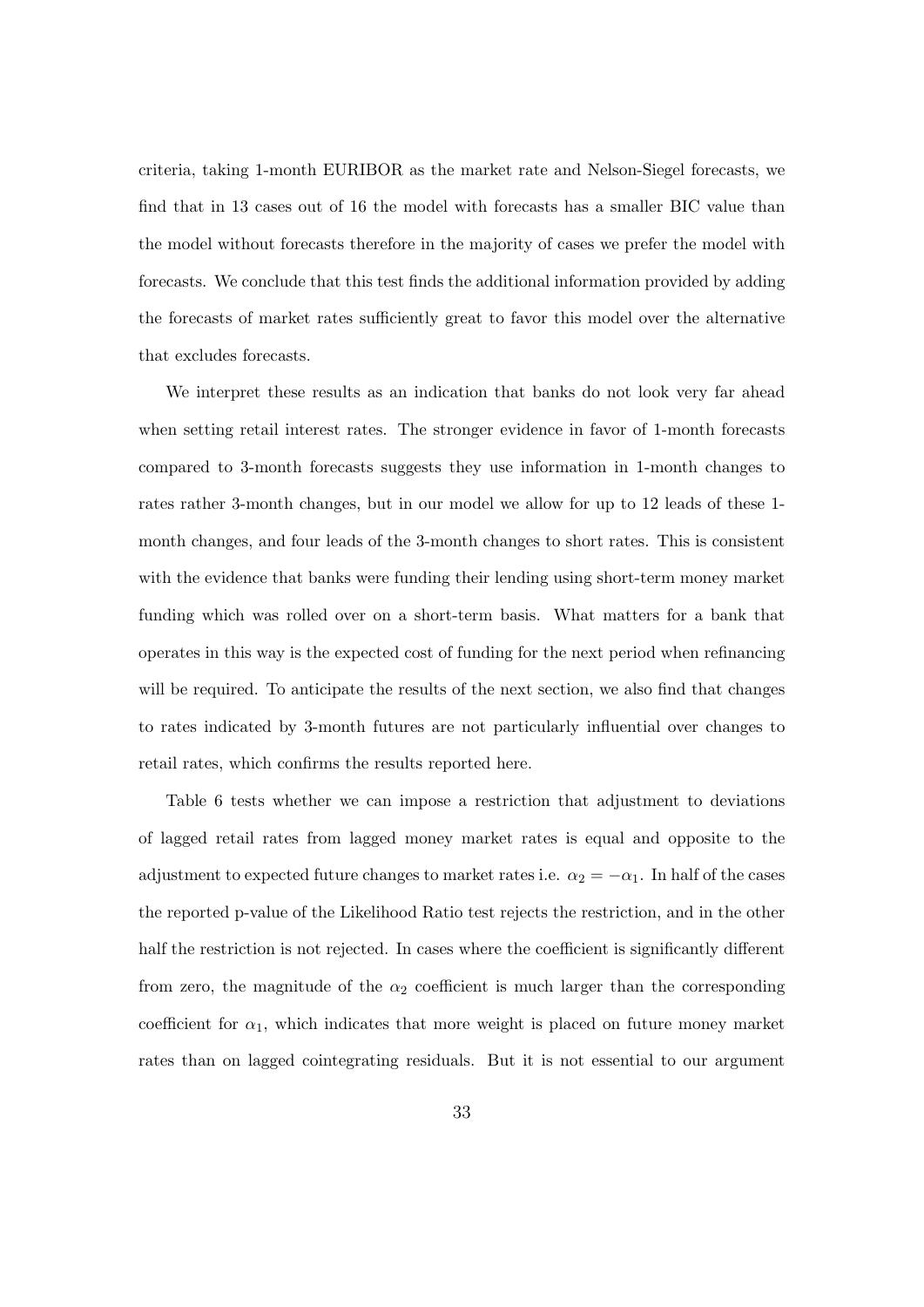that the response to these terms should be the same, as indicated by the fact that these coefficients have equal and opposite signs. Our results from previous tables show that forecast changes in money market rates (especially at the 1-month maturity but also at the 3-month maturity) are important, and have the expected sign and significance.

Finally, we investigate the possibility of structural breaks in our model using the Cumulated Sum of Squares (CUSUM) test on model residuals for each retail rate in each of the four European countries in our study. The null hypothesis of the CUSUM test is the stability of the pass-through equation. The significance level is the probability of rejecting the null when it is true. We set the significance level at the conventional level of 5%. Our results are given in Figures 3-6 and show for each of the four panels representing time deposits, short- and long-term loan rates, and mortgage rates - that none of the rates in France, Germany and Italy reject the null, while in Spain there are rejections for all four retail rates. These rejections do not occur at the same time, and the reason for the rejections is probably related to the quality of the data. Despite the poor results for Spain, the non-rejection for three other countries suggests that our models are reliable.

### **6.2 Use of Futures Rates**

In this section we evaluate the results where we use 3-month futures in place of forecasts to determine the importance of anticipated changes to market rates. It has been common practice in the academic literature that supports the expectations hypothesis (see for example Krueger and Kuttner 1996, Kuttner 2001, Rudebusch 2002, Bernanke and Kuttner 2005) to argue that futures are good predictors of what actual short-term rates will be. Moreover, Kopecky and Van Hoose (2012) have argued explicitly that futures may be a guide to expectations about market rates and these could be used to measure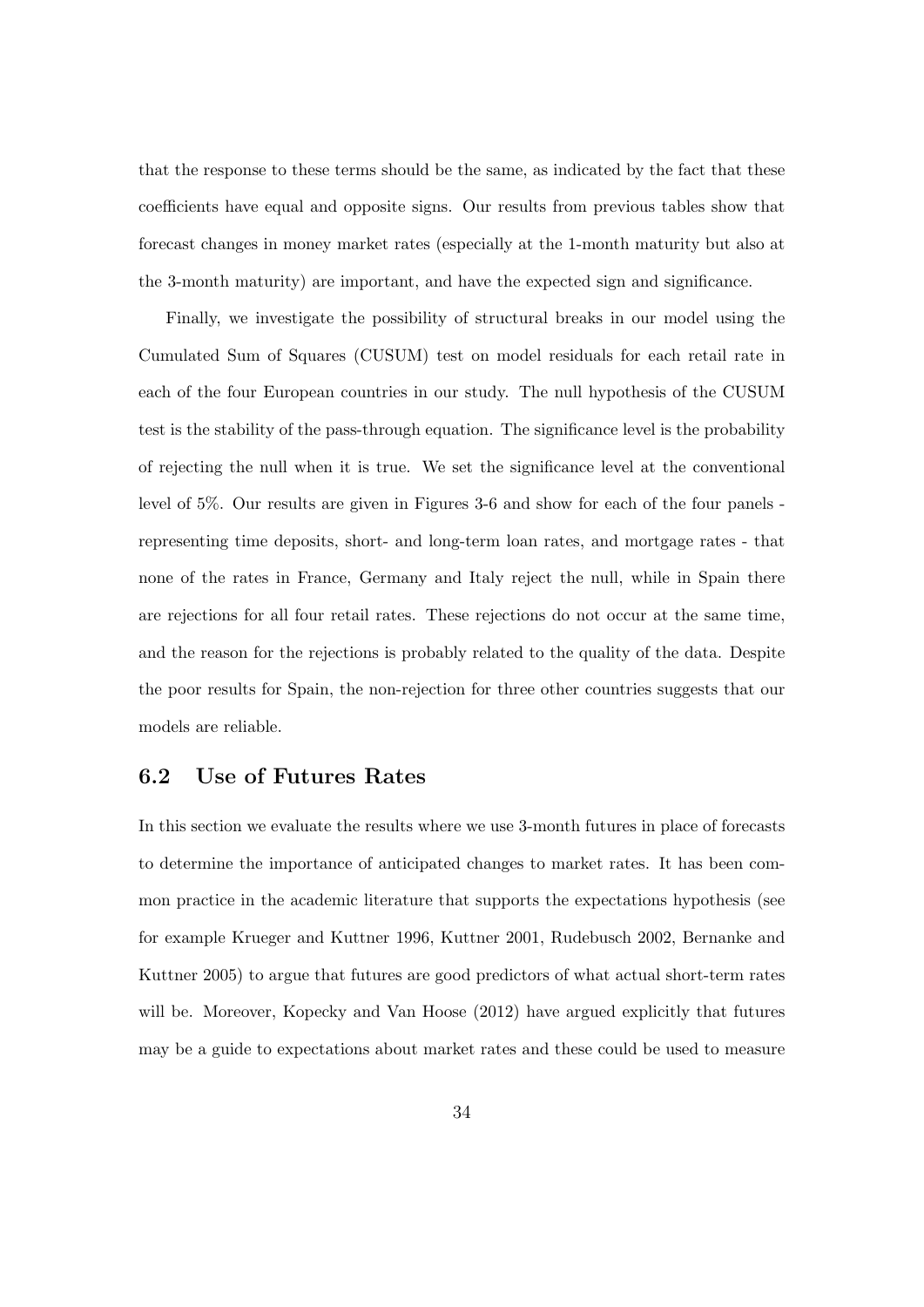how expectations influence the retail rate setting by banks. To do this we consider 3 month EURIBOR futures compared to our findings with the two forecasting approaches using 3-month EURIBOR reported in the previous section. As before we discuss the pass through coefficients, the adjustment coefficients on the lagged retail rate, the coefficient on the future (used to determine the expected change in future market rates), and the test of coefficient restrictions within the model. The results for all retail rates and countries in our sample are very similar to the results for 3-month EURIBOR in the previous section, whether we compare with NS or PC forecasts.

The pass through coefficients reported in Table 7 are similar in magnitude for each retail rate and country and adjustment coefficients are estimated to be negative and significant in all cases. However, the expected changes to money market rates using futures information are insignificantly different from zero in eleven cases out of sixteen, which shows weaker evidence of forward looking behavior based on futures compared to our results from forecasts of the 3-month EURIBOR rates. There are several reasons why this might be the case. There has been an emerging literature that has cast doubt on the ability of futures to predict short term interest rates (see Cochrane and Piazzesi 2005, Piazzesi and Swanson 2008) since the mean errors and mean square prediction errors (MSPEs) when using futures can be large, with larger errors around turning points, and over-prediction of actual short-term future rates in recessions and under-prediction in booms. It is also possible that banks do not tend to use information from 3-month EURIBOR futures when setting retail rates, either because they use some other indicator of future short term market rates, or because they do not use changes in 3-month rates. Whatever the reason, we do not find that futures perform as well as forecasts in our models of retail rate adjustment.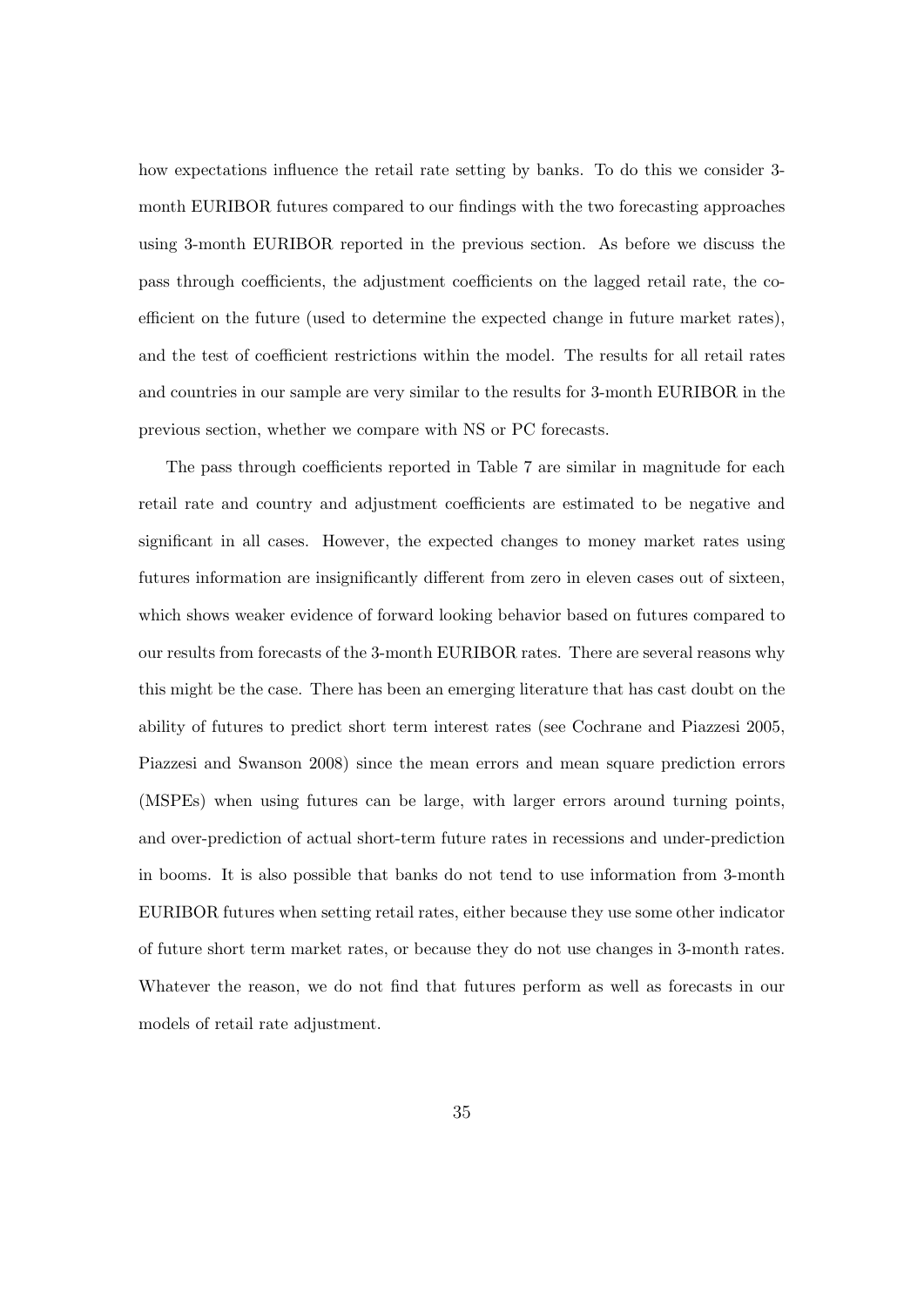## **6.3 Results for Individual French Banks**

We report in this subsection the results of pass through estimates, speed of adjustment coefficients and coefficients on forecast terms computed using data for individual French banks. Neither the definitions of the variables, i.e. the aggregate measures constructed from volume-weighted individual rates, nor the sample period correspond exactly with the euro area data supplied by the NRIR-MIR datasets. With respect to the former, the categories of instruments are finer than those available in the MIR dataset. Reaggregation to correspond with the MIR categories is possible but was not recommended by the authorities at the Banque de France. Therefore we report in this section the similarities and differences between pass through and adjustment coefficients for banks of different sizes versus the aggregate measure as a means to determine the extent of any aggregation bias. With respect to the latter we need to use data spans typically running to 2010:05, in order to allow for a sufficient number of observations for estimation (given that the data start at 2003:01, in contrast to the MIR dataset).

Table 8 reports the mean values of pass through coefficient estimates by instrument computed for individual banks of different sizes and the pass through coefficient for a volume-weighted aggregate measure. The results are reported in two panels, the first is for the EURIBOR 1-month market rate and the second for the EU-RIBOR 3-month market rate. We consider the pass through for individual banks which are summarized for banks within four size categories ranging from very large (deposits*>*euro 1bn) to large (euro 999.9mn*>*deposits*>*euro 100mn), medium-sized (euro 99.9mn*>*deposits*>*euro 10mn) and small banks (deposits*<*euro 9.9mn).<sup>19</sup> Although the results are not directly comparable to the results for France reported in the previous sub-sections, the pass through coefficients for deposits are below unity, and for loans are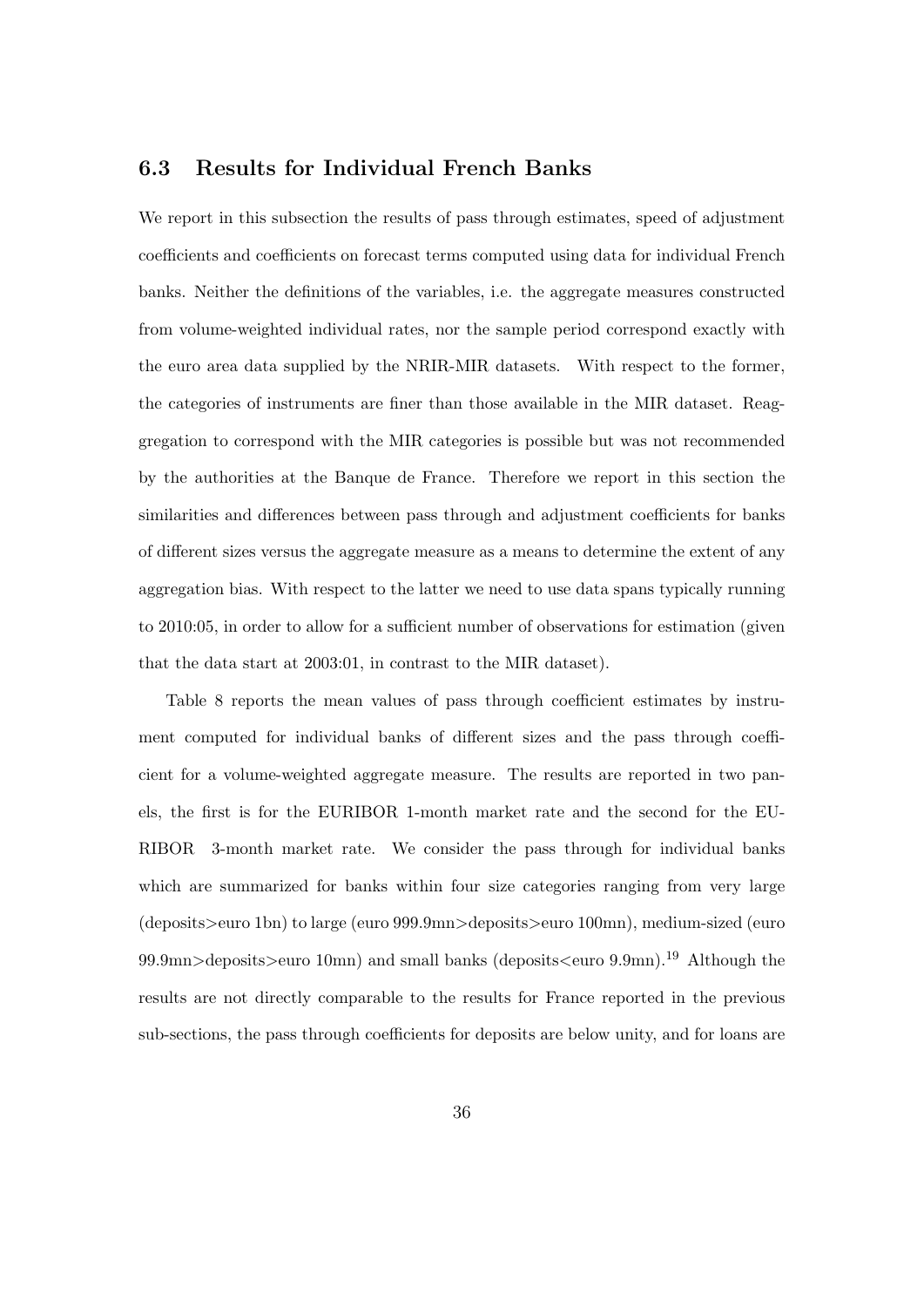above unity for almost all bank groups and in aggregate. The mean values of the coefficients are not generally significantly different from one. The table shows that there is heterogeneity in the pass through between bank size classes, and this is also true between banks within each size class. Figures 7 and 8 provide plots of the histograms of long-run pass through coefficients for the banks for the six different categories of retail rates for each of the two market rates (1 month and 3 month EURIBOR). The distributions in some cases appear approximately Normal and have a distinct mode value, but there are a few cases where the distribution is not Normal e.g. for time deposits of households.

It is evident that the pass through of the aggregate measure lies within the range of the mean values for banks of different sizes in almost every case (loans to non-financial companies is the only exception). The scale of the pass through coefficients are greater than unity but not significantly different from one, and given that the sample includes the financial crisis it is possible that pass through is greater than in 'normal' times. There is a similar correspondence between the mean values of adjustment coefficients for banks of different sizes and the adjustment coefficient for the aggregate measure. The conclusion to be drawn from these results is that responses of individual banks are very similar to responses in aggregate data, suggesting that there is no systematic aggregation bias in the data for France. The estimates over a different sample period and a different aggregation nevertheless point to a pass through coefficient not significantly different from unity, and an adjustment to deviations of retail rates from their implied equilibrium that is negative and significant. The response to forecasts of future market rates is positive and significant.

In Table 9 we report the mean estimates of the adjustment coefficient and the coefficient on the forecasts. As before the results are reported in two panels, Panel A provides results for the EURIBOR 1-month market rate and Panel B for the EURIBOR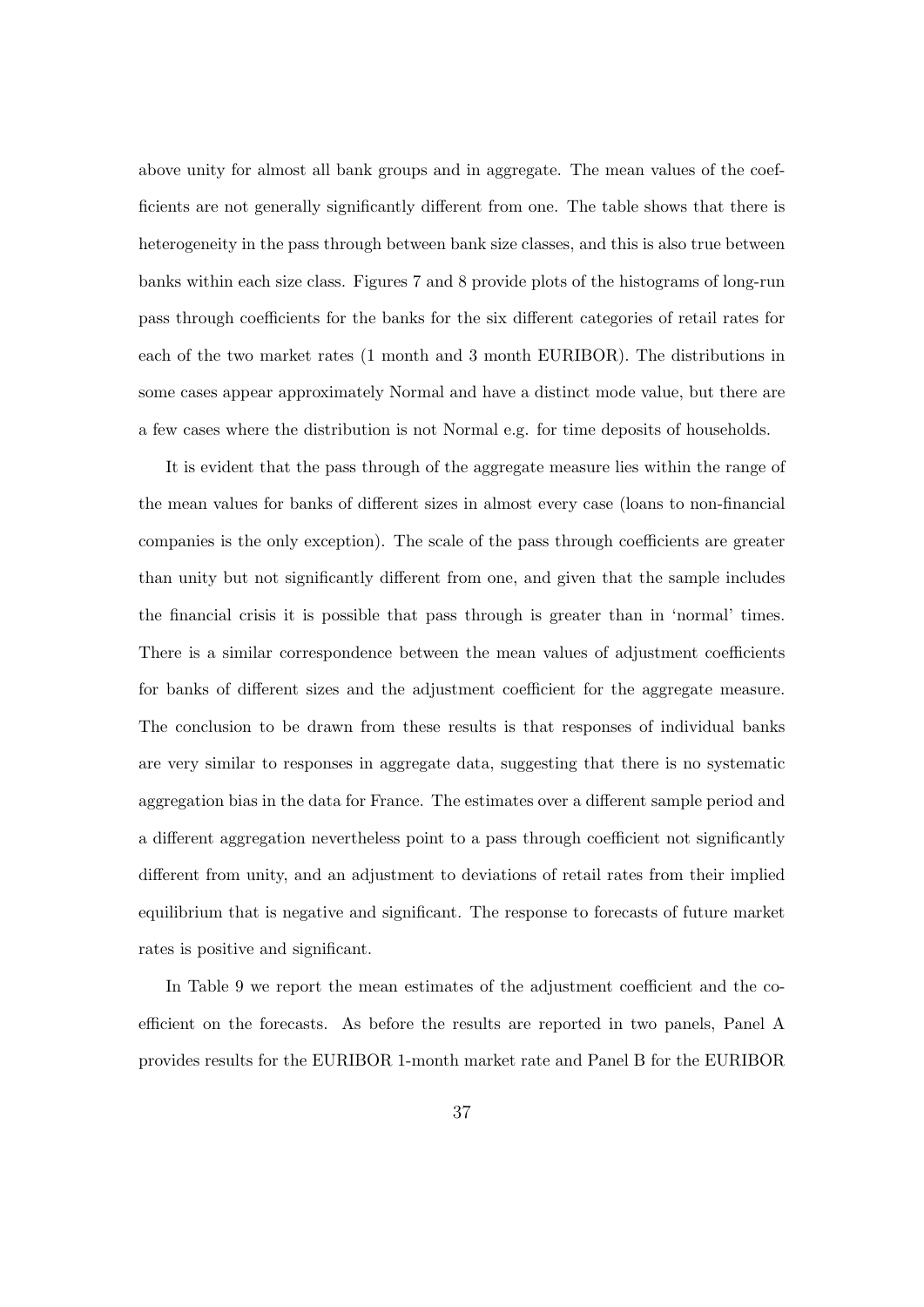3-month market rate. In all cases the adjustment coefficient is negative as expected, and the forecast coefficient is positive as expected. Table 10 tests whether these coefficients can be restricted to be equal and opposite in sign, and whether they can individually be restricted to equal zero. The results for different instruments in the various bank size classes shown in Panel A indicate that (at the 5% level of significance) for the majority of cases (86%) we reject the null that the adjustment coefficient equals zero, and we also reject the forecast coefficient is equal to zero in 60% of cases. For 3-month EURIBOR results reported in Panel B, these figures drop to 63% and 35% respectively. Once again our individual bank results uphold the findings we report for aggregate data in previous sub-sections, and most importantly confirm the importance of the forward looking terms.

# **7 Conclusions**

A large number of empirical studies of the relationship between retail interest rates and market rates have assumed there is a contemporaneous relationship between these interest rates in levels. We argue that the literature has largely ignored forecasts of rates that might be undertaken by banks when setting interest rates. Since the inclusion of future rates would alter the equilibrium relationship and the dynamics of the models used to evaluate the degree of interest rate pass through, models that rely only on contemporary market rates to explain retail rates downplay the importance of expected market rates that could help a bank to deal with uncertainty surrounding the future market rate.

The paper offers a simple theoretical framework to examine forward-looking behavior by institutions, and introduces forecasts into models of interest rate setting for European countries. It then produces forecasts based on Nelson-Siegel and principal components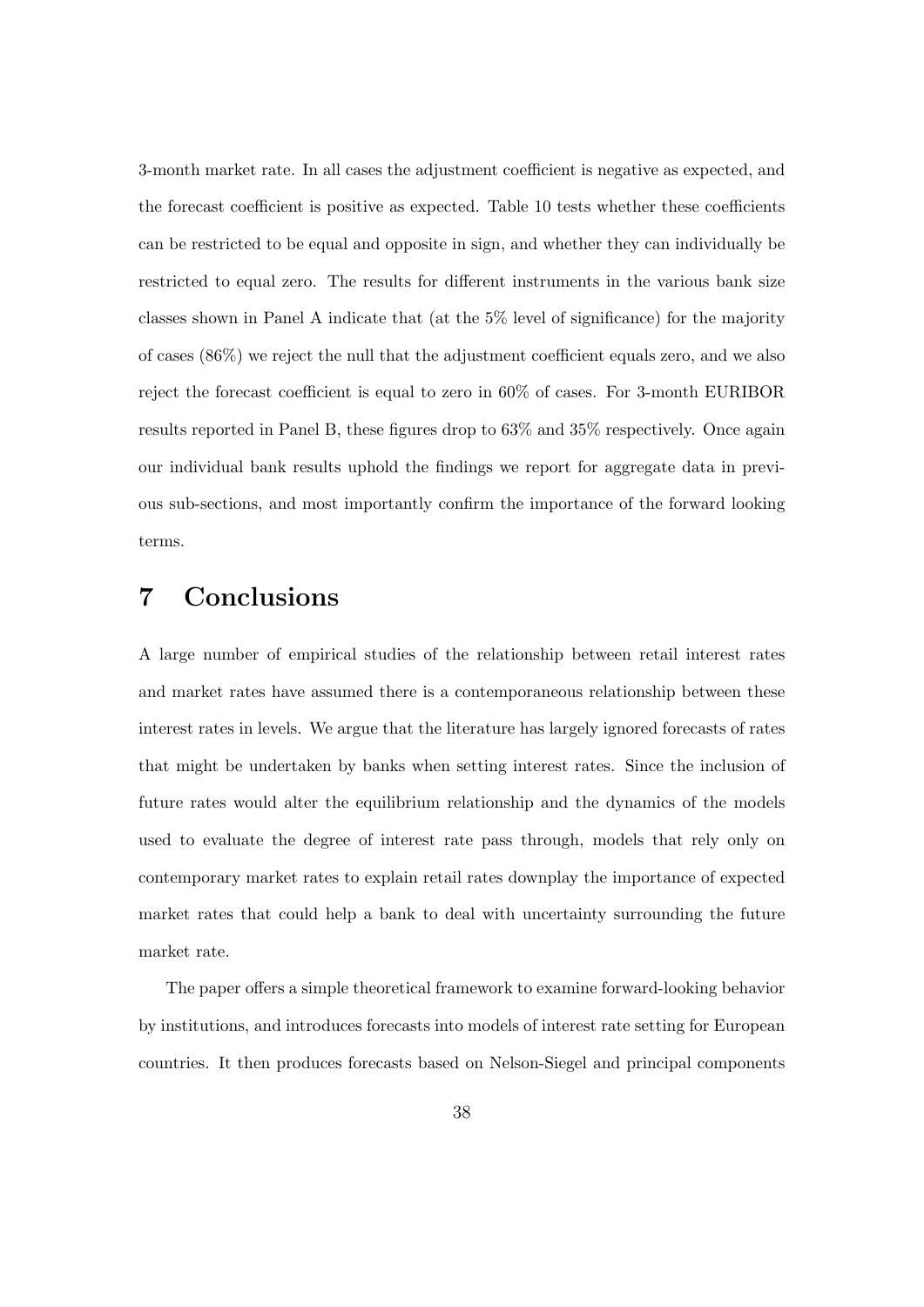methods to explain market rates, and these are then used to estimate dynamic models for four different retail rates in the four major euro area countries. We find a significant role for forecasts of future money market interest rates in pass through at 1-month and 3-month maturities. This seems to be consistent with the practice before the financial crisis of using short-term money market funding to regularly refinance lending of much longer maturities. Given the importance of future expected short-term money market rates we suggest this model provides a more realistic explanation of rate setting behavior by banks, that acknowledges their attempts to reduce uncertainty about future market rates. Our results for the four major euro area countries using aggregated data are corroborated using data for individual banks in France.

Our work can be extended in several directions. Following Diebold, Rudebusch and Aruoba (2006) it would be interesting to determine whether a wider range of data would improve forecasts from factors using principal components methods. This would allow us to consider the impact of monetary and macroeconomic variables as well as yield curve information on expected future short term changes to money market rates. It would also be interesting to explore the importance of the risk premium in our model. Piazzesi and Swanson (2008) claim that futures produce poor forecasts of market rates because they are correlated with, and uncorrected for, the risk premium. Piazzesi and Swanson (2008) show that the correction can be made using a vector of macro information known to market participants such as Non-Farm Payroll employment, but surely a wider range of monetary and macro factors might be expected to be better at capturing risk premium adjustments. These are detailed changes that we leave for future research.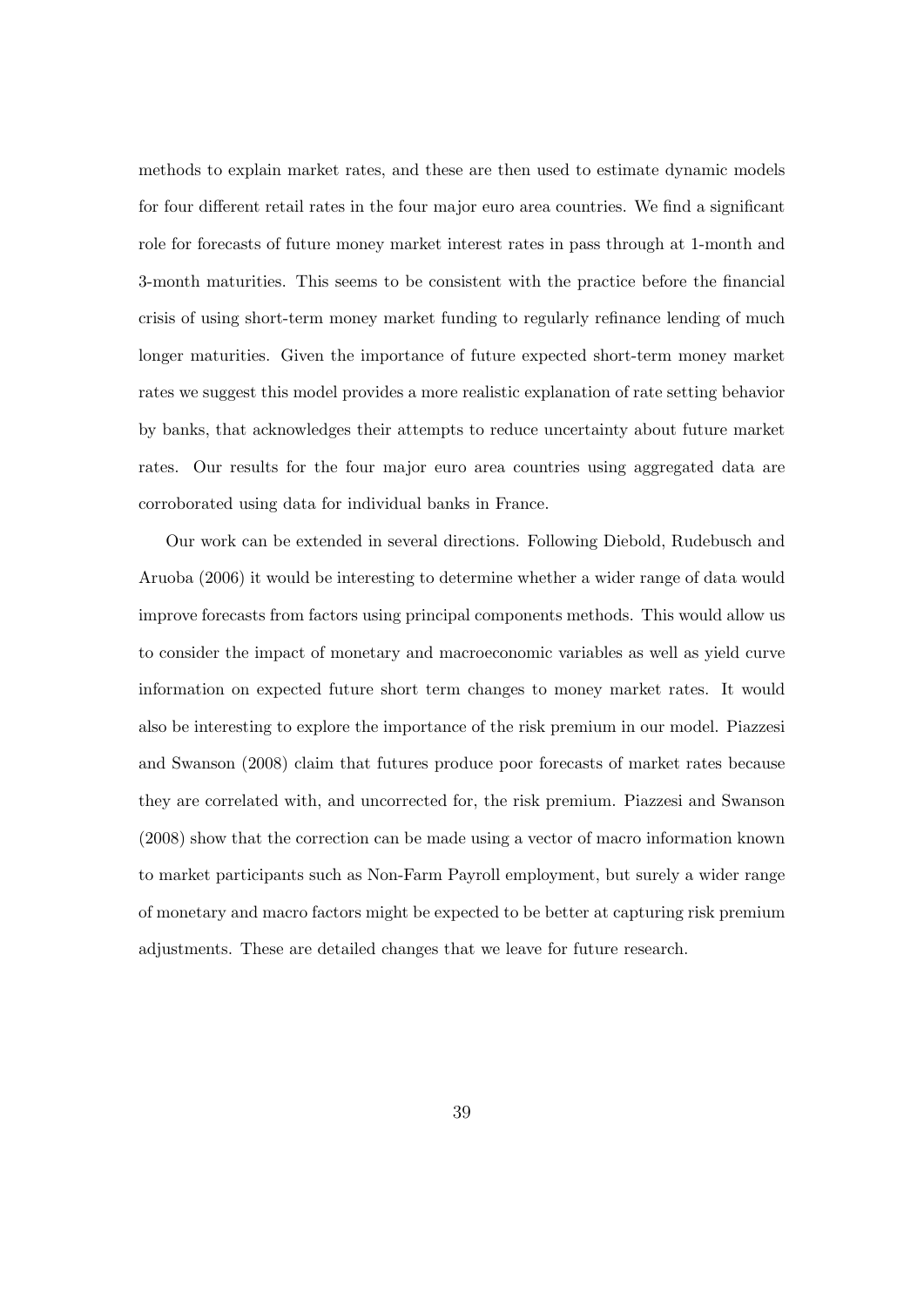# **Data Appendix**

| Type of product                                                                                                              | Source                |
|------------------------------------------------------------------------------------------------------------------------------|-----------------------|
|                                                                                                                              |                       |
| Time deposits                                                                                                                | European Central Bank |
| Short-term loans to enterprises                                                                                              | European Central Bank |
| Long-term loans to enterprises                                                                                               | European Central Bank |
| Mortgage loans                                                                                                               | European Central Bank |
| $\mathbf{M}_{\text{min}}$ . The matrix can colour of the desired to the component of the delivery from $\alpha$ and $\alpha$ |                       |

## **Retail interest rates**

Note: The rates are calculated using the same methodology for Germany, France, Italy, and Spain (see Kok-Sørensen and Werner 2006)

| Type of product                   | Source                |
|-----------------------------------|-----------------------|
|                                   |                       |
| 1-month Euribor                   | European Central Bank |
| 3-month Euribor                   | European Central Bank |
| 6-month Euribor                   | European Central Bank |
| 12-month Euribor                  | European Central Bank |
| 2-year government benchmark bond  | European Central Bank |
| 3-year government benchmark bond  | European Central Bank |
| 5-year government benchmark bond  | European Central Bank |
| 7-year government benchmark bond  | European Central Bank |
| 10-year government benchmark bond | European Central Bank |

## **Money market interest rates**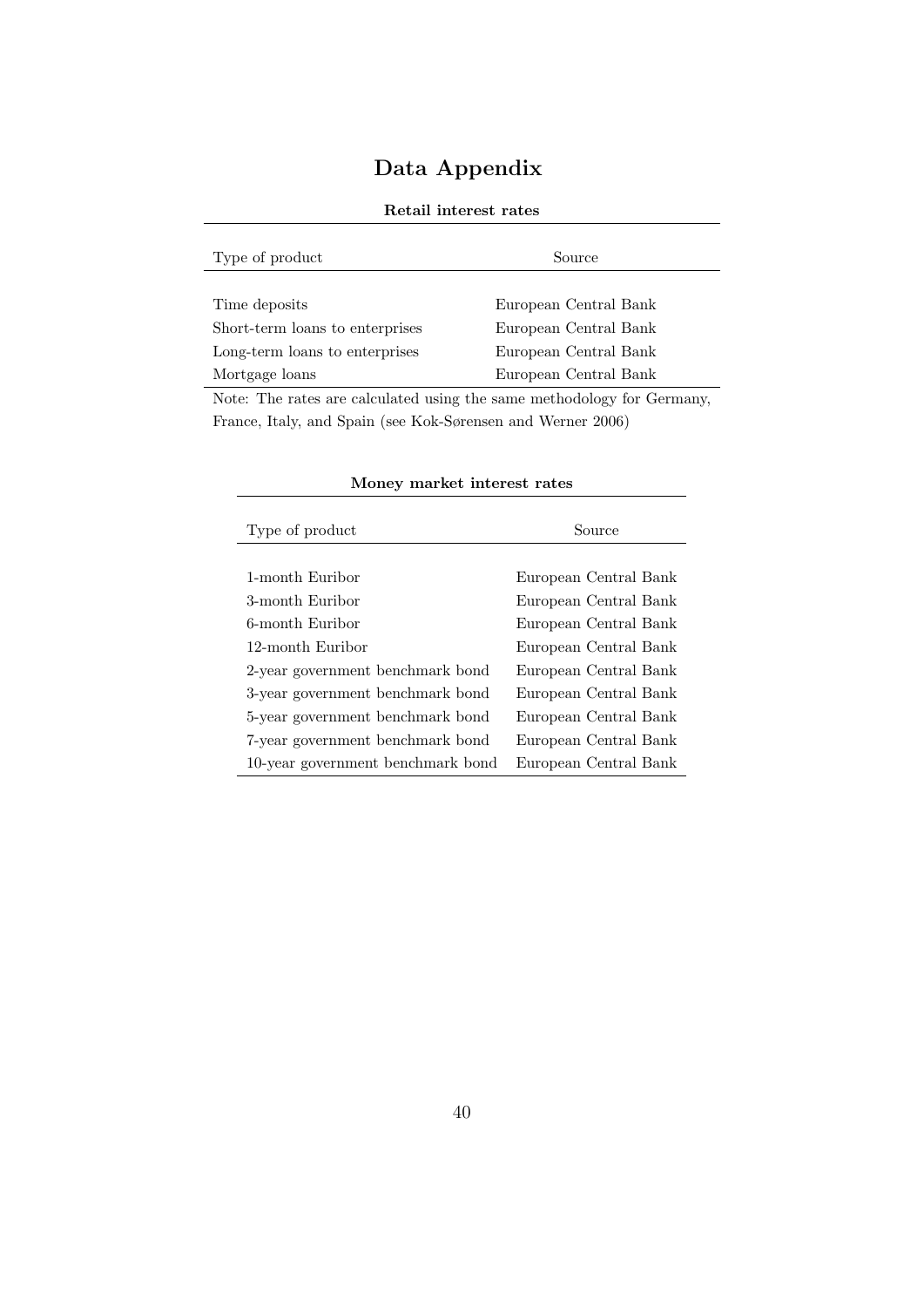### **Banque de France data**

Data at a monthly frequency at the level of individual banks were made available to us for 297 banks and credit institutions for France for the products given below. The time span of the data is in general January 2003 until December 2011 although complete runs of data are in large part not available. For each type of product, in order to avoid potential complications arising from interpolation, in the estimation we have used banks for which complete runs of data exist from January 2003 until the early part of 2010 (January or May 2010). This allows us to work with a sufficient number of banks in each category of product and since the banks are drawn from across the size spectrum (defined according to volumes of loans) we do not expect any distortion of the results from this selection process. The span of data is kept as long as possible in order to ensure precision in estimation.

| Retail interest rates for French banks                                                                    |                  |
|-----------------------------------------------------------------------------------------------------------|------------------|
| Type of product                                                                                           | Source           |
| Time deposits with agreed maturity of households<br>(sole proprietorships excluded): new business         | Banque de France |
| Time deposits with agreed maturity of non-financial<br>corporations: new business                         | Banque de France |
| Loans to non financial corporations, up to 1 year<br>initial rate fixation: new business                  | Banque de France |
| Loans to non financial corporations, over 1 year<br>and up to 5 years initial rate fixation: new business | Banque de France |
| Loans to non financial corporations, over 5 years<br>initial rate fixation: new business                  | Banque de France |
| Lending for house purchase to households (Mortgages)<br>(sole proprietorships excluded): new business     | Banque de France |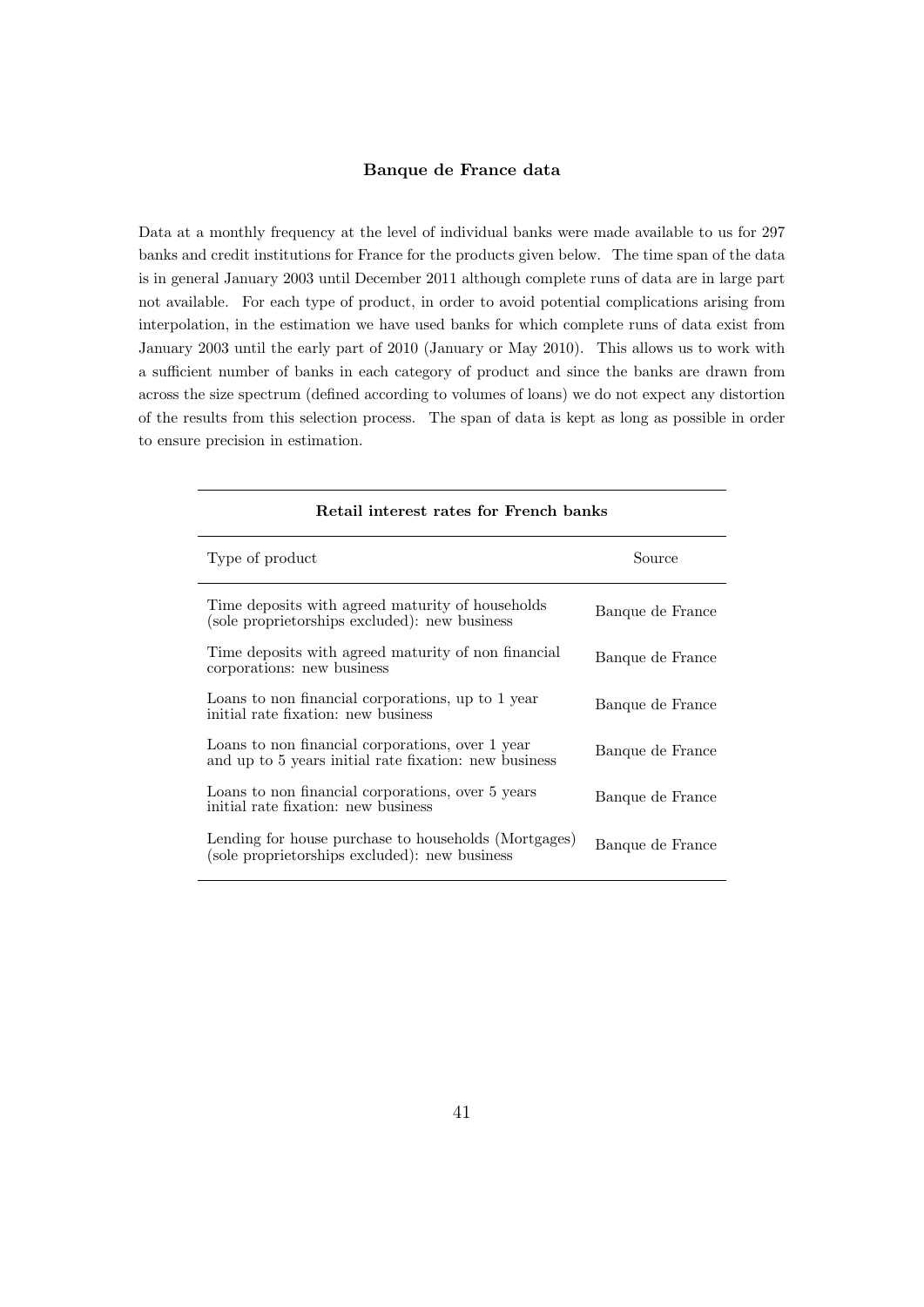# **8 References**

Ball, Laurence, and Gregory N. Mankiw. (1994) "Asymmetric Price Adjustment and Economic Fluctuations." *Economic Journal*, 104, 247-261.

Baugnet, Vanessa, Collin, Marianne, and Emmanuel Dhyne. (2007) "Monetary Policy and the Adjustment of the Belgian Private Bank Interest Rates - an Econometric Analysis." Manuscript, National Bank of Belgium Research Department.

De la Serre, Anne, Frappa, Sebastien, Montornes, Jeremi, and Michele Murez. (2008) "Bank Interest Rates Pass-Through: New Evidence from French Panel Data", Banque de France mimeo.

Bernanke, Ben S., and Kenneth N. Kuttner. (2005) "What else Explains the Stock Market's Reaction to Federal Reserve Policy?" *Journal of Finance*, 60, 1221-1257.

Bernoth, Kerstin, and Jurgen von Hagen. (2004) "The EURIBOR Futures Market Efficiency and the Impact of ECB Policy Announcements." *International Finance*, 7, 1-24.

Borio, Claudio E. V. (2008) "The Financial Turmoil of 2007-?: a Preliminary Assessment and Some Policy Considerations." BIS Working Paper No. 251.

Borio, Claudio E.V., and Wilhelm Fritz. (1995) "The Response of Short-Term Bank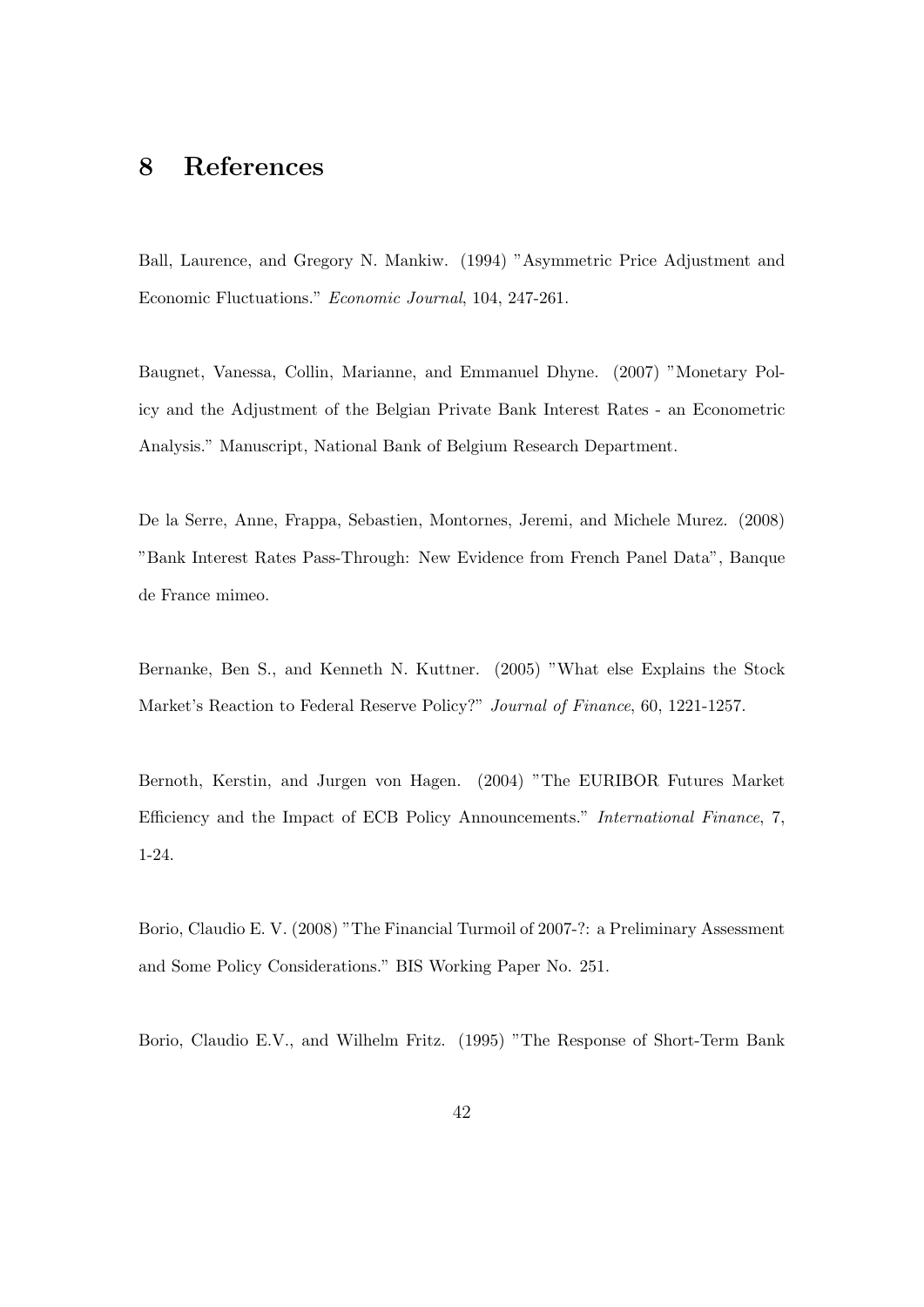Lending Rates to Policy Rates: a Cross Country Perspective." BIS Working Paper No. 27.

Cochrane, John H., and Monika Piazzesi. (2005) "Bond Risk Premia." *American Economic Review*, 95, 138-160.

Cotarelli, Carlo, and Angeliki Kourelis. (1994) "Financial Structure, Bank Lending Rates and the Transmission of Monetary Policy', IMF Staff Papers, 41, 587-623.

De Bondt, Gabe. (2002) "Retail Bank Pass Through: New Evidence at the Euro Area Level." ECB Working Paper No. 136.

De Bondt, Gabe. (2005) "Interest Rate Pass Through in the Euro Area." *German Economic Review*, 6, 37-78.

De Bondt, Gabe de, Mojon, Benoit, and Natacha Valla. (2005) "Term structure and the sluggishness of retail bank interest rates in the euro area countries." ECB Working Paper No. 518.

De Graeve, Ferre, De Jonghe, Olivier, and Rudi Vander Vennet. (2007) "Competition, Transmission and Bank Pricing Policies: Evidence from Belgian Loan and Deposit Markets." *Journal of Banking and Finance*, 31, 259-278.

Diebold, Francis X., and Canlin Li. (2006) "Forecasting the Term Structure of Government Bond Yields." *Journal of Econometrics*, 130, 337-364.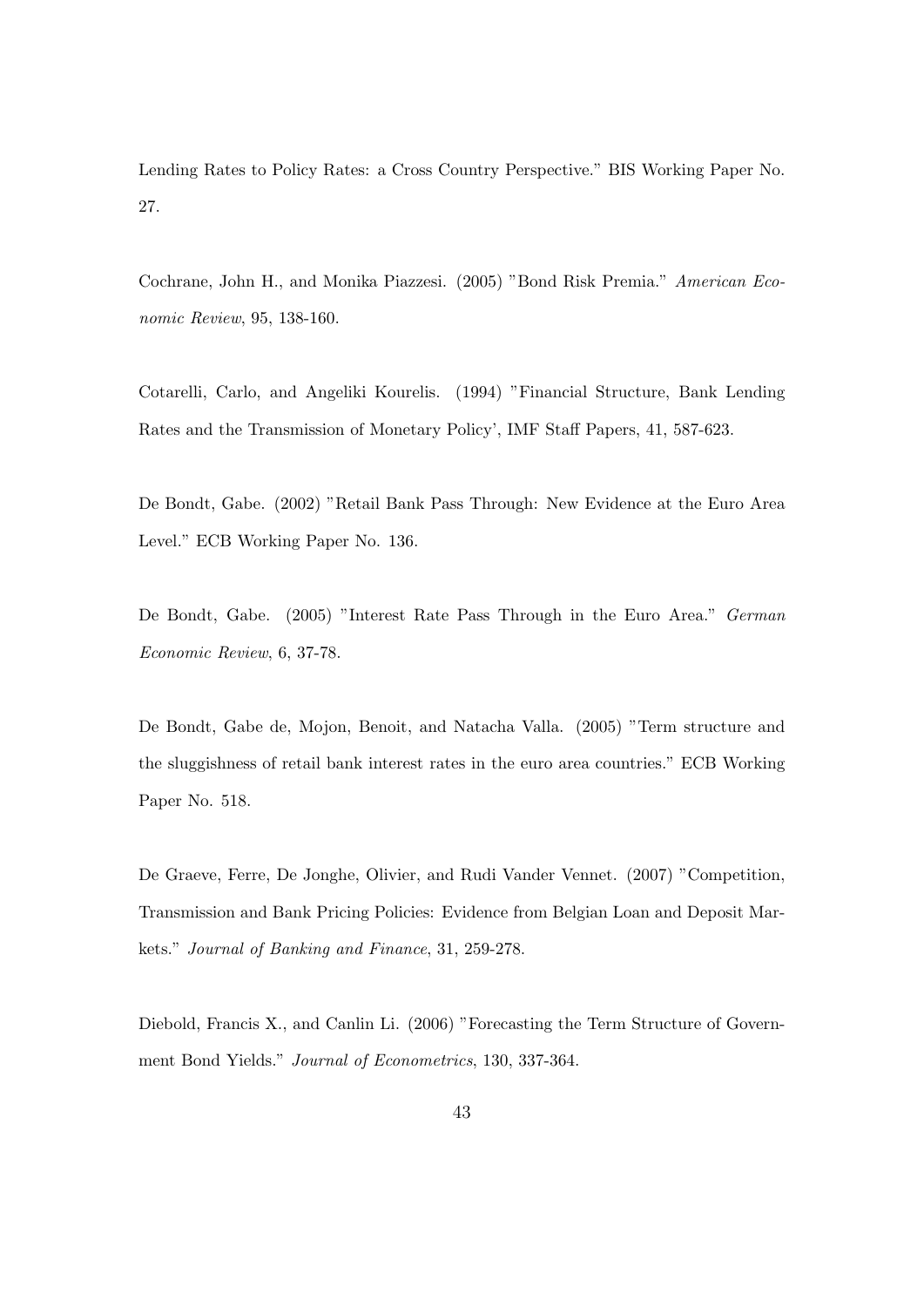Diebold, Francis X., Rudebusch, Glenn D., and S. Borag Aruoba. (2006) "The Macroeconomy and the Yield Curve: a Dynamic Latent Factor Approach." *Journal of Econometrics*, 131, 309-338.

Elyasiani, Elyas, Kopecky, Kenneth J., and David Van Hoose. (1995) "Costs of Adjustment, Portfolio Selection, and the Dynamic Behavior of Bank Loans and Deposits." *Journal of Money, Credit, and Banking*, 27, 955-974.

Ehrmann, Michael, Gambacorta, Leonardo, Martínez-Pagés Jorge, Sevestre, Patrick, and Andreas Worms. (2001) "Financial Systems and the Role of Banks in Monetary Policy Transmission in the Euro Area." ECB Working Paper No 105.

Ehrmann, Michael, and Andreas Worms. (2001) "Interbank Lending and Monetary Policy Transmission - Evidence for Germany." ECB Working Paper No 73.

Fuertes, Anna-Maria, Heffernan, Shelagh, and Elena Kalotychou. (2008) "How Do UK Banks React to Changing Central Bank Rates?" Mimeo, CASS Business School.

Gambacorta, Leonardo. (2008) "How Do Banks Set Interest Rates?" *European Economic Review*, 52, 792-819.

Heffernan, Shelagh. (1997) "Modelling British Interest Rate Adjustment: an Error Correction Approach." *Economica*, 64, 211-231.

Hofmann, Boris and Paul D. Mizen. (2004) "Interest Rate Pass Through in the Mone-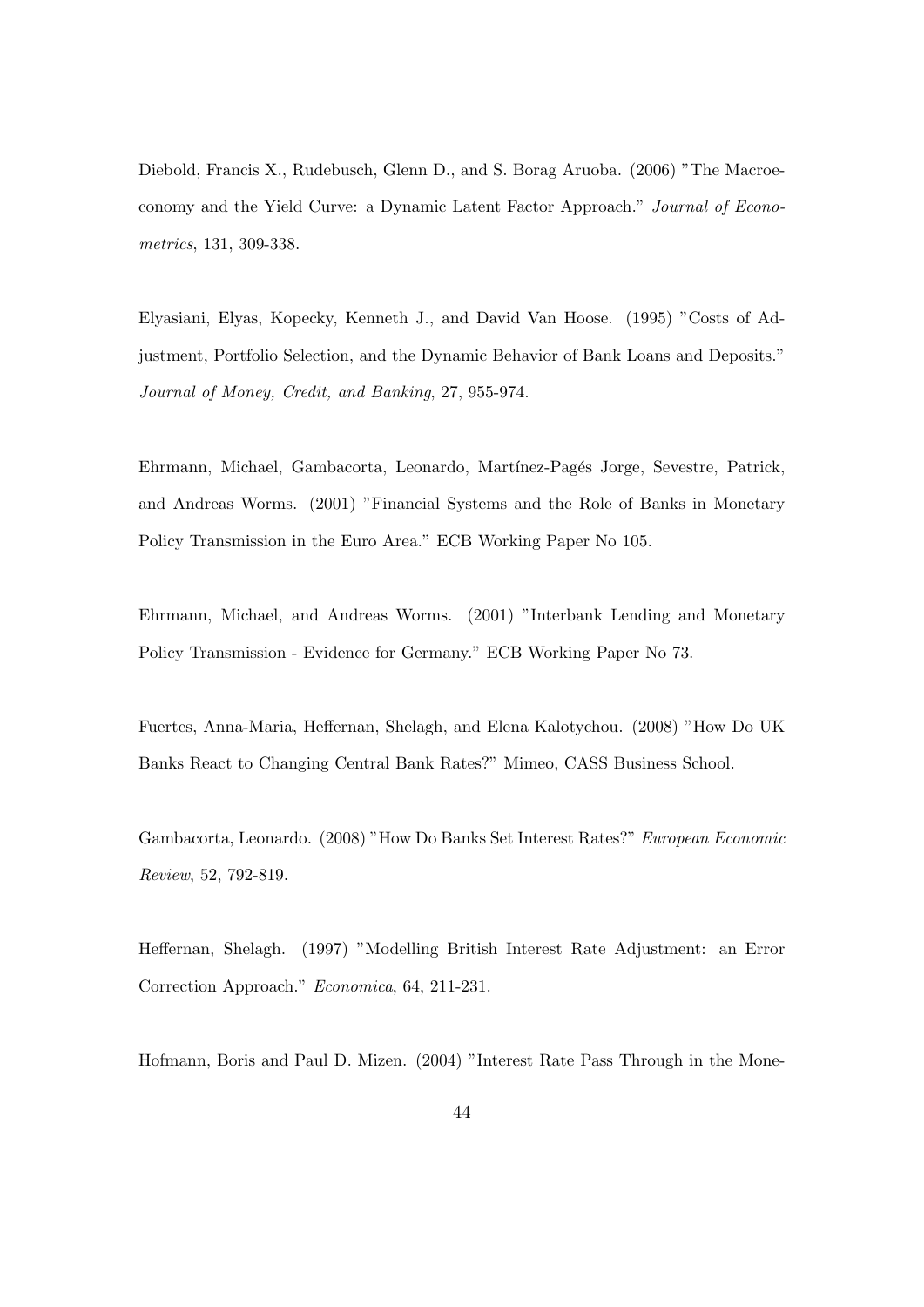tary Transmission Mechanism: Evidence from Individual Financial Institutions' Retail Rates." *Economica*, 71, 99-125.

Hutchison, David E. (1995) "Retail Bank Deposit Pricing: An Intertemporal Asset Pricing Approach." *Journal of Money, Credit, and Banking*, 27, 217-231.

Kapetanios, George and Massimiliano Marcellino. (2009) "A Parametric Estimation Method for Dynamic Factor Models of Large Dimensions', *Journal of Time Series Analysis*, 30, 208-238.

Kleimeier, Stefanie, and Harald Sander. (2006) "Expected Versus Unexpected Monetary Policy Impulses and Interest Rate Pass Through in Euro-Zone Retail Banking Markets." *Journal of Banking and Finance*, 30, 1839-70.

Klein, Michael A. (1971) "A Theory of the Banking Firm', *Journal of Money, Credit, and Banking*, 3, 205-218.

Kok-Sørensen, Christoffer, and Thomas Werner. (2006) "Bank Interest Rate Pass Through in the Euro Area." ECB Working Paper No 580.

Kopecky, Kenneth J., and David Van Hoose. (2012) "Imperfect Competition in Bank Retail Markets, Deposit and Loan Rate Dynamics, and Incomplete Pass Through." *Journal of Money, Credit, and Banking*, Forthcoming.

Krueger, Joel T., and Kenneth N. Kuttner. (1996) "The Fed Funds Rate as a Predictor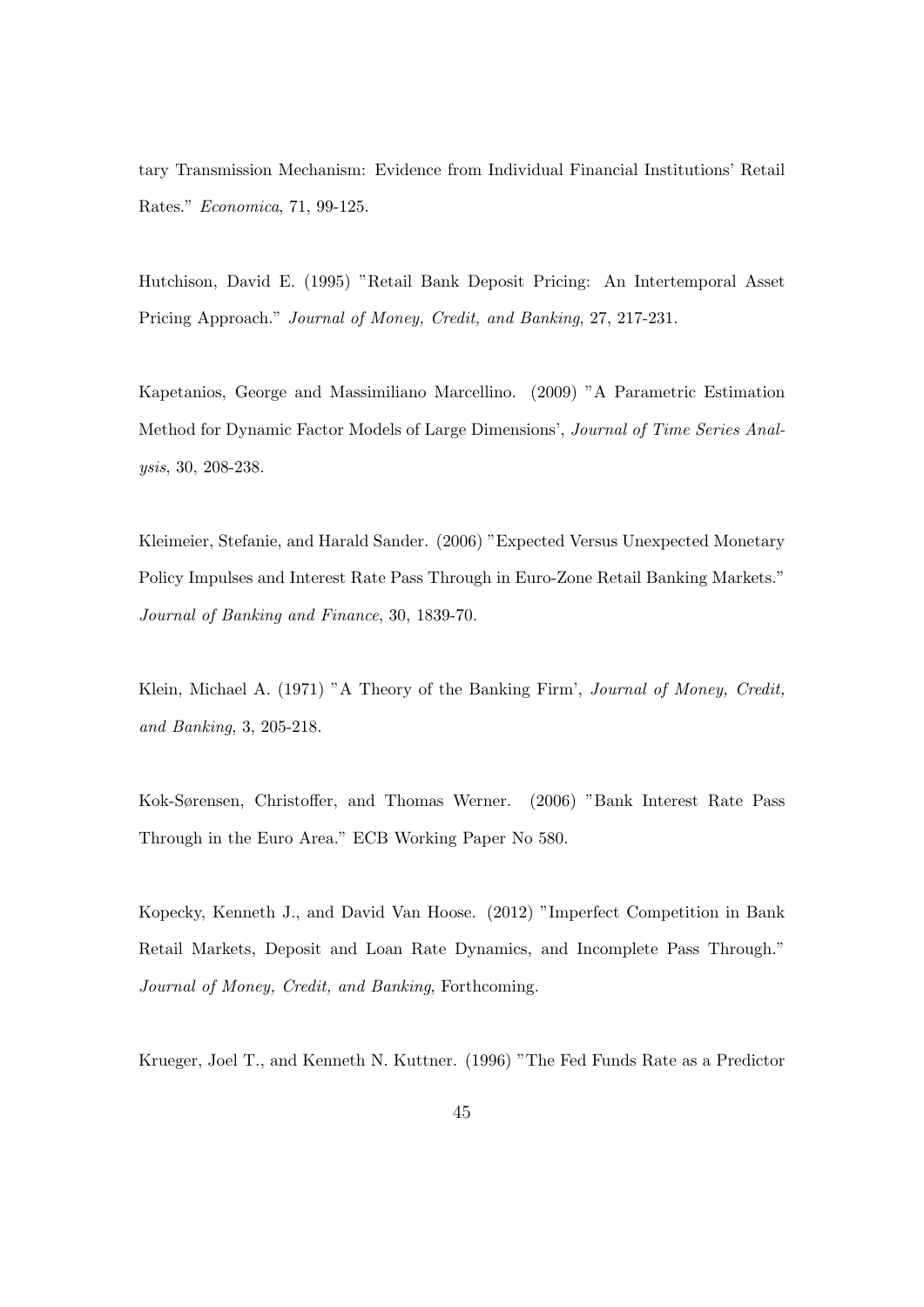of the Federal Reserve Policy." *Journal of Futures Markets*, 16, 865-879.

Kuttner, Kenneth N. (2001) "Monetary Policy Surprises and Interest Rates: Evidence from the Fed Funds Futures Market', *Journal of Monetary Economics*, 47, 523-544.

Llewellyn, David T. (2009) "Financial Innovation and the Economics of Banking and the Financial System." In *Financial Innovation and Retail and Corporate Banking*, edited by Anderloni, Luisa, Llewellyn, David T., and Reinhard H. Schmidt, pp. 1-40, Edward Elgar Publishing Limited.

Mester, Loretta J., and Anthony Saunders. (1995) "When Does the Prime Rate Change?" *Journal of Banking and Finance*, 19, 743-764.

Mizen, Paul D. (2008) "The Credit Crunch of 2007-2008: A Discussion of the Background, Market Reactions, and Policy Responses." FRB St Louis Economic Review, 90(5), 531-568.

Mojon, Benoit. (2000) "Financial Structure and the Interest Rate Channel of ECB Monetary Policy." ECB Working Paper No 40.

Monti, Mario. (1971) "A Theoretical Model of Bank Behaviour and Its Implications for Monetary Policy." *L'Industria*, 2, 165-191.

Neumark, David, and Steven A. Sharpe. (1992) "Market Structure and the Nature of Price Rigidity: Evidence from the Market for Consumer Deposits." *Quarterly Journal*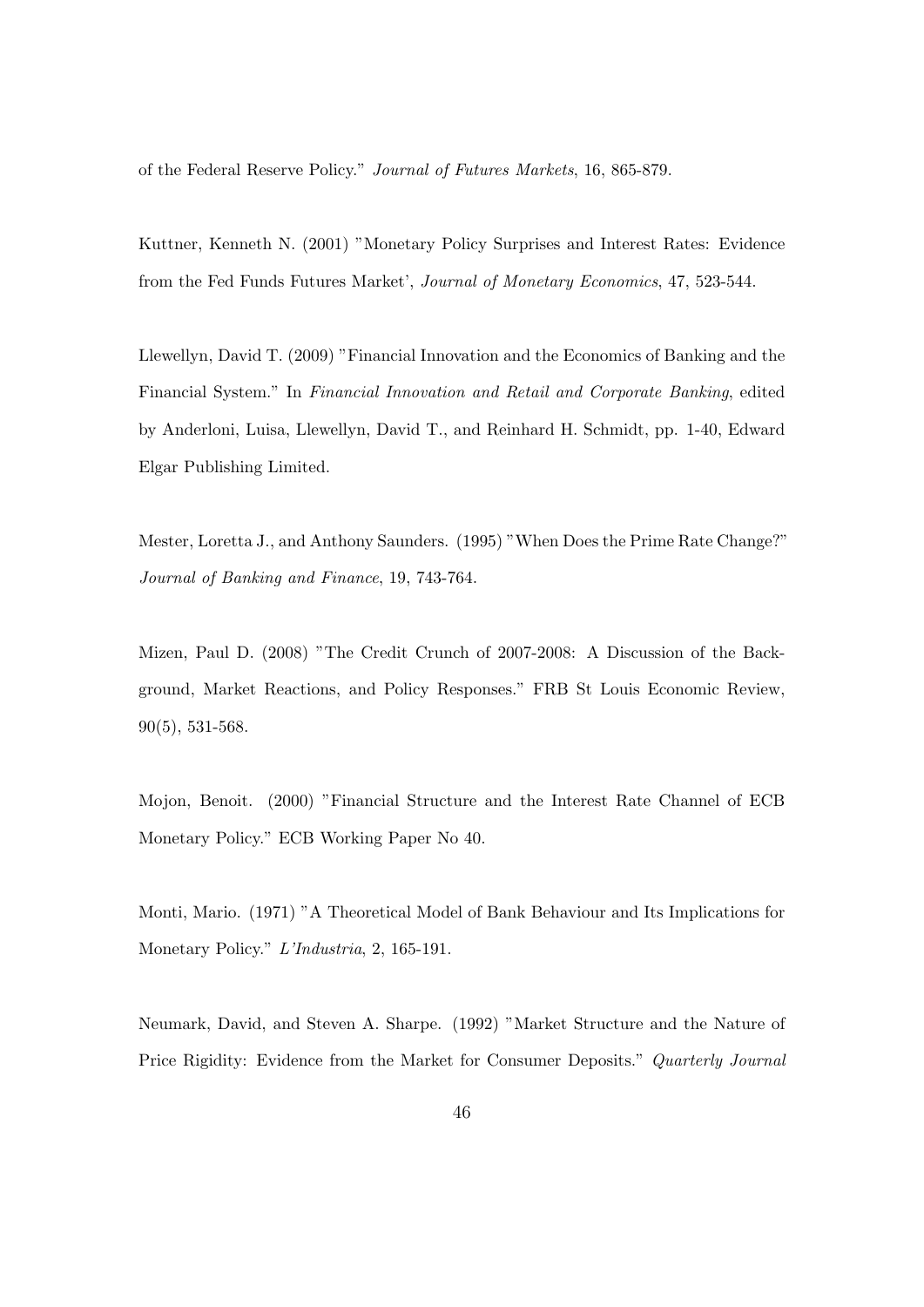*of Economics*, 107, 657-80.

Piazzesi, Monika, and Erick T. Swanson, E.T. (2008) "Futures Prices as Risk-Adjusted Forecasts of Monetary Policy." *Journal of Monetary Economics*, 55, 677-91.

Rudebusch, Glenn. (2002) "Term Structure Evidence on Interest Rate Smoothing and Monetary Policy Inertia." *Journal of Monetary Economics*, 49, 1161-1187.

Sander, Harald, and Stephanie Kleimeier. (2004) "Convergence In Euro-Zone Retail Banking? What Interest Rate Pass-Through Tells Us about Monetary Policy Transmission, Competition and Integration', *Journal of International Money and Finance*, 23, 461-492.

Weth, Mark A. (2002) "The Pass-Through from Market Interest Rates to Bank Lending Rates in Germany." Deutsche Bundesbank, Economic Research Centre Discussion Paper No. 11/02.

Worms, Andreas. (2001) "The Reaction of Bank Lending to Monetary Policy Measures in Germany." ECB Working Paper No 96.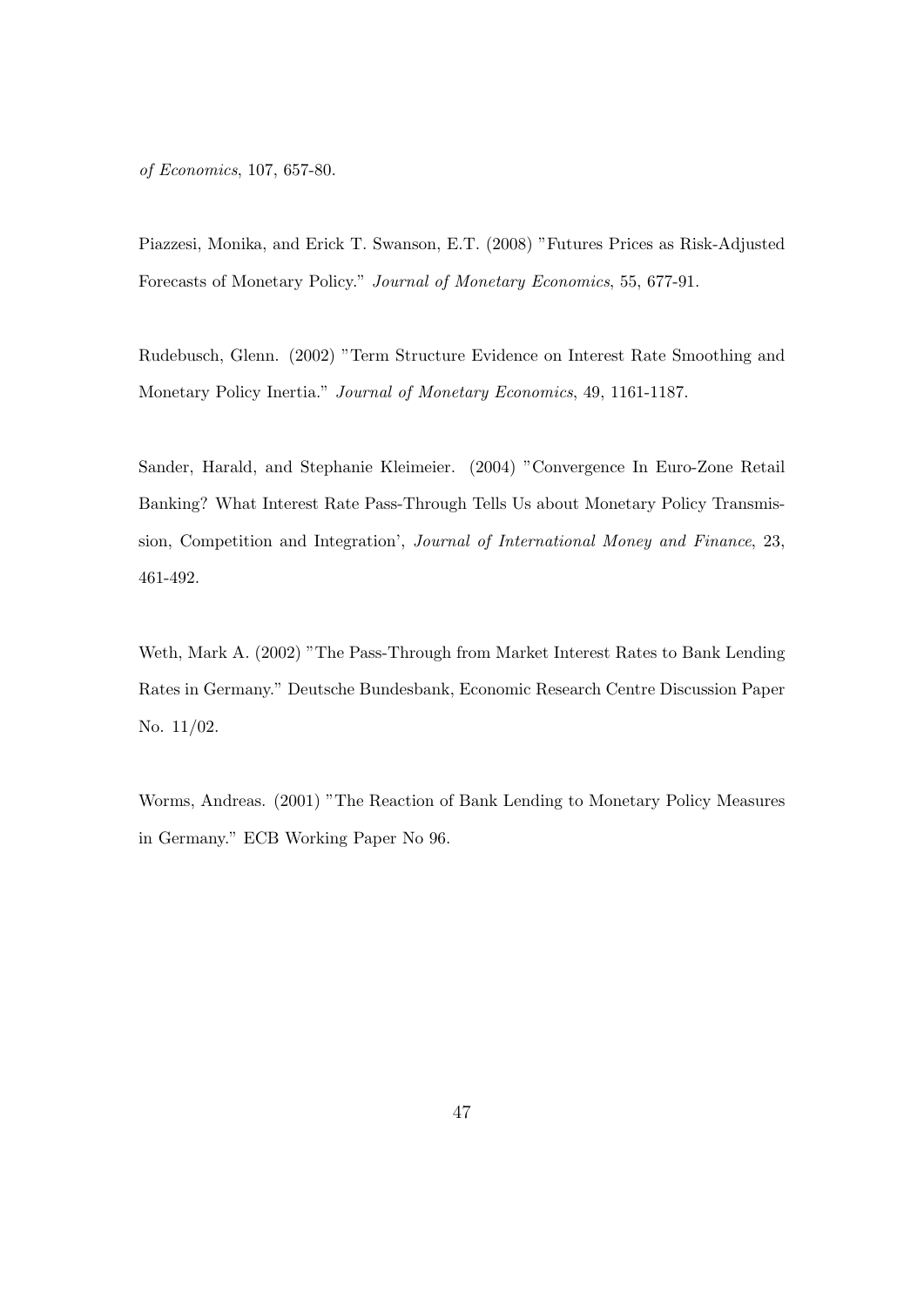### **Footenotes**

1. Examples of excellent papers in this tradition include Baugnet et al. (2007), De Bondt (2002, 2005), De Bondt, Mojon and Valla (2005), Borio and Fritz (1995), Cotarelli and Kourelis (1994), De Graeve, De Jonghe and Vennet (2007), Ehrmann et al. (2001), Ehrmann and Worms (2001), Fuertes, Heffernan and Kalotychou (2008), Gambacorta (2008), Heffernan (1997), Hofmann and Mizen (2004), Kleimeier and Sander (2006) Kok-Sørensen and Werner (2006) and Sander and Kleiemeier (2004). These papers make two important contributions to the literature. First, they offer empirical evidence on the equilibrium relationship between retail and contemporary market rates, and second, they explore the dynamic adjustment around the equilibrium allowing for asymmetry, nonlinearity and the efficiency of markets across countries with a common source of shocks to market rates.

2. The literature does not consider the impact of future money market rates on current retail rate setting, but in many respects it searches for evidence of market efficiency. Krueger and Kuttner (1996), Kuttner (2001), Bernoth and von Hagen (2004) consider efficient markets and Kleimeier and Sander (2006) have used futures prices to make allowance for anticipated and unanticipated monetary policy changes on the adjustment of retail rates. Kleimeier and Sander (2006) show there is a greater response to anticipated monetary policy changes measured by interest rate futures than to unanticipated changes.

3. If the future level of market rates enters the empirical specification for interest rates this can either be included in the determination of the long-run relationship or it can be included as future expected *changes* in money market rates in the dynamic model.

4. Although this model is forty years old, it is still the conventional wisdom in the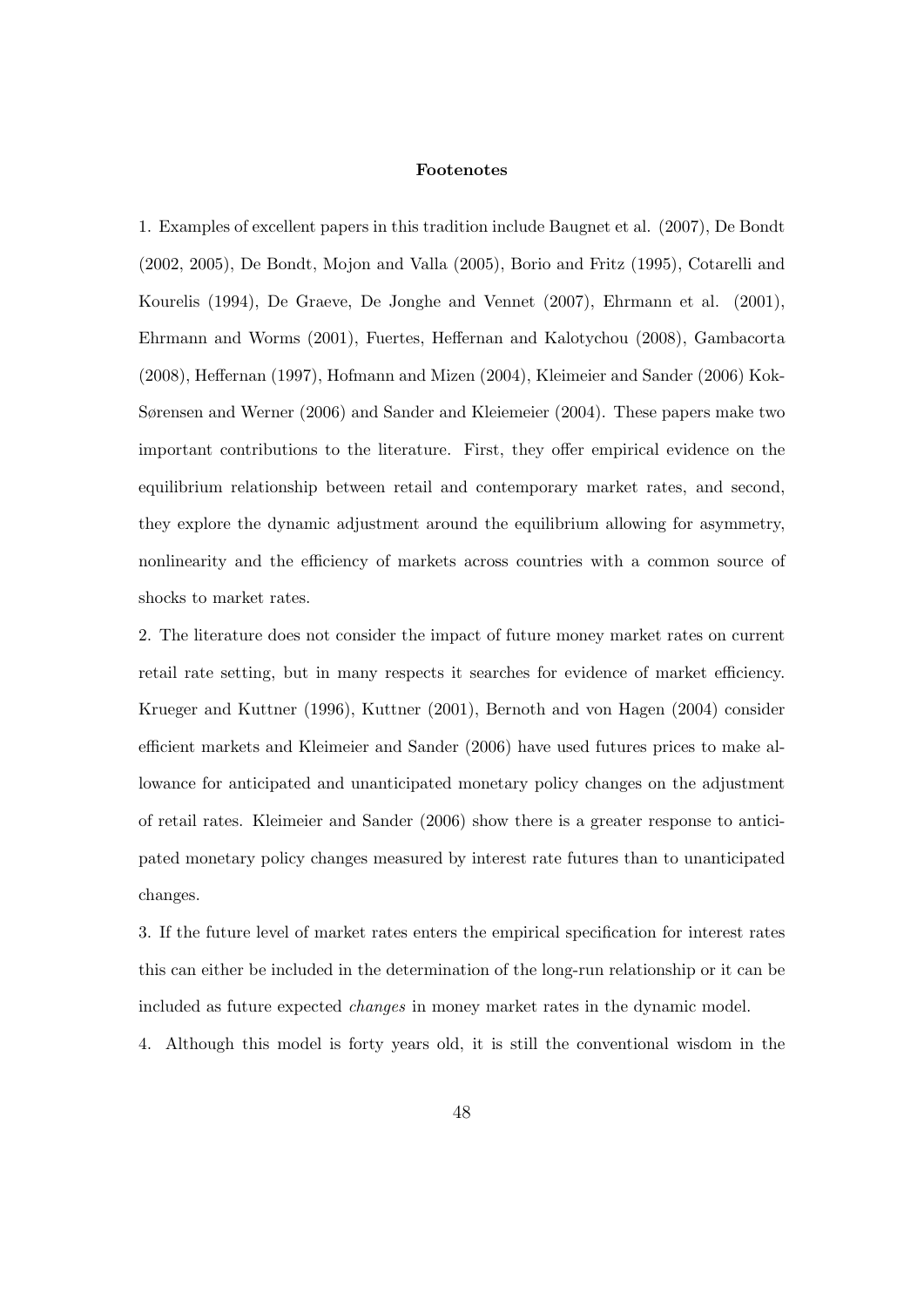graduate level textbooks on microeconomics of banking, and was used by De la Serre et al. (2008) to explain the relationship between retail and market rates in the long run. Extensions of this framework are provided by Elyasiani, Kopecky and Van Hoose (1995), and Kopecky and Van Hoose (2012).

5. De Bondt, Mojon and Valla (2005) provide a systematic summary of short-run and long-run pass through estimates from the literature (1994-2004) in Table 1 of their paper. In most cases the long run pass through, for the majority of countries and for the euroarea as a whole, is 100 percent, or very close to that figure.

6. In July 2010, the British Bankers' Association estimated this figure to be the cost of sending 13.5 million personal letters to banks' customers each time rates change. In 2008 there were five negative rate changes, involving 67.5 million letters, which would have incurred a cost of £33.75 million for the banking sector in the UK. Some banks have relied on full page advertisements in national newspapers to communicate rate changes on their products.

7. In our empirical section both the MIR data and the data for the individual French banks refers to *new* business rates.

8. If the purpose of the paper were to explore the costs of adjustment it would be more appropriate empirically to estimate a threshold autoregressive model.

9. Some authors such as De Bondt (2002) depart from this process by using correlation analysis to match a retail rate with a market rate at a selected maturity and lag, and in this case the maturity of the retail and market rates are not necessarily the same.

10. If we impose the restriction  $\beta = 1$ , then we get equation (1) from the previous section.

11. It would also have been possible to extend the data forward beyond 2007. Initially we did not do this because the disruption in interbank lending associated with the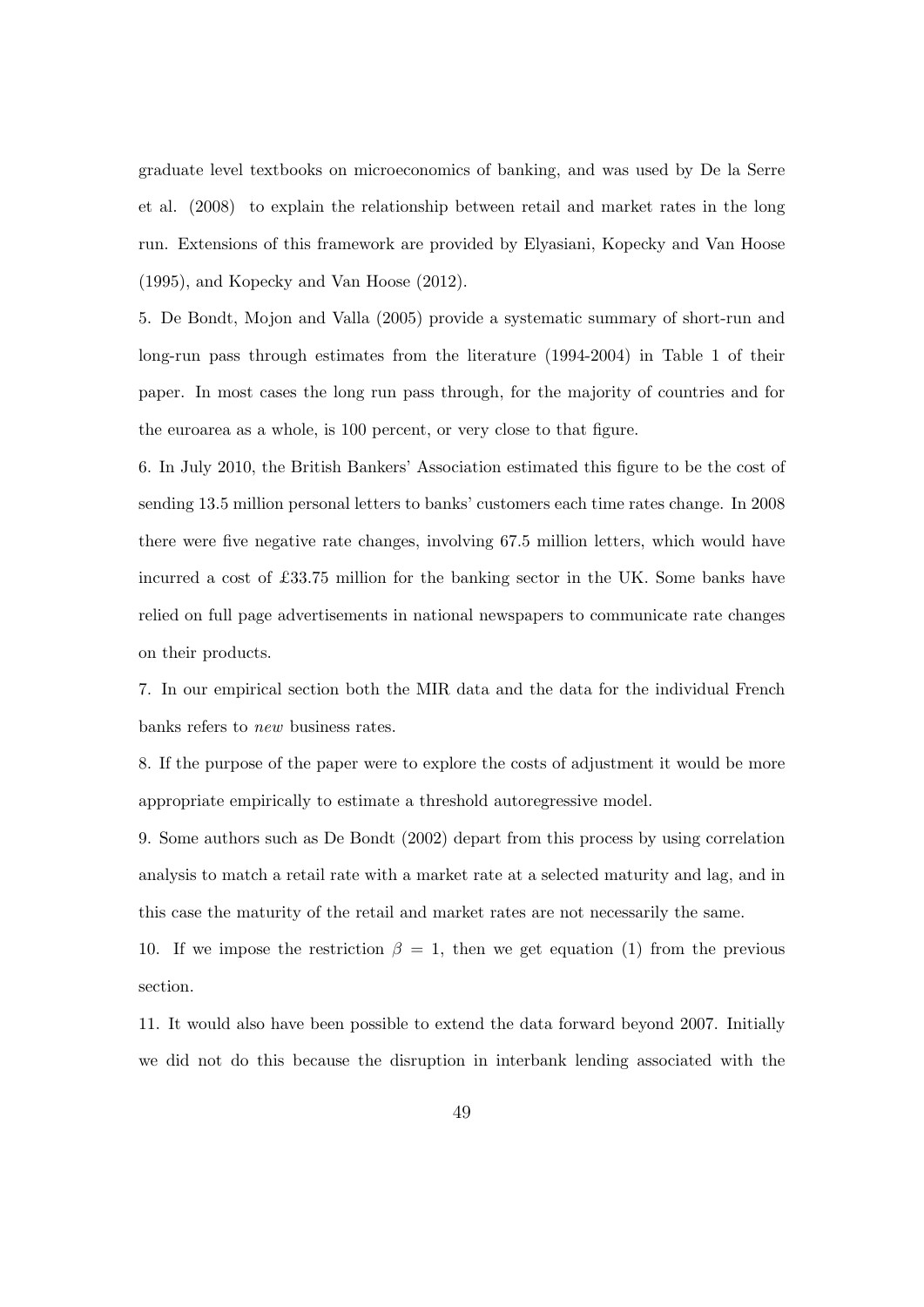financial crisis could have produced a period of instability that would have undermined the empirical exercise. In fact, as we discovered when we explored the results from the individual bank dataset reported below where we had no choice but to use a sample extending to 2011, our results would have been stable even in the period of disruption during the financial crisis.

12. We are grateful to Christopher Kok-Sørensen and Thomas Werner for providing their dataset. They explain in correspondence with the authors that '... the difference between the [former method] and the new data set is that in the former when deriving the weights (in order to aggregate the MIR categories to the less detailed NRIR categories) we used a combination of new business (NB) volumes and outstanding amounts (OA). The OA volumes we applied in order to create back series of the country-specific market rates, based on the notion that OA better reflected maturity structures of loans granted/deposits taken before January 2003 (a period for which we have no NB volume data).

13. Splicing MIR and NRIR retail rate categories may create a mixture of maturities in the retail rates that induces a role for forecasts of interest rates, but as far as possible we have kept short and long maturities apart. For example, mortgages are uniformly long, as are long-term loans (more than five year to maturity). Short-term loans and time deposits are more mixed, with maturities mostly between 1 and 5 years. Note however, that our market rates are very short (1-month or 3-month) and forecasts are up to 12 months ahead, beyond which they have little value. We believe we are being consistent with our theoretical argument in relating our retail rates of various maturities to short maturity current and future market rates, because we propose it is more realistic to model bank refinancing with successive short rates than to assume banks match maturities (which is not possible at all maturities).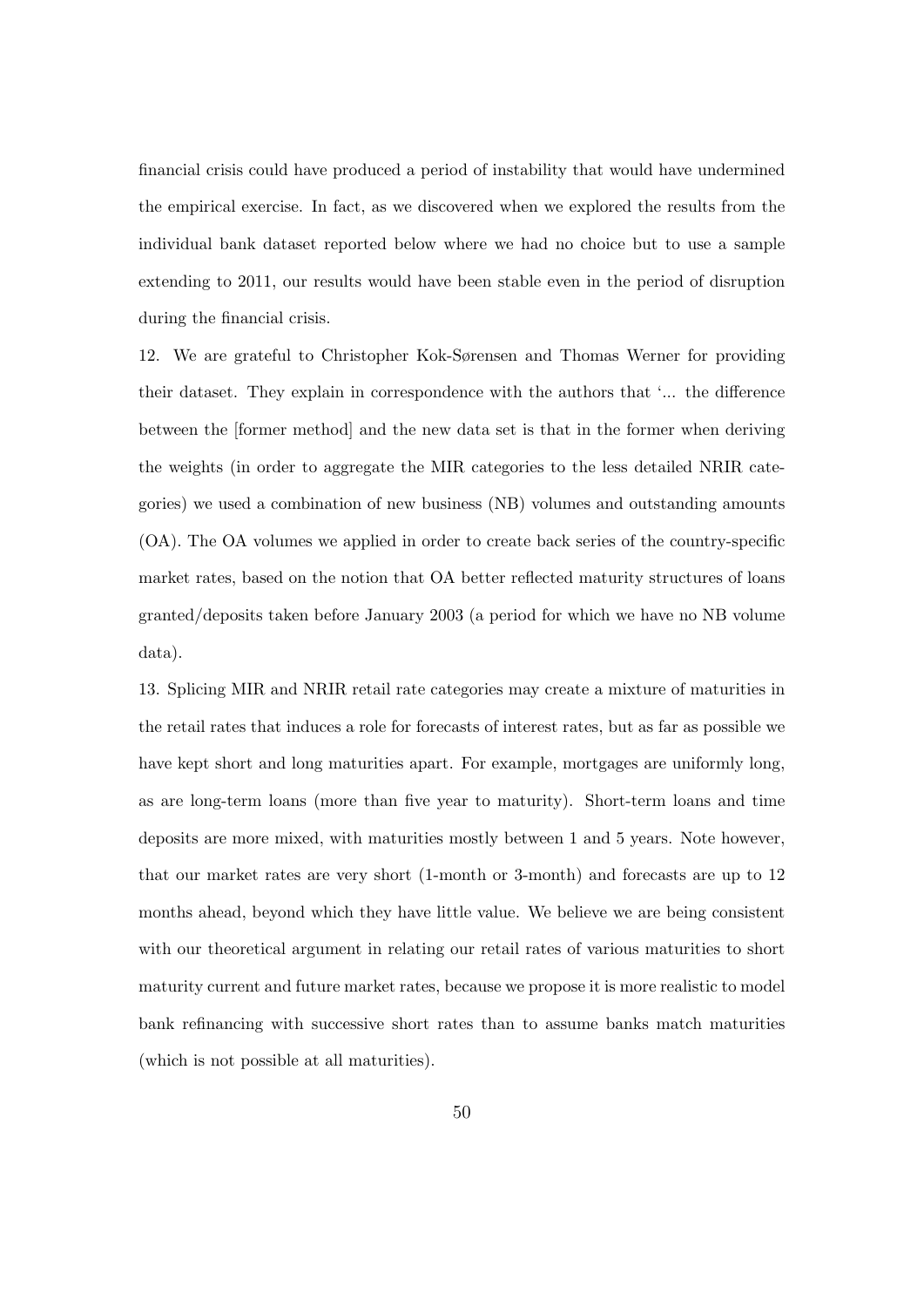14. We are prohibited from reporting individual bank pass through or adjustment coefficients for reasons of confidentiality, but the averages accurately summarise the responses of banks within size categories.

15. There are a few exceptions to this rule, namely short-term loans to enterprises in Germany, long-term loans to enterprises in France, and mortgages in Italy, which seem out of line with estimates in other countries for these retail rates.

16. The same paper reports estimates in the literature for individual countries, but these use data mostly from the pre-1999 period, which are not comparable with our sample. Kok-Sørensen and Werner (2006) note that there is a structural break in the estimates of pass through in the euroarea before and after 1999. These authors note that pass through and adjustment speeds are generally higher after 1999 than before 1999.

17. The reported estimates of the long run pass through coefficient in Table 2 were obtained by dividing the freely estimated coefficient,  $\delta_1$ , on the lagged money market rate, by the estimate of the adjustment coefficient,  $\alpha_1$ , reported in Table 3. It is therefore possible to impose a restriction that  $\alpha_1rr_{t-1}(H) + \delta_1mr_{t-1}(h) = \alpha_1(rr_{t-1}(H) - \beta mr_{t-1}(h)).$ 18. Models that use selection algorithms similar to our own may attempt to compensate for the omission of forecasts of market rates by including additional lags of retail and market rates. To some extent this may enable them to match the properties of the data, but our later results show that when using an information criterion there is a preference for the model with forecasts to alternatives.

19. A reporting restriction within our confidentiality agreement with the Banque de France requires that we do not report individual bank results.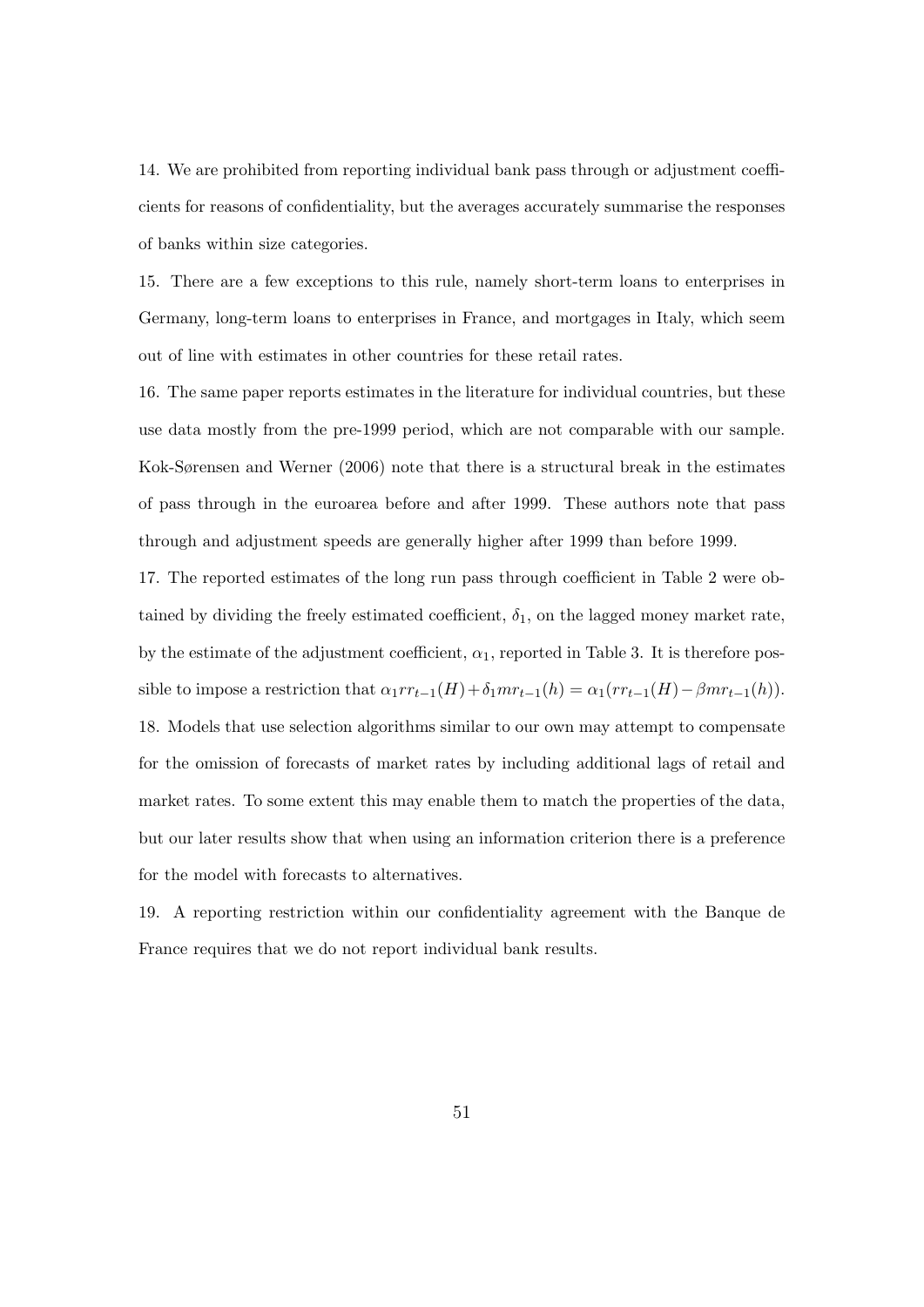|                | 1-month EURIBOR |            | 3-month EURIBOR |            |  |  |
|----------------|-----------------|------------|-----------------|------------|--|--|
|                |                 | Principal  |                 | Principal  |  |  |
| Horizon        | Nelson-Siegel   | Components | Nelson-Siegel   | Components |  |  |
|                |                 |            |                 |            |  |  |
| 1              | 0.753           | 0.668      |                 |            |  |  |
| $\overline{2}$ | 0.700           | 0.649      |                 |            |  |  |
| 3              | 0.683           | 0.639      | 0.769           | 0.740      |  |  |
| $\overline{4}$ | 0.684           | 0.646      |                 |            |  |  |
| 5              | 0.701           | 0.674      |                 |            |  |  |
| 6              | 0.733           | 0.711      | 0.843           | 0.830      |  |  |
| 7              | 0.769           | 0.751      |                 |            |  |  |
| 8              | 0.811           | 0.796      |                 |            |  |  |
| 9              | 0.860           | 0.847      | 0.958           | 0.954      |  |  |
| 10             | 0.900           | 0.891      |                 |            |  |  |
| 11             | 0.955           | 0.949      |                 |            |  |  |
| 12             | 1.000           | 1.000      | 1.080           | 1.080      |  |  |

**Table 1: Direct forecast comparison, relative mean**

**square forecast error, random walk benchmark**

Note: The table provides a comparison of the mean square forecast errors of Nelson-Siegel and Principal Component forecasts at horizons 1-12 months versus a random walk benchmark. Vlues less than one indicate superior performance.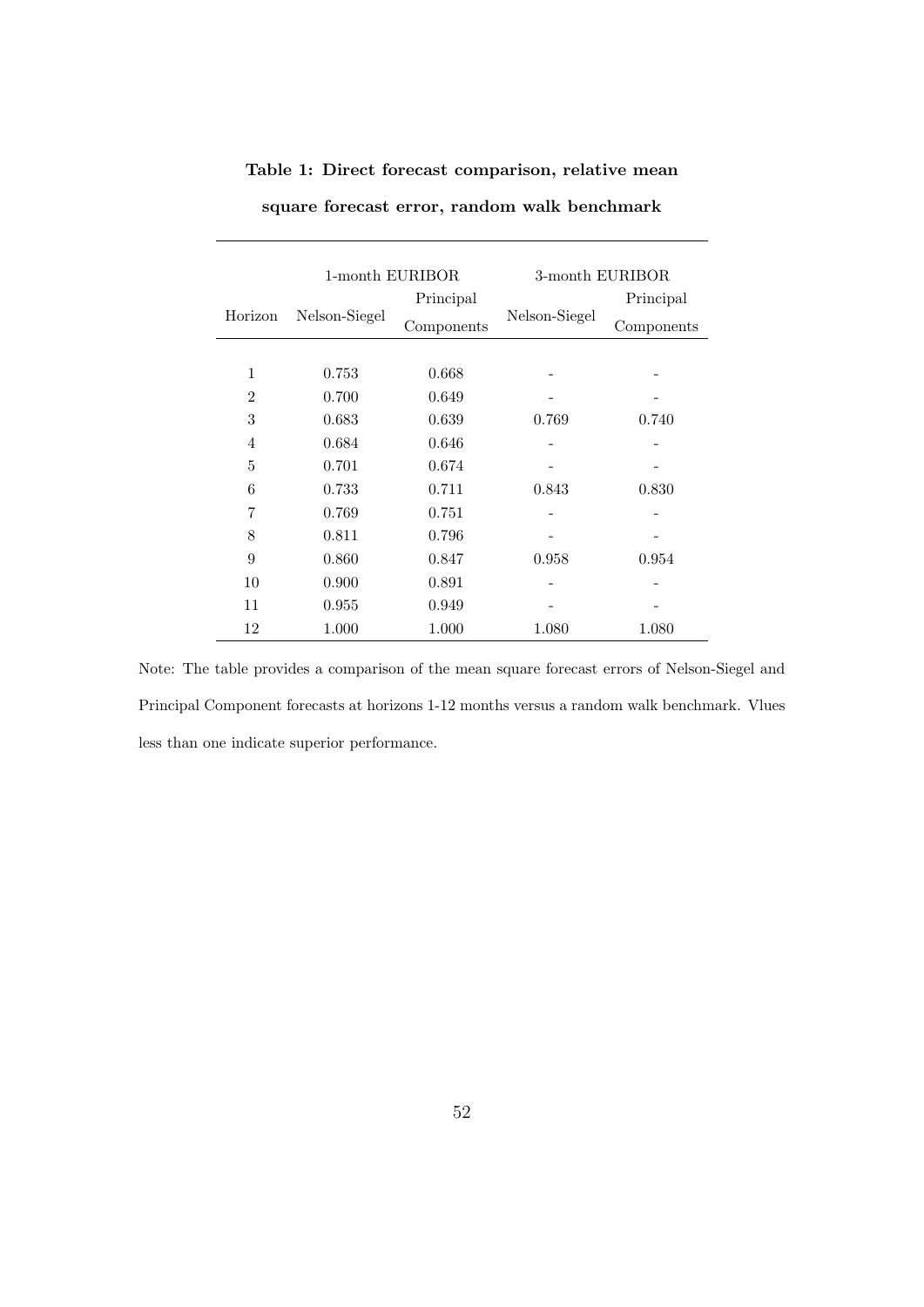|                  |           | France<br>Germany |           |           | Italy     | Spain   |           |         |
|------------------|-----------|-------------------|-----------|-----------|-----------|---------|-----------|---------|
|                  | <b>NS</b> | PC                | <b>NS</b> | <b>PC</b> | <b>NS</b> | PC      | <b>NS</b> | PC      |
| Time deposits    | 0.954     | 0.959             | 0.934     | 0.936     | 0.802     | 0.800   | 0.890     | 0.893   |
|                  | (0.017)   | (0.014)           | (0.004)   | (0.005)   | (0.012)   | (0.014) | (0.010)   | (0.009) |
| Short-term loans | 0.784     | 0.747             | 1.450     | 1.560     | 0.794     | 0.788   | 0.934     | 0.930   |
| to enterprises   | (0.092)   | (0.082)           | (0.235)   | (0.254)   | (0.020)   | (0.019) | (0.026)   | (0.027) |
| Long-term loans  | 1.450     | 1.430             | 0.749     | 0.738     | 0.805     | 0.789   | 0.733     | 0.720   |
| to enterprises   | (0.054)   | (0.054)           | (0.053)   | (0.054)   | (0.032)   | (0.031) | (0.048)   | (0.046) |
| Mortgage loans   | 1.270     | 1.260             | 1.500     | 1.420     | 0.936     | 0.916   | 1.190     | 1.130   |
|                  | (0.077)   | (0.086)           | (0.065)   | (0.093)   | 0.024     | (0.027) | (0.046)   | (0.054) |

**Table 2: Estimates of the pass-through coefficient,** *β* **Panel A: 1-month EURIBOR**

**Panel B: 3-month EURIBOR**

|                  | France    |         |         | Germany | Italy   |         | Spain   |         |
|------------------|-----------|---------|---------|---------|---------|---------|---------|---------|
|                  | <b>NS</b> | PC      | NS      | PС      | NS      | PС      | NS      | PC      |
| Time deposits    | 0.969     | 0.969   | 0.937   | 0.937   | 0.810   | 0.806   | 0.895   | 0.891   |
|                  | (0.010)   | (0.010) | (0.005) | (0.005) | (0.016) | (0.016) | (0.009) | (0.009) |
| Short-term loans | 0.665     | 0.668   | 1.460   | 1.430   | 0.792   | 0.792   | 0.932   | 0.930   |
| to enterprises   | (0.061)   | (0.060) | (0.212) | (0.199) | (0.021) | (0.020) | (0.024) | (0.024) |
| Long-term loans  | 1.490     | 1.470   | 0.724   | 0.709   | 0.769   | 0.769   | 0.716   | 0.726   |
| to enterprises   | (0.060)   | (0.057) | (0.049) | (0.050) | (0.031) | (0.031) | (0.046) | (0.048) |
| Mortgage loans   | 1.340     | 1.330   | 1.630   | 1.590   | 0.929   | 0.927   | 1.210   | 1.200   |
|                  | (0.073)   | (0.070) | (0.084) | (0.072) | (0.023) | (0.024) | (0.047) | (0.048) |

Note: The table provides estimates of the coefficient  $β$  from equation (5) for 1-month and 3-month EURIBOR rates, using results from two different forecasting methods (Nelson-Siegel and Principal Components). Heteroskedasticity and Autocorrelation Consistent (HAC) standard errors are provided in brackets.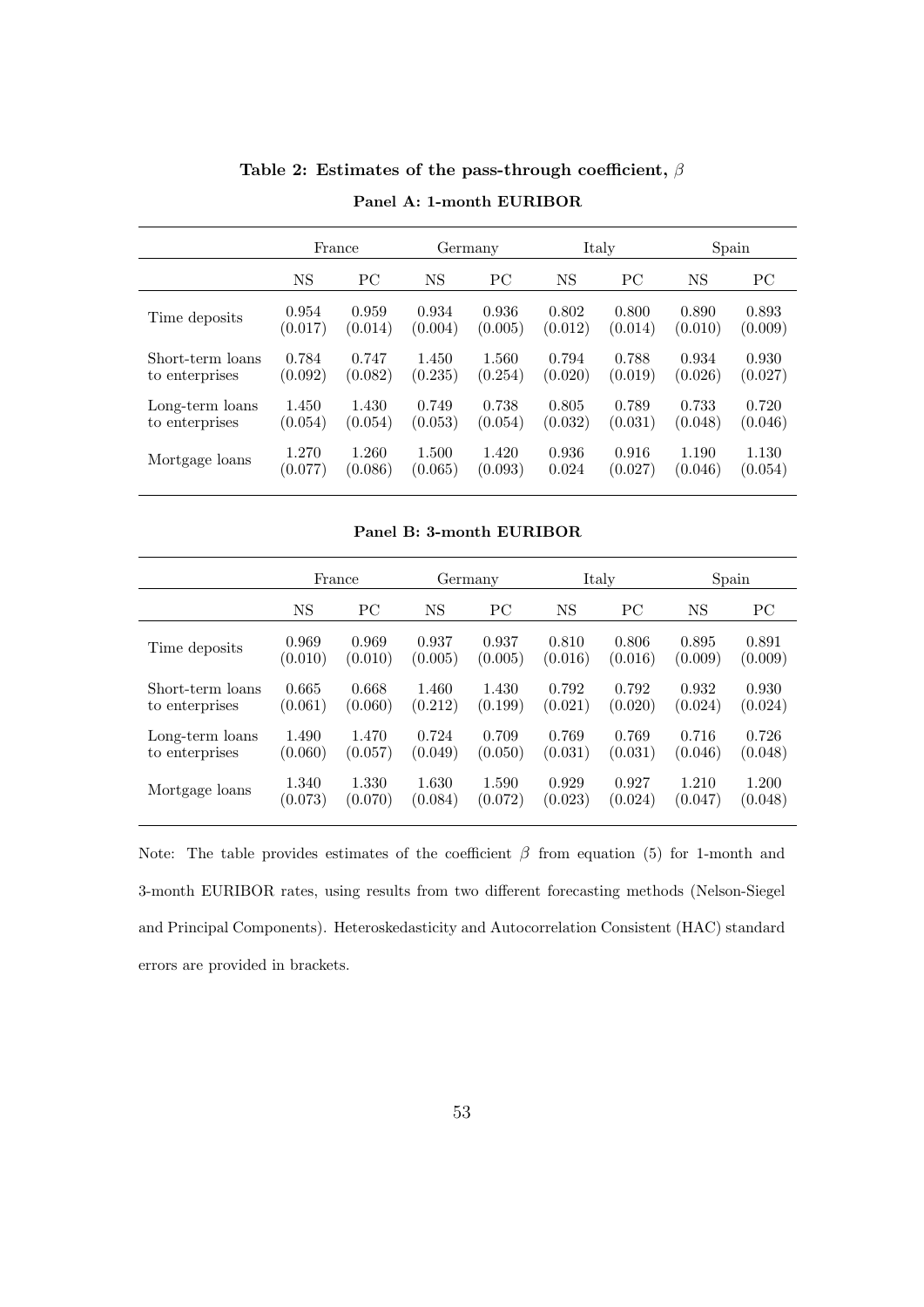|                  |          | France    | Germany   |           | Italy    |           | Spain       |          |
|------------------|----------|-----------|-----------|-----------|----------|-----------|-------------|----------|
|                  | NS       | <b>PC</b> | <b>NS</b> | <b>PC</b> | NS       | <b>PC</b> | $_{\rm NS}$ | PC       |
| Time deposits    | $-0.190$ | $-0.180$  | $-0.330$  | $-0.250$  | $-0.230$ | $-0.200$  | $-0.300$    | $-0.340$ |
|                  | (0.093)  | (0.082)   | (0.076)   | (0.080)   | (0.086)  | (0.084)   | (0.064)     | (0.063)  |
| Short-term loans | $-0.170$ | $-0.180$  | $-0.015$  | $-0.014$  | $-0.350$ | $-0.350$  | $-0.620$    | $-0.610$ |
| to enterprises   | (0.070)  | (0.072)   | (0.010)   | (0.009)   | (0.033)  | (0.033)   | (0.091)     | (0.093)  |
| Long-term loans  | $-0.077$ | $-0.076$  | $-0.180$  | $-0.190$  | $-0.670$ | $-0.660$  | $-0.350$    | $-0.330$ |
| to enterprises   | (0.017)  | (0.016)   | (0.031)   | (0.030)   | (0.060)  | (0.060)   | (0.100)     | (0.100)  |
| Mortgage loans   | $-0.024$ | $-0.022$  | $-0.061$  | $-0.045$  | $-0.440$ | $-0.400$  | $-0.088$    | $-0.077$ |
|                  | (0.007)  | (0.007)   | (0.010)   | (0.009)   | (0.044)  | (0.044)   | (0.019)     | (0.017)  |

**Table 3: Estimated adjustment coefficient,** *α***<sup>1</sup> Panel A: 1-month EURIBOR**

**Panel B: 3-month EURIBOR**

|                  | France   |           |          | Germany  | Italy    |          | Spain     |          |
|------------------|----------|-----------|----------|----------|----------|----------|-----------|----------|
|                  | NS       | <b>PC</b> | NS       | PС       | NS       | PC.      | <b>NS</b> | PC       |
| Time deposits    | $-0.093$ | $-0.093$  | $-0.260$ | $-0.240$ | $-0.190$ | $-0.180$ | $-0.320$  | $-0.330$ |
|                  | (0.043)  | (0.043)   | (0.065)  | (0.063)  | (0.093)  | (0.093)  | (0.059)   | (0.060)  |
| Short-term loans | $-0.250$ | $-0.250$  | $-0.015$ | $-0.015$ | $-0.360$ | $-0.360$ | $-0.770$  | $-0.770$ |
| to enterprises   | (0.062)  | (0.062)   | (0.009)  | (0.009)  | (0.031)  | (0.031)  | (0.120)   | (0.120)  |
| Long-term loans  | $-0.065$ | $-0.066$  | $-0.180$ | $-0.180$ | $-0.680$ | $-0.680$ | $-0.340$  | $-0.340$ |
| to enterprises   | (0.018)  | (0.018)   | (0.035)  | (0.035)  | (0.060)  | (0.060)  | (0.100)   | (0.100)  |
| Mortgage loans   | $-0.021$ | $-0.021$  | $-0.038$ | $-0.044$ | $-0.460$ | $-0.450$ | $-0.090$  | $-0.088$ |
|                  | (0.007)  | (0.007)   | (0.008)  | (0.007)  | (0.056)  | (0.057)  | (0.022)   | (0.023)  |

Note: The table provides estimates of the coefficient  $\alpha_1$  from equation (5) for 1-month and 3-month EURIBOR rates, using results from two different forecasting methods (Nelson-Siegel and Principal Components). Heteroskedasticity and Autocorrelation Consistent (HAC) standard errors are provided in brackets.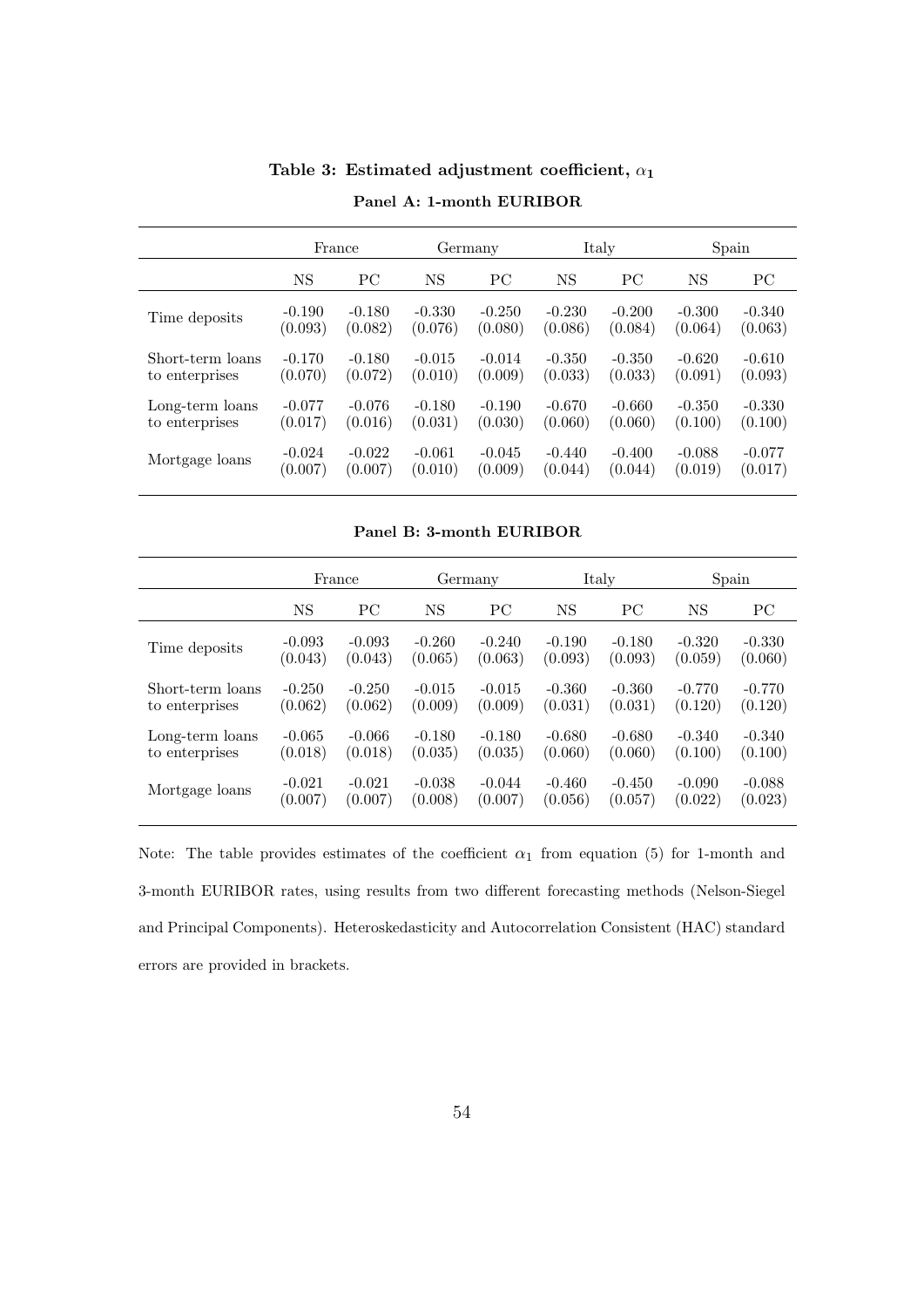|                  | France  |         |         | Germany |         | Italy     | Spain   |         |
|------------------|---------|---------|---------|---------|---------|-----------|---------|---------|
|                  | NS      | PC.     | NS      | PC      | NS      | <b>PC</b> | NS      | PС      |
| Time deposits    | 0.750   | 0.450   | 0.680   | 0.350   | 0.510   | 0.440     | 0.700   | 0.280   |
|                  | (0.250) | (0.150) | (0.180) | (0.110) | (0.110) | (0.110)   | (0.110) | (0.040) |
| Short-term loans | 0.880   | 0.620   | 0.130   | 0.140   | 0.410   | 0.230     | 0.140   | 0.130   |
| to enterprises   | (0.280) | (0.180) | (0.110) | (0.087) | (0.110) | (0.073)   | (0.052) | (0.052) |
| Long-term loans  | 0.160   | 0.170   | 0.800   | 0.650   | 0.950   | 0.810     | 0.520   | 0.690   |
| to enterprises   | (0.040) | (0.040) | (0.110) | (0.089) | (0.210) | (0.200)   | (0.190) | (0.160) |
| Mortgage loans   | 0.290   | 0.210   | 0.670   | 0.590   | 0.930   | 0.760     | 0.360   | 0.390   |
|                  | (0.068) | (0.047) | (0.081) | (0.081) | (0.110) | (0.100)   | (0.053) | (0.048) |

**Table 4: Estimated adjustment coefficient for forecasts,** *α***<sup>2</sup> Panel A: 1-month EURIBOR**

**Panel B: 3-month EURIBOR**

|                  | Germany<br>France |          |           | Italy   |           | Spain    |           |          |
|------------------|-------------------|----------|-----------|---------|-----------|----------|-----------|----------|
|                  | <b>NS</b>         | PC       | <b>NS</b> | PC      | <b>NS</b> | PC       | <b>NS</b> | PС       |
| Time deposits    | $-0.013$          | $-0.015$ | 0.044     | 0.007   | 0.260     | 0.230    | 0.230     | 0.210    |
|                  | (0.020)           | (0.019)  | (0.040)   | (0.016) | (0.088)   | (0.083)  | (0.055)   | (0.051)  |
| Short-term loans | $-0.120$          | $-0.094$ | 0.075     | 0.074   | 0.049     | 0.048    | 0.140     | 0.130    |
| to enterprises   | (0.220)           | (0.210)  | (0.041)   | (0.040) | (0.036)   | (0.035)  | (0.078)   | (0.079)  |
| Long-term loans  | 0.110             | 0.110    | 0.840     | 0.780   | $-0.051$  | $-0.050$ | $-0.120$  | $-0.130$ |
| to enterprises   | (0.048)           | (0.050)  | (0.150)   | (0.140) | (0.082)   | (0.082)  | (0.081)   | (0.097)  |
| Mortgage loans   | 0.050             | 0.053    | 0.360     | 0.360   | 0.420     | 0.380    | 0.200     | 0.190    |
|                  | (0.033)           | (0.033)  | (0.078)   | (0.080) | (0.093)   | (0.084)  | (0.032)   | (0.031)  |

Note: The table provides estimates of the coefficient  $\alpha_2$  from equation (5) for 1-month and 3-month EURIBOR rates, using results from two different forecasting methods (Nelson-Siegel and Principal Components). Heteroskedasticity and Autocorrelation Consistent (HAC) standard errors are provided in brackets.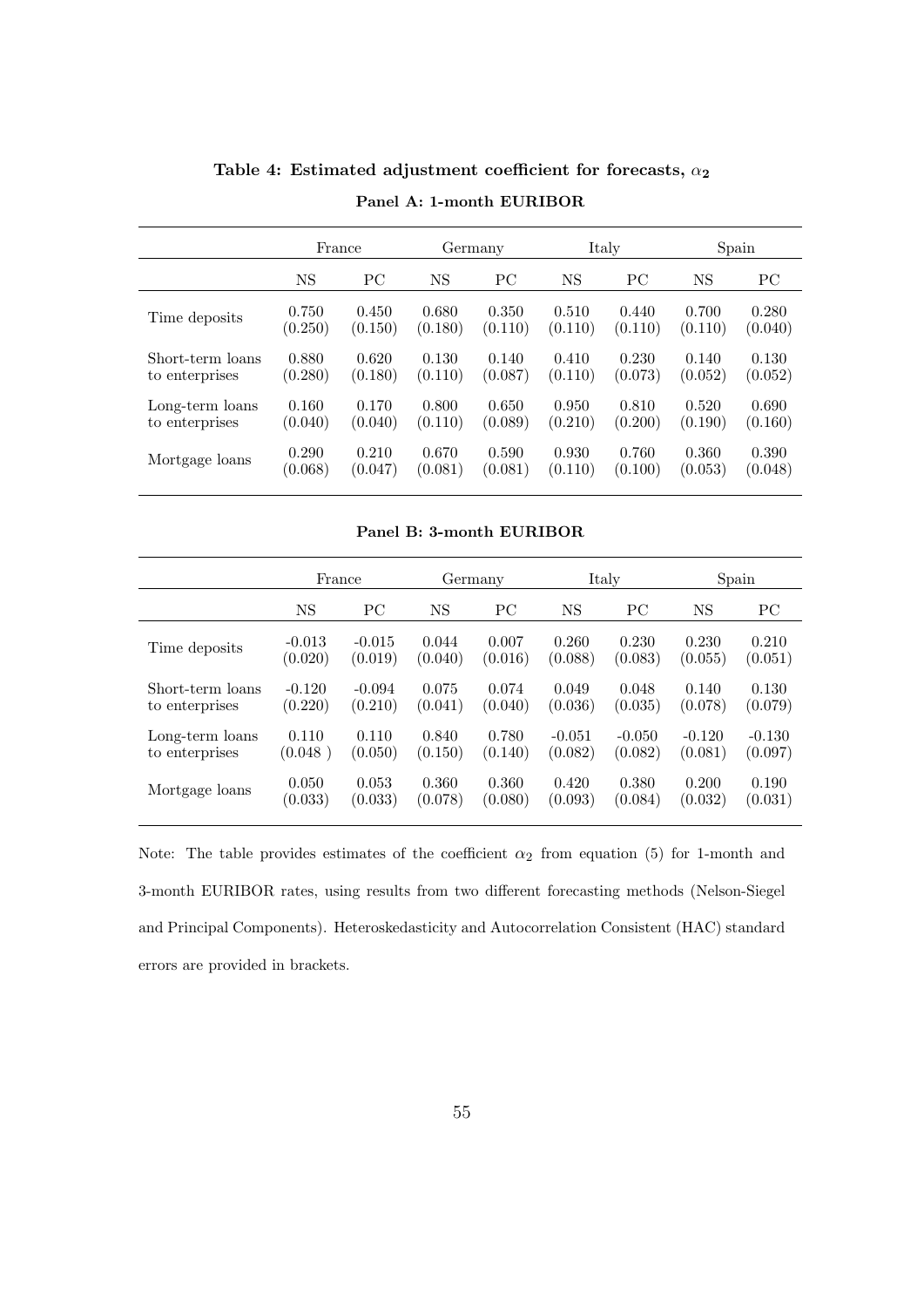|                                 | France | Germany | Italy | Spain |
|---------------------------------|--------|---------|-------|-------|
| Time deposits                   | 0.000  | 0.000   | 0.000 | 0.000 |
| Short-term loans to enterprises | 0.000  | 0.095   | 0.010 | 0.020 |
| Long-term loans to enterprises  | 0.000  | 0.000   | 0.001 | 0.025 |
| Mortgage loans                  | 0.003  | 0.000   | 0.000 | 0.000 |

**Table 5: Comparison of models including and excluding forecasts Panel A:** Likelihood ratio tests,  $H_0: \alpha_2 = 0$ :, p-values

| Panel B: Bayesian information criterion |                                            |                      |                      |                      |                    |  |
|-----------------------------------------|--------------------------------------------|----------------------|----------------------|----------------------|--------------------|--|
|                                         | Model                                      | France               | Germany              | Italy                | Spain              |  |
|                                         | excluding forecasts                        | $-0.338$             | $-1.117$             | $-0.141$             | 0.216              |  |
| Time deposits                           | including forecasts                        | $-0.635$             | $-1.606$             | $-0.238$             | $-0.029$           |  |
| Short-term loans to enterprises         | excluding forecasts<br>including forecasts | 1.290<br>1.144       | $-0.321$<br>$-0.294$ | $-0.460$<br>$-0.466$ | 0.823<br>0.819     |  |
| Long-term loans to enterprises          | excluding forecasts<br>including forecasts | 0.948<br>0.801       | 0.699<br>0.295       | 1.454<br>1.390       | 1.100<br>1.129     |  |
| Mortgage loans                          | excluding forecasts<br>including forecasts | $-1.499$<br>$-1.250$ | 0.356<br>$-0.104$    | 0.347<br>0.112       | $-1.101$<br>-1.454 |  |

Note: Panel A provides p-values for the Likelihood Ratio test that the restricted model (excluding forecasts) can be rejected in favor of the unrestricted model (including forecasts) for the estimate of equation (5) using 1-month EURIBOR and Nelson-Siegel forecasts. Panel B provides Bayesian Information Criteria values for the restricted model (excluding forecasts) versus the unrestricted model (including forecasts) for the estimate of equation (5) using 1-month EURIBOR and Nelson-Siegel forecasts.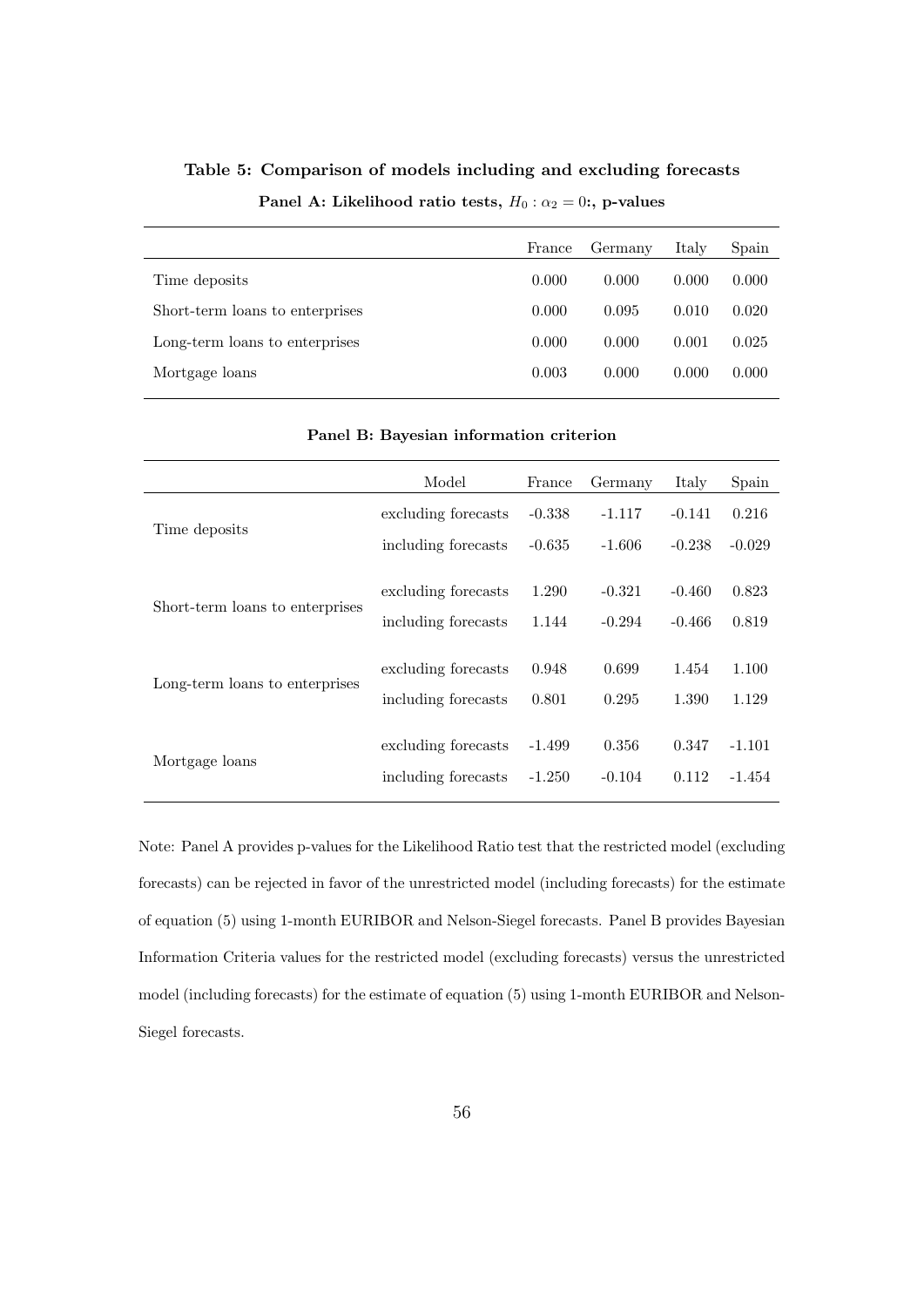|                                    | France |       | Germany |       |       | Italy | Spain |       |
|------------------------------------|--------|-------|---------|-------|-------|-------|-------|-------|
|                                    | NS     | РC    | NS      | PC.   | NS    | РC    | NS    | PС    |
| Time deposits                      | 0.000  | 0.009 | 0.000   | 0.177 | 0.030 | 0.056 | 0.002 | 0.140 |
| Short-term loans<br>to enterprises | 0.016  | 0.058 | 0.182   | 0.103 | 0.834 | 0.080 | 0.000 | 0.000 |
| Long-term loans<br>to enterprises  | 0.002  | 0.001 | 0.000   | 0.000 | 0.690 | 0.923 | 0.879 | 0.358 |
| Mortgage loans                     | 0.000  | 0.000 | 0.000   | 0.000 | 0.000 | 0.005 | 0.000 | 0.000 |

**Table 6:** Likelihood ratio test of  $\alpha_2 = -\alpha_1$ , p-values **Panel A: 1-month EURIBOR**

**Panel B: 3-month EURIBOR**

|                                    |       | France |       | Germany |       | Italy |       | Spain |
|------------------------------------|-------|--------|-------|---------|-------|-------|-------|-------|
|                                    | NS    | РC     | NS    | РC      | NS    | PC.   | NS    | PС    |
| Time deposits                      | 0.064 | 0.055  | 0.000 | 0.000   | 0.802 | 0.968 | 0.068 | 0.019 |
| Short-term loans<br>to enterprises | 0.054 | 0.058  | 0.180 | 0.183   | 0.000 | 0.000 | 0.000 | 0.000 |
| Long-term loans<br>to enterprises  | 0.138 | 0.118  | 0.000 | 0.000   | 0.000 | 0.000 | 0.000 | 0.004 |
| Mortgage loans                     | 0.182 | 0.141  | 0.000 | 0.000   | 0.442 | 0.291 | 0.000 | 0.000 |

Note: The table provides p-values for the Likelihood Ratio test of the restriction that  $\alpha_2 = -\alpha_1$ in equation (5) for 1-month and 3-month EURIBORs, using results from two different forecasting methods (Nelson-Siegel and Principal Components).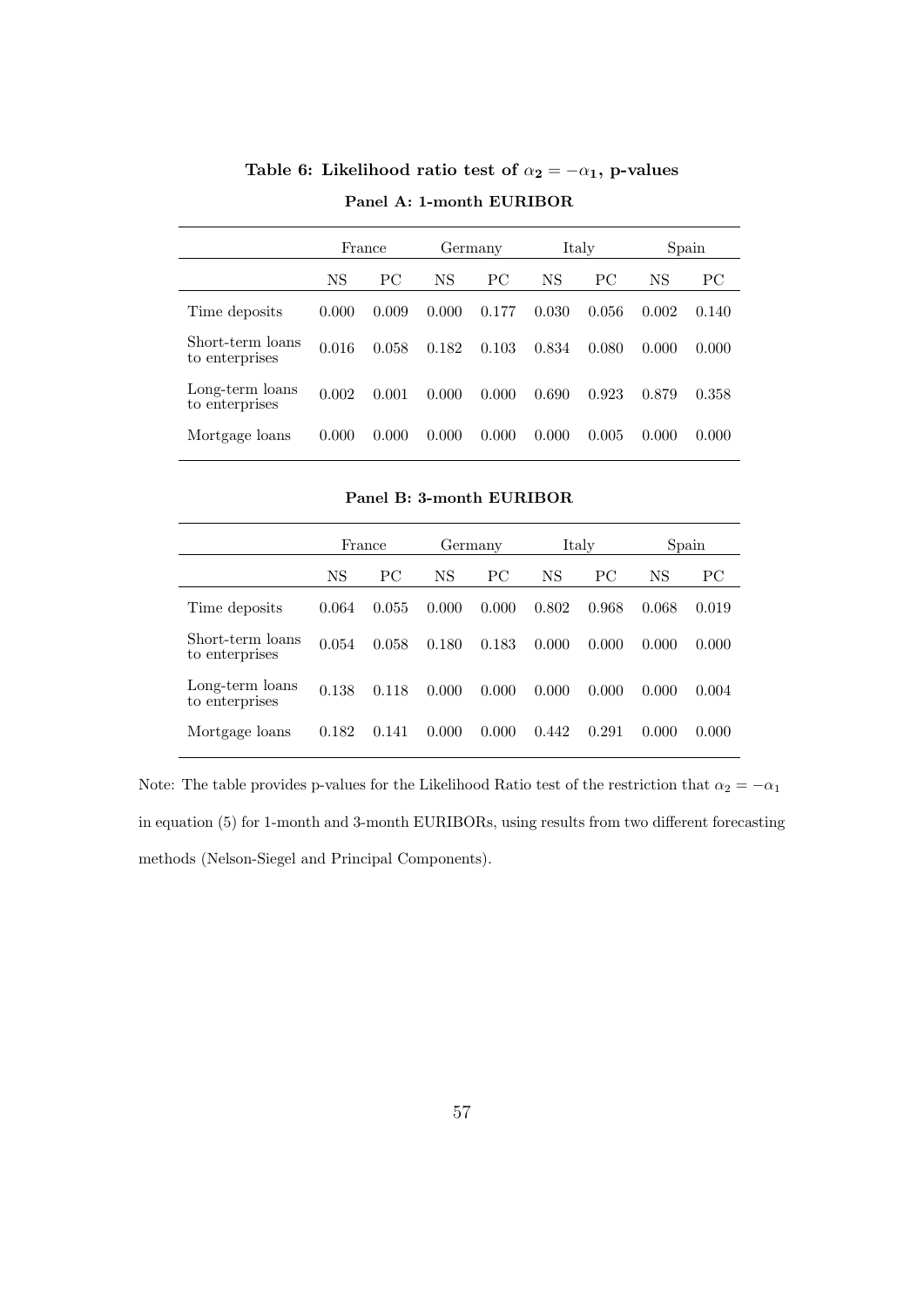| Table 7: Results for models including future rates |  |  |
|----------------------------------------------------|--|--|
|----------------------------------------------------|--|--|

#### **Panel A: Estimates of the pass-through coefficient,** *β*

|                                 | France       | Germany      | Italy        | Spain        |
|---------------------------------|--------------|--------------|--------------|--------------|
| Time Deposits                   | 0.959(0.014) | 0.931(0.008) | 0.806(0.059) | 0.862(0.017) |
| Short-Term Loans to Enterprises | 0.619(0.056) | 1.680(0.524) | 0.787(0.021) | 0.925(0.022) |
| Long-Term Loans to Enterprises  | 1.240(0.055) | 0.786(0.022) | 0.770(0.033) | 0.668(0.036) |
| Mortgage Loans                  | 1.150(0.039) | 1.240(0.020) | 0.944(0.040) | 1.24(0.014)  |

**Panel B: Estimated adjustment coefficient,** *α***<sup>1</sup>**

|                                 | France          | Germany         | Italy           | Spain           |
|---------------------------------|-----------------|-----------------|-----------------|-----------------|
| Time Deposits                   | $-0.098(0.040)$ | $-0.260(0.077)$ | $-0.100(0.093)$ | $-0.300(0.072)$ |
| Short-Term Loans to Enterprises | $-0.320(0.058)$ | $-0.013(0.010)$ | $-0.360(0.033)$ | $-0.780(0.120)$ |
| Long-Term Loans to Enterprises  | $-0.089(0.027)$ | $-0.450(0.065)$ | $-0.690(0.068)$ | $-0.450(0.110)$ |
| Mortgage Loans                  | $-0.064(0.012)$ | $-0.16(0.028)$  | $-0.320(0.057)$ | $-0.140(0.034)$ |

**Panel C: Estimated adjustment coefficient for forecasts,** *α***<sup>2</sup>**

|                                 | France          | Germany         | Italy           | Spain           |
|---------------------------------|-----------------|-----------------|-----------------|-----------------|
| Time Deposits                   | 0.005(0.006)    | 0.007(0.010)    | 0.006(0.022)    | 0.053(0.021)    |
| Short-Term Loans to Enterprises | $-0.150(0.082)$ | $-0.003(0.007)$ | 0.016(0.022)    | 0.053(0.040)    |
| Long-Term Loans to Enterprises  | 0.077(0.036)    | 0.450(0.063)    | $-0.022(0.054)$ | $-0.180(0.054)$ |
| Mortgage Loans                  | 0.064(0.016)    | 0.240(0.045)    | 0.035(0.032)    | 0.071(0.015)    |

#### **Panel D:** Likelihood ratio test of  $\alpha_2 = -\alpha_1$ , p-values

|                                 | France    | Germany | Italy | Spain |
|---------------------------------|-----------|---------|-------|-------|
| Time Deposits                   | 0.079     | 0.000   | 0.131 | 0.000 |
| Short-Term Loans to Enterprizes | 0.000     | 0.227   | 0.000 | 0.000 |
| Long-Term Loans to Enterprises  | 0.473     | 0.000   | 0.000 | 0.000 |
| Mortgage Loans                  | $1.000\,$ | 0.000   | 0.000 | 0.000 |

Note: The table provides estimates of the pass through coefficient *β* (Panel A), adjustment coefficients *α*<sub>1</sub> and *α*<sub>2</sub> (Panels B and C), and tests of the restriction  $α_2 = -α_1$  in equation (5) for 3-month EURI-BORs, using 3-month EURIBOR futures in place of forecasts of market rates. Heteroscedasticity and Autocorrelation Consistent (HAC) standard errors are provided in brackets.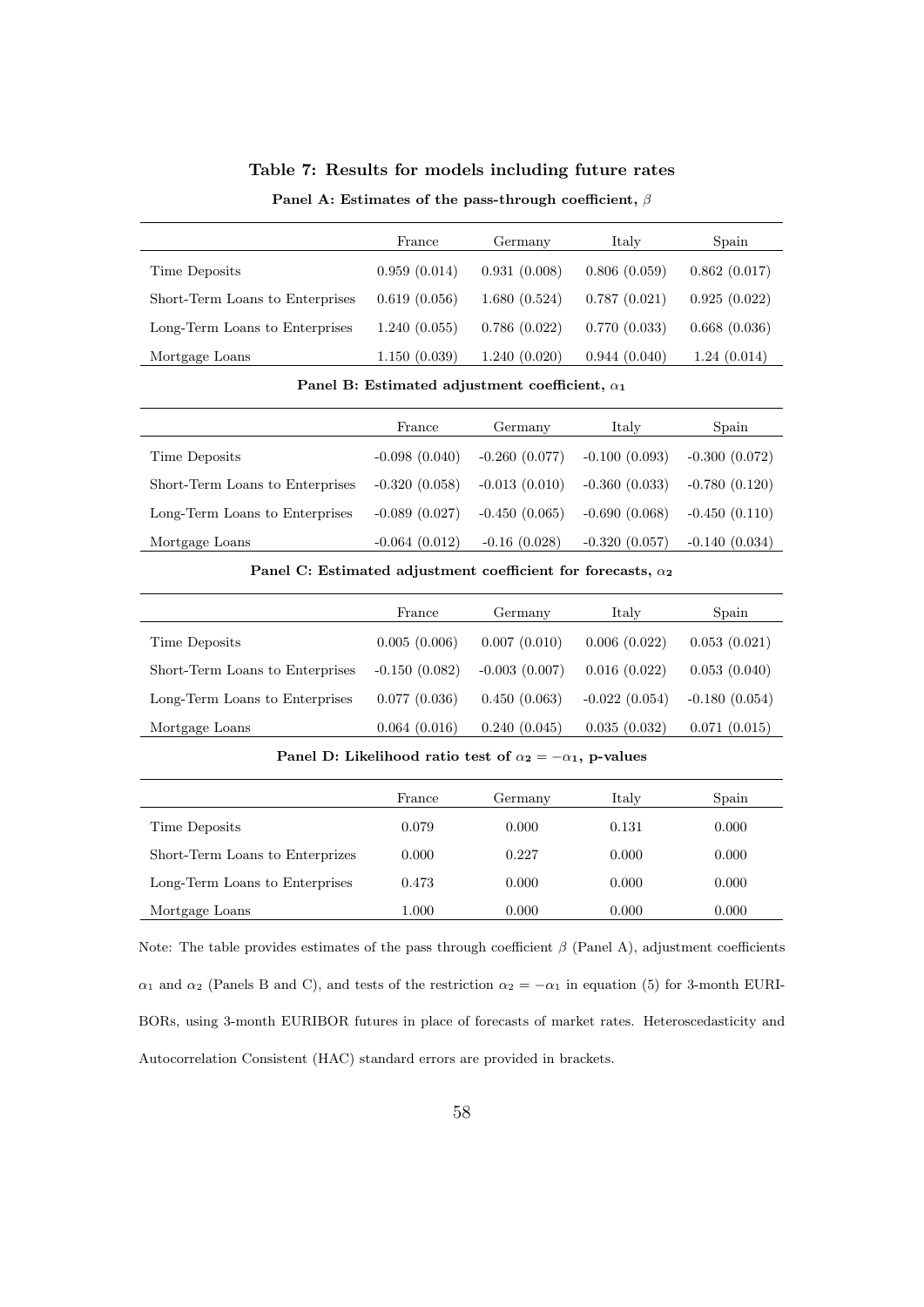| 1-month EURIBOR                 |                     |                       |                              |                       |                    |  |  |  |  |
|---------------------------------|---------------------|-----------------------|------------------------------|-----------------------|--------------------|--|--|--|--|
|                                 | Very Large<br>Banks | Large<br><b>Banks</b> | Medium-sized<br><b>Banks</b> | Small<br><b>Banks</b> | Aggregate          |  |  |  |  |
| Time deposits                   | 0.8952              | 0.9224                | 0.9699                       | 0.9916                | 1.0380             |  |  |  |  |
| of households                   | (n.a.)              | (0.1099)              | (0.2147)                     | (0.1548)              | (0.1587)           |  |  |  |  |
| Time deposits                   | 0.9663              | 0.9345                | 0.9170                       | 0.8845                | 0.9182             |  |  |  |  |
| of enterprises                  | (n.a.)              | (0.0748)              | (0.2416)                     | (0.0733)              | (0.2036)           |  |  |  |  |
| Short term $(< 1 \text{ yr})$   | 1.2292              | 1.2903                | 1.3527                       | 1.3466                | 1.3298             |  |  |  |  |
| loans to enterprises            | (0.1473)            | (0.0927)              | (0.1648)                     | (0.2228)              | (0.1591)           |  |  |  |  |
| Medium term $(1-5 \text{ yrs})$ |                     | 1.3098                | 1.4888                       | 1.2801                | 1.3562             |  |  |  |  |
| loans to enterprises            |                     | (n.a.)                | (0.4893)                     | (0.7212)              | (0.6128)           |  |  |  |  |
| Long term $($ >5 yrs)           |                     | 1.3601                | 1.2686                       | 1.6905                | 1.4191             |  |  |  |  |
| loans to enterprises            |                     | (0.0841)              | (0.3162)                     | (0.6123)              | (0.3758)           |  |  |  |  |
| Mortgages                       |                     | 1.3313<br>(0.0669)    | 1.3083<br>(0.0995)           | 1.4152<br>(0.1963)    | 1.3319<br>(0.1211) |  |  |  |  |
|                                 |                     | 3-month EURIBOR       |                              |                       |                    |  |  |  |  |
| Time deposits                   | 0.8964              | 1.0182                | 1.2087                       | 1.0216                | 1.0815             |  |  |  |  |
| of households                   | (n.a.)              | (0.2022)              | (0.2920)                     | (0.2186)              | (0.2031)           |  |  |  |  |
| Time deposits                   | 0.9391              | 0.9044                | 0.9176                       | 0.9043                | 0.9175             |  |  |  |  |
| of enterprises                  | (n.a.)              | (0.0590)              | (0.0816)                     | (0.1280)              | (0.0880)           |  |  |  |  |
| Short term $(<1 \text{ yr})$    | 1.2465              | 1.2778                | 1.3617                       | 1.441                 | 1.3494             |  |  |  |  |
| loans to enterprises            | (0.1009)            | (0.1031)              | (0.1630)                     | (0.1759)              | (0.1568)           |  |  |  |  |
| Medium term $(1-5 \text{ yrs})$ |                     | 1.3810                | 1.5519                       | 1.5191                | 1.5015             |  |  |  |  |
| loans to enterprises            |                     | (n.a.)                | (0.6002)                     | (0.3921)              | (0.4666)           |  |  |  |  |
| Long term $(>5 \text{ yrs})$    |                     | 1.3989                | 1.3633                       | 1.7076                | 1.2964             |  |  |  |  |
| loans to enterprises            |                     | (0.0677)              | (0.3112)                     | (0.5406)              | (1.3011)           |  |  |  |  |
| Mortgages                       |                     | 1.4042<br>(0.0843)    | 1.3463<br>(0.0668)           | 1.3935<br>(0.1112)    | 1.3778<br>(0.0800) |  |  |  |  |

**Table 8: Mean of estimated pass through for individual banks**

Note: The table provides mean estimates of the coefficient *β* from equation (5) for 1-month and 3-month EURIBORs, using results from Nelson-Siegel forecasting methods, for groups of individual banks in France. Empirical standard errors, computed from the estimated coefficients for each group of banks are provided in brackets.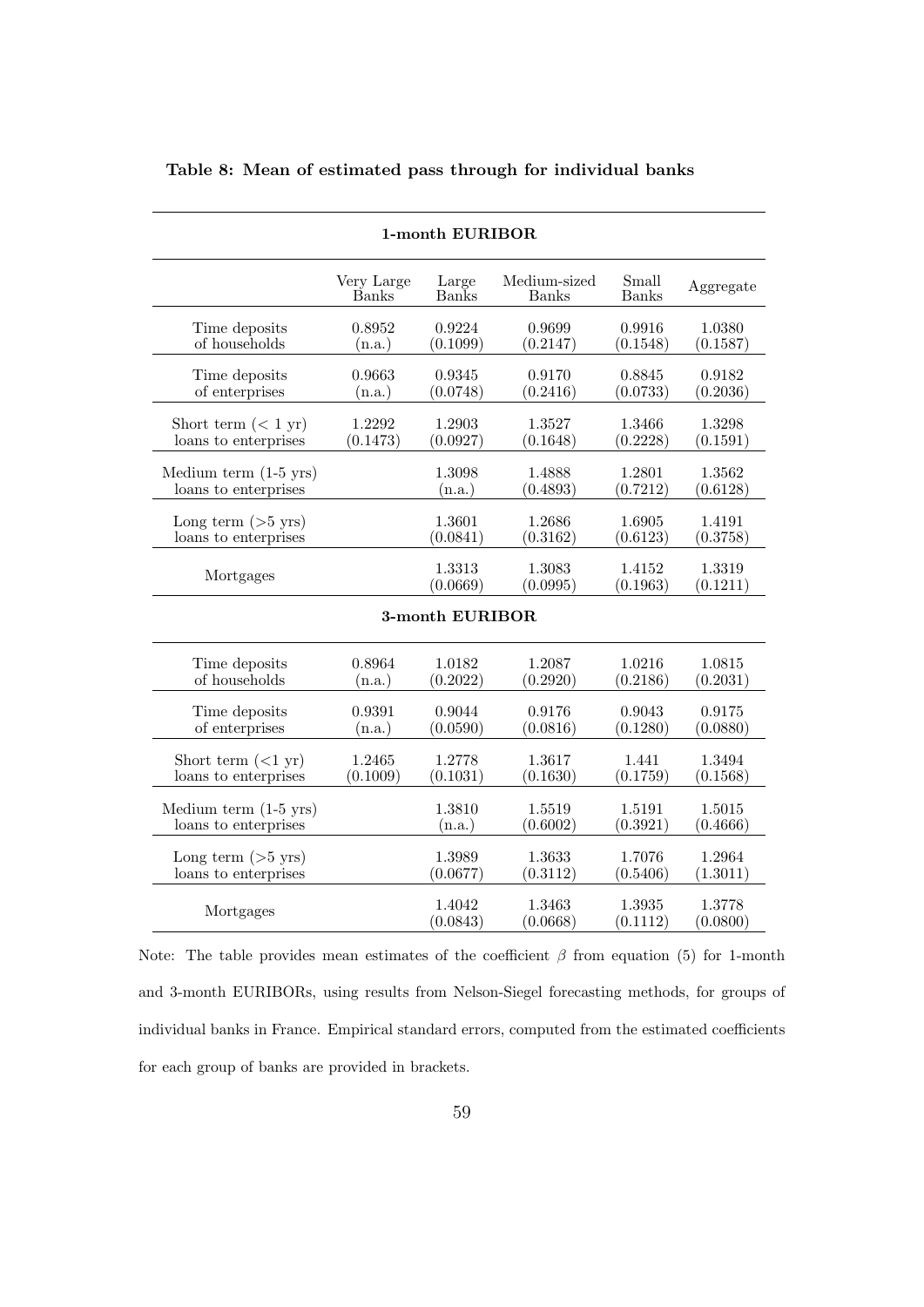## Table 9: Mean of adjustment speed  $(\alpha_1)$

## and forecast coefficient  $(\alpha_2)$  for individual banks

|                                 |                          | Very Large<br><b>Banks</b> | Large<br><b>Banks</b> | Medium-sized<br>Banks | Small<br><b>Banks</b> | Aggregate           |
|---------------------------------|--------------------------|----------------------------|-----------------------|-----------------------|-----------------------|---------------------|
| Time deposits                   | $\alpha_1$               | $-0.1989$                  | $-0.1572$             | $-0.2803$             | $-0.3106$             | $-0.2920$           |
| of households                   | $\alpha_2$               | 0.2268                     | 0.3179                | 1.0206                | 0.4598                | 0.5948              |
| Time deposits                   | $\alpha_1$               | $-0.5924$                  | $-0.3807$             | $-0.4282$             | 0.2796                | $-0.4083$           |
| of enterprises                  | $\alpha_2$               | 0.3171                     | 0.2140                | 1.1042                | 0.4696                | 0.8621              |
| Short term $(<1$ yr)            | $\alpha_1$               | $-0.2576$                  | $-0.3277$             | $-.3231$              | $-0.3292$             | $-0.3213$           |
| loans to enterprises            | $\alpha_2$               | 0.4406                     | 0.3043                | 0.4408                | 0.8107                | 0.4731              |
| Medium term $(1-5 \text{ yrs})$ | $\alpha_1$               |                            | $-0.2098$             | $-0.1686$             | $-0.1436$             | $-0.1566$           |
| loans to enterprises            | $\alpha_2$               |                            | 0.4411                | 0.2897                | 0.3491                | 0.3241              |
| Long term $(>5 \text{ yrs})$    | $\alpha_1$               |                            | $-0.1520$             | $-0.1128$             | $-0.0903$             | $-0.1011$           |
| loans to enterprises            | $\alpha_2$               |                            | 0.2579                | 0.3134                | 0.2168                | 0.2715              |
| Mortgages                       | $\alpha_1$<br>$\alpha_2$ |                            | $-0.0541$<br>0.1287   | $-0.0599$<br>0.1349   | $-0.1010$<br>0.1135   | $-0.0659$<br>0.1299 |
|                                 |                          |                            | 3-month EURIBOR       |                       |                       |                     |
| Time deposits                   | $\alpha_1$               | $-0.1941$                  | $-0.1539$             | $-0.2382$             | $-0.3255$             | $-0.2799$           |
| of households                   | $\alpha_2$               | 0.2299                     | 0.5182                | 0.5182                | 0.7047                | 0.5746              |
| Time deposits                   | $\alpha_1$               | $-0.7080$                  | $-0.2679$             | $-0.3963$             | $-0.3820$             | $-0.3699$           |
| of enterprises                  | $\alpha_2$               | 3.2706                     | 0.6477                | 0.6052                | 0.2913                | 0.7279              |
| Short term $(<1 \text{ yr})$    | $\alpha_1$               | $-0.2476$                  | $-0.2967$             | $-0.3179$             | $-0.3213$             | $-0.3099$           |
| loans to enterprises            | $\alpha_2$               | 0.4731                     | 1.2473                | 0.5533                | 0.4325                | 0.6797              |
| Medium term $(1-5 \text{ yrs})$ | $\alpha_1$               |                            | $-0.2442$             | $-0.1861$             | $-0.1809$             | $-0.1864$           |
| loans to enterprises            | $\alpha_2$               |                            | 0.5713                | 0.4721                | 0.5556                | 0.5063              |
| Long term $(>5 \text{ yrs})$    | $\alpha_1$               |                            | $-0.1586$             | $-0.1283$             | $-0.0935$             | $-0.1114$           |
| loans to enterprises            | $\alpha_2$               |                            | 0.2853                | 0.3254                | 0.2578                | 0.2511              |
| Mortgages                       | $\alpha_1$<br>$\alpha_2$ |                            | $-0.0554$<br>0.1263   | $-0.0593$<br>0.0852   | $-0.1159$<br>0.3925   | $-0.0684$<br>0.1477 |

#### **1-month EURIBOR**

Note: The table provides mean estimates of the coefficients $\alpha_1$  and  $\alpha_2$  from equation (5) for 1-month and 3-month EURIBORs, using results from Nelson-Siegel forecasting methods, for groups of individual banks in France.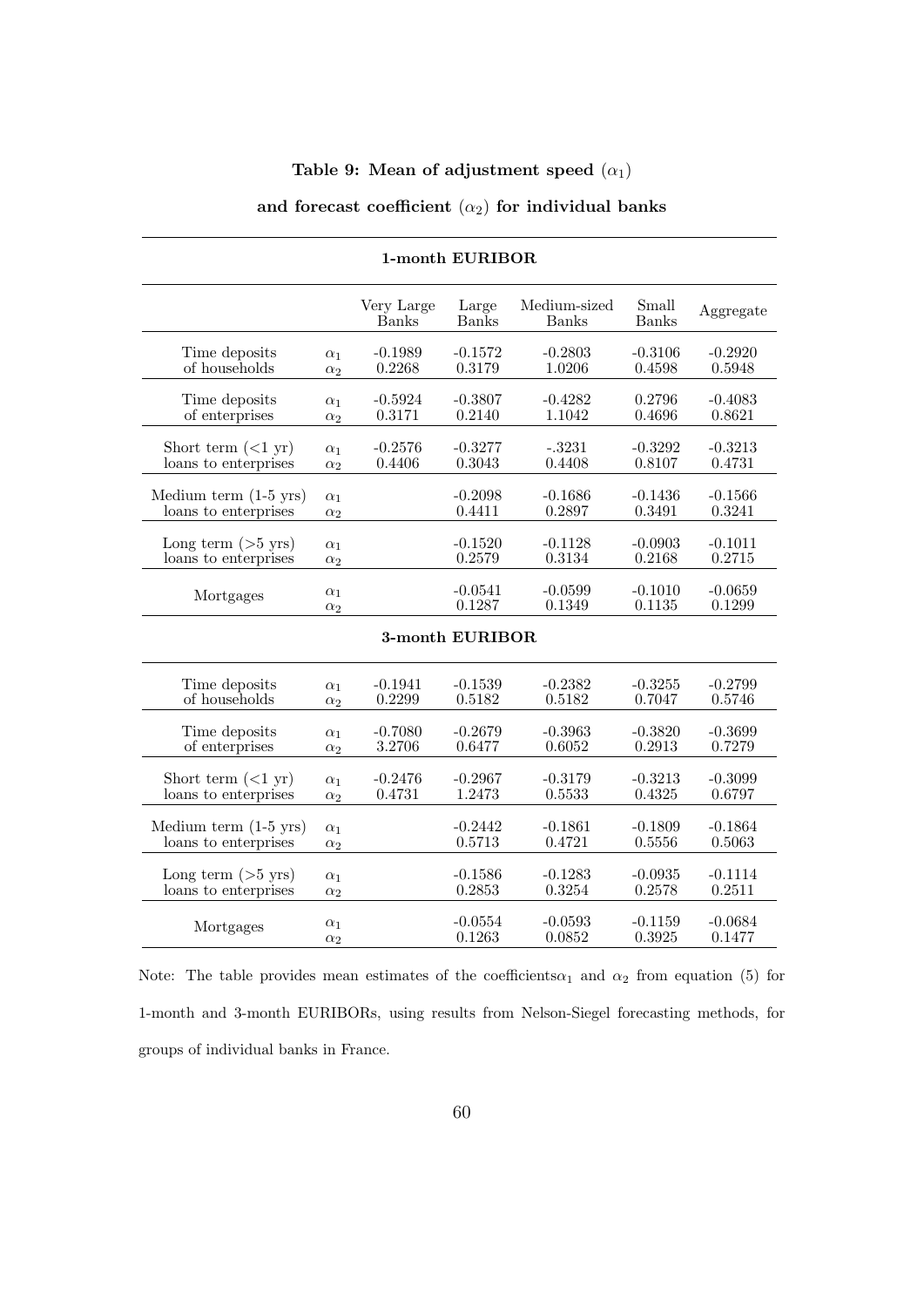## **Table 10: Median of p-values for**

 $H_0: \alpha_1 = -\alpha_2, H'_0: \alpha_1 = 0, H''_0: \alpha_2 = 0$ , **individual banks** 

| 1-month EURIBOR                                   |                                                       |                            |                            |                            |                            |                            |  |
|---------------------------------------------------|-------------------------------------------------------|----------------------------|----------------------------|----------------------------|----------------------------|----------------------------|--|
|                                                   |                                                       | Very Large<br>Banks        | Large<br>Banks             | Medium-sized<br>Banks      | Small<br><b>Banks</b>      | Aggregate                  |  |
| Time deposits<br>of households                    | $H_0$<br>$H_0'$<br>$H_0^{\check{\prime}\prime}$       | 0.9170<br>0.0000<br>0.0246 | 0.0581<br>0.0174<br>0.0652 | 0.0330<br>0.0252<br>0.0465 | 0.1864<br>0.0346<br>0.1044 | 0.0917<br>0.0000<br>0.0617 |  |
| Time deposits<br>of enterprises                   | $H_0$<br>$H_0^{\prime}$<br>$H_0^{\check\prime\prime}$ | 0.0154<br>0.0000<br>0.0018 | 0.0473<br>0.0000<br>0.1900 | 0.0202<br>0.0000<br>0.0068 | 0.0243<br>0.0160<br>0.0000 | 0.0206<br>0.0000<br>0.0008 |  |
| Short term $(< 1 \text{ yr})$<br>to enterprises   | $H_0$<br>$H_0'$<br>$H_0^{\gamma}$                     | 0.2270<br>0.0368<br>0.0252 | 0.4772<br>0.0048<br>0.0369 | 0.1573<br>0.0000<br>0.0296 | 0.0492<br>0.0000<br>0.0195 | 0.1573<br>0.0000<br>0.0297 |  |
| Medium term $(1-5 \text{ yrs})$<br>to enterprises | $H_0$<br>$\overset{H_0'}{H_0''}$                      |                            | 0.0019<br>0.0000<br>0.0004 | 0.1771<br>0.0000<br>0.0646 | 0.1180<br>0.2198<br>0.0409 | 0.1436<br>0.2198<br>0.0468 |  |
| Long term $(>5 \text{ yrs})$<br>to enterprises    | $H_0$<br>$H_0'$<br>$H_0^{\gamma}$                     |                            | 0.1284<br>0.0000<br>0.0493 | 0.1048<br>0.0008<br>0.0630 | 0.3196<br>0.0467<br>0.1992 | 0.1636<br>0.0680<br>0.0900 |  |
| Mortgages                                         | $H_0$<br>$H_0^{\tilde{\prime}}\ H_0^{\prime\prime}$   |                            | 0.1366<br>0.0000<br>0.0378 | 0.2177<br>0.0013<br>0.0999 | 0.3087<br>0.1254<br>0.1448 | 0.2238<br>0.0014<br>0.1041 |  |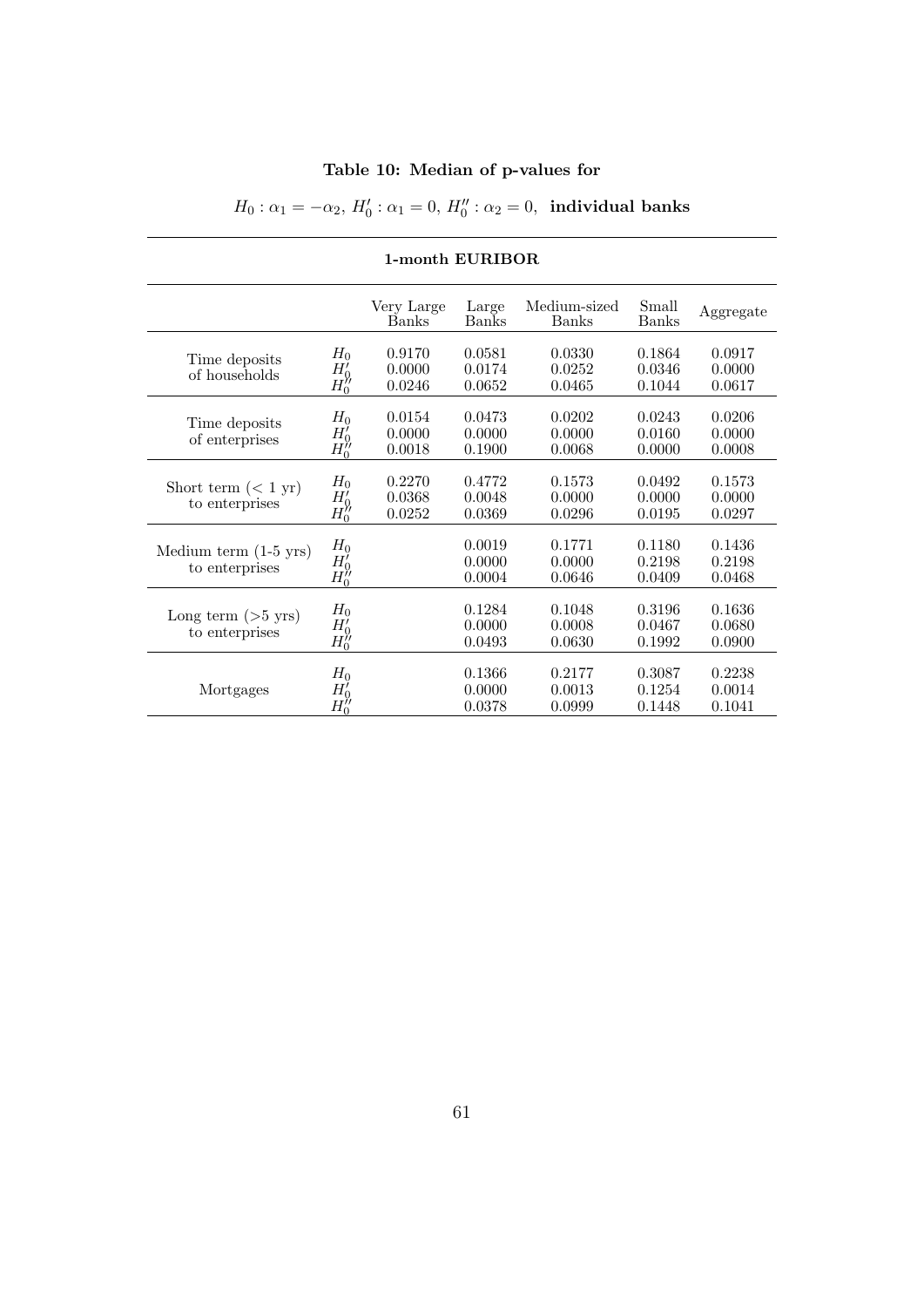|  |  | Table 10 continued |  |
|--|--|--------------------|--|
|--|--|--------------------|--|

| 3-month EURIBOR                                         |                                               |                            |                            |                              |                            |                            |  |
|---------------------------------------------------------|-----------------------------------------------|----------------------------|----------------------------|------------------------------|----------------------------|----------------------------|--|
|                                                         |                                               | Very Large<br><b>Banks</b> | Large<br><b>Banks</b>      | Medium-sized<br><b>Banks</b> | Small<br><b>Banks</b>      | Aggregate                  |  |
| Time deposits<br>of households                          | $H_0$<br>$H_0^j$                              | 0.7993<br>0.0004<br>0.0476 | 0.1156<br>0.0099<br>0.0450 | 0.1124<br>0.0296<br>0.0943   | 0.0910<br>0.0065<br>0.0761 | 0.1182<br>0.0004<br>0.0768 |  |
| Time deposits<br>of enterprises                         | $H_0$<br>$H_0'$<br>$H_0^{\gamma}$             | 0.0013<br>0.0000<br>0.0000 | 0.5255<br>0.0005<br>0.2752 | 0.0910<br>0.0008<br>0.0358   | 0.0905<br>0.0000<br>0.1888 | 0.1956<br>0.0008<br>0.0691 |  |
| Short term $(< 1 \text{ yr})$<br>loans to enterprises   | $H_0$<br>$H_0'$<br>$H_0^{\check\prime\prime}$ | 0.1296<br>0.1080<br>0.0278 | 0.4136<br>0.0135<br>0.0699 | 0.2371<br>0.0088<br>0.0359   | 0.2188<br>0.0023<br>0.0449 | 0.2753<br>0.0088<br>0.0443 |  |
| Medium term $(1-5 \text{ yrs})$<br>loans to enterprises | $H_0$<br>$H_0'$<br>$H_0^{\check\prime\prime}$ |                            | 0.0004<br>0.0000<br>0.0001 | 0.1075<br>0.0003<br>0.0666   | 0.0495<br>0.0371<br>0.0538 | 0.0521<br>0.0371<br>0.0609 |  |
| Long term $($ > 5 yrs)<br>loans to enterprises          | $H_0$<br>$H_0'$<br>$H_0^{\vphantom{\prime}}$  |                            | 0.1898<br>0.0000<br>0.0994 | 0.1049<br>0.0000<br>0.0724   | 0.3196<br>0.1014<br>0.2329 | 0.1626<br>0.1083<br>0.1054 |  |
| Mortgages                                               | $H_0$<br>$H_0'$<br>$H_0^{\check\prime\prime}$ |                            | 0.1640<br>0.0000           | 0.2844<br>0.0006<br>0.2382   | 0.2936<br>0.1342<br>0.2071 | 0.2755<br>0.0006<br>0.2268 |  |

Note: The table provides median p-values in tests of the hypotheses that  $H_0$ :  $\alpha_1 = -\alpha_2$ ,  $H'_0: \alpha_1 = 0, H''_0: \alpha_2 = 0$  from equation (5) for 1-month and 3-month EURIBORs, using results from Nelson-Siegel forecasting methods, for groups of individual banks in France.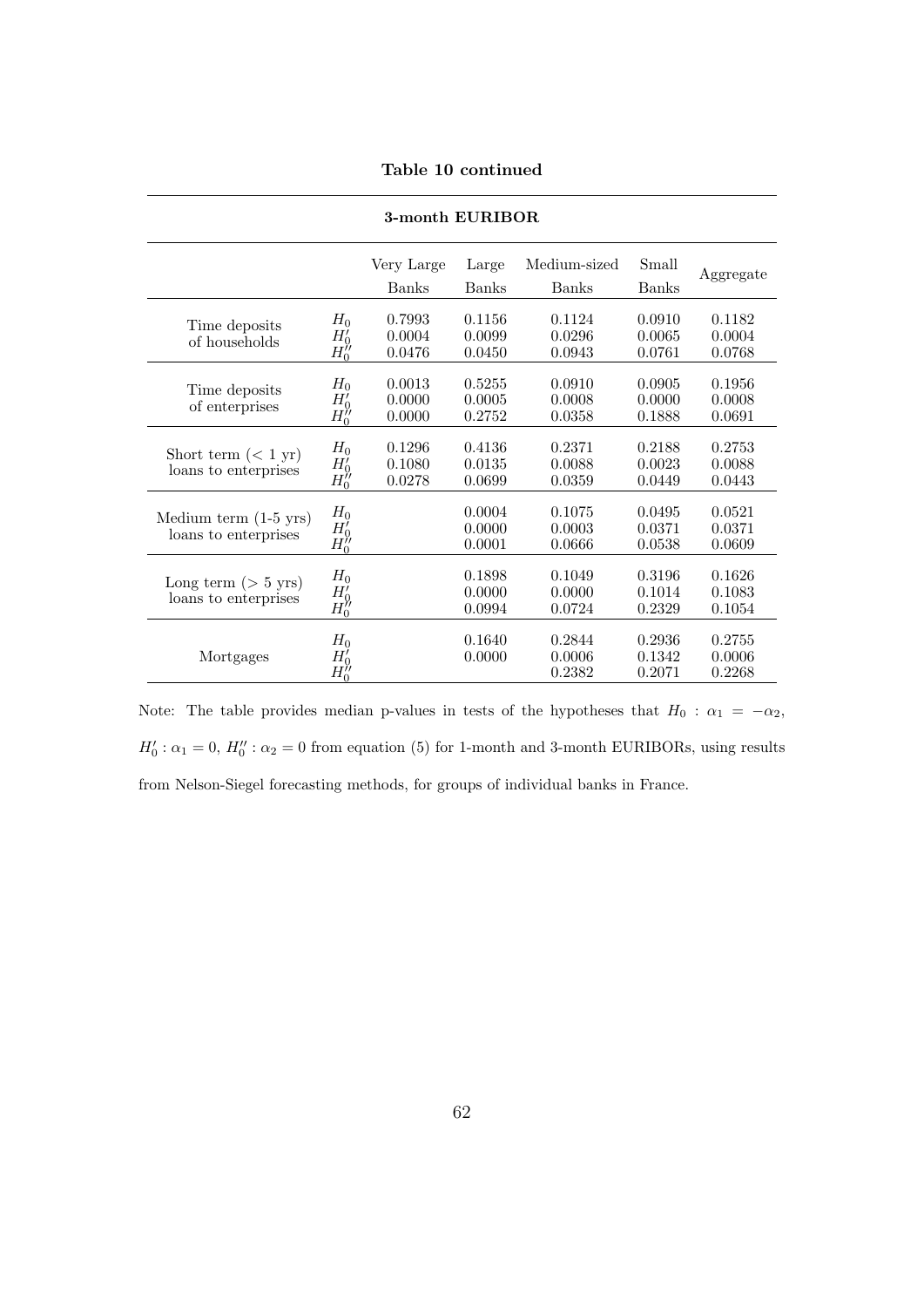

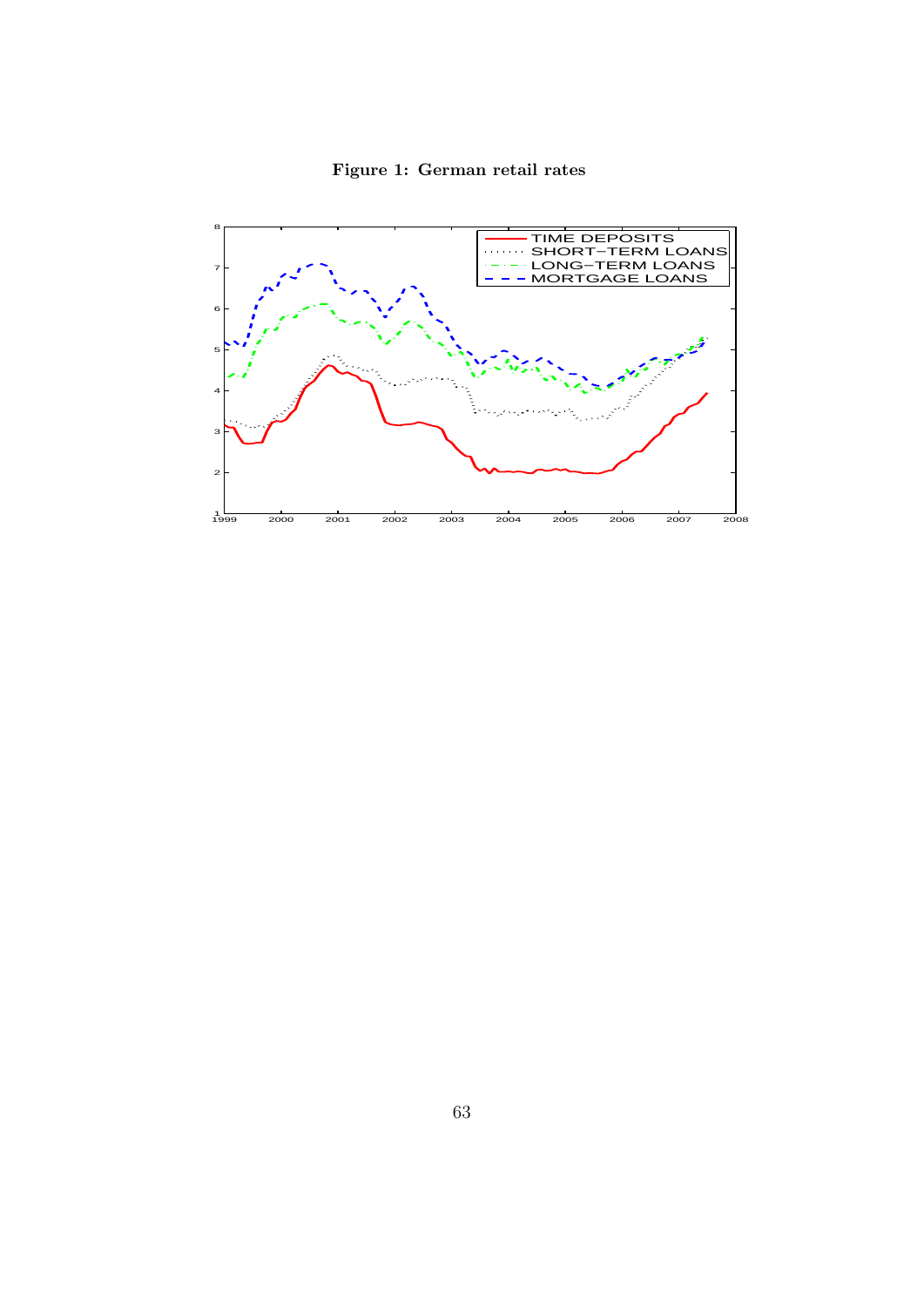

## **Figure 2: Euro area money market rates**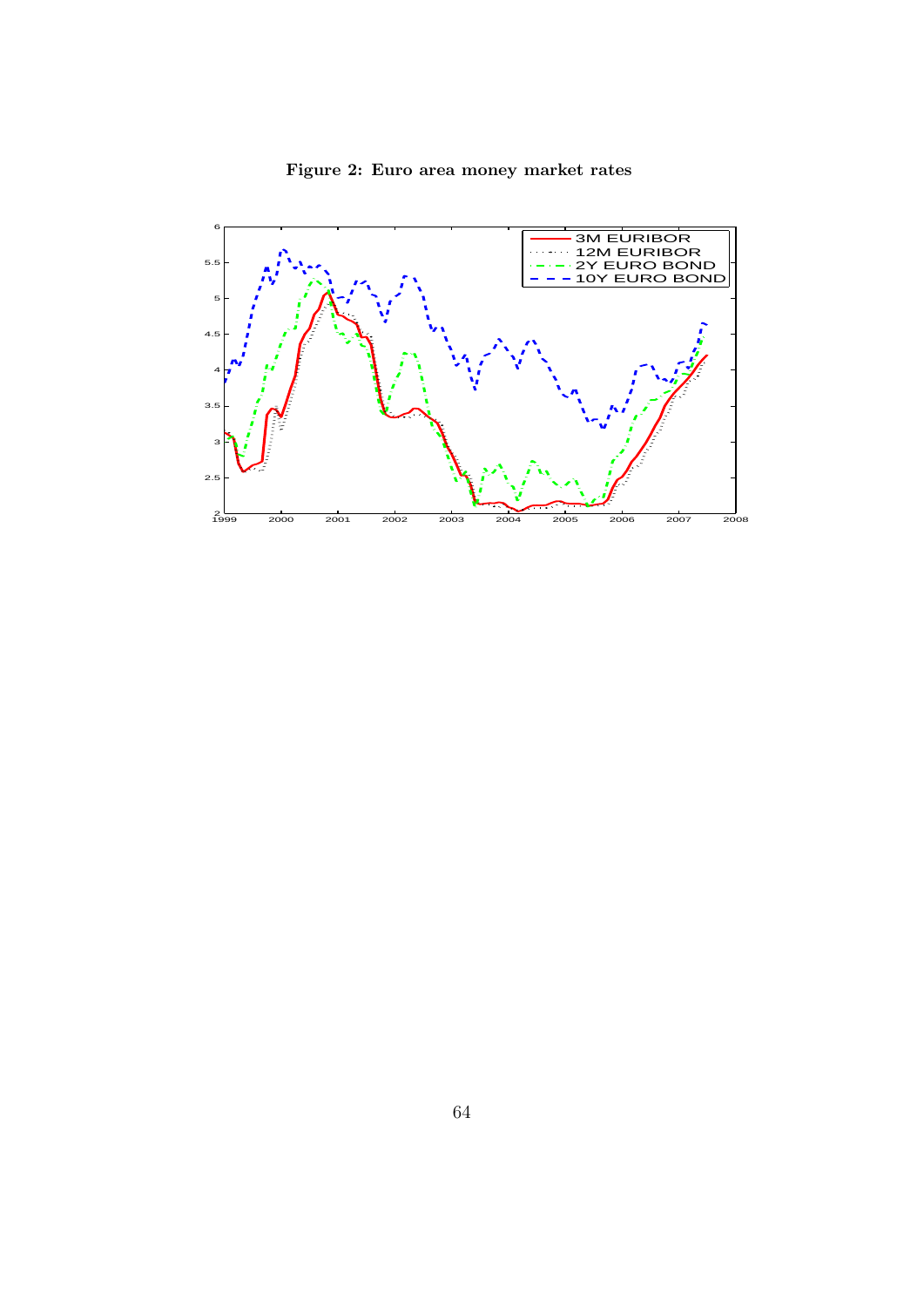

## **Figure 3: Results of CUSUM tests, France**

- 11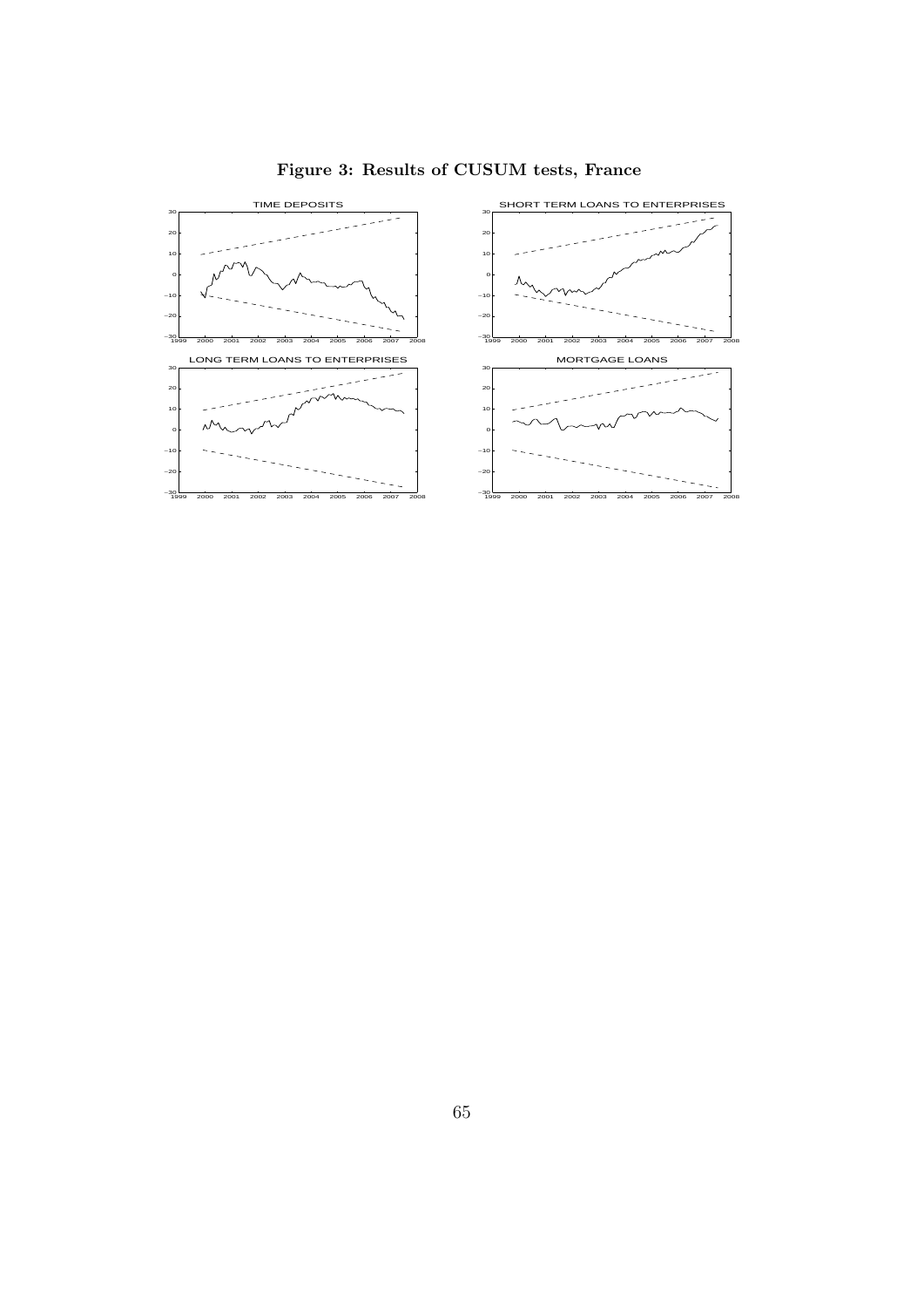

**Figure 4: Results of CUSUM tests, Germany**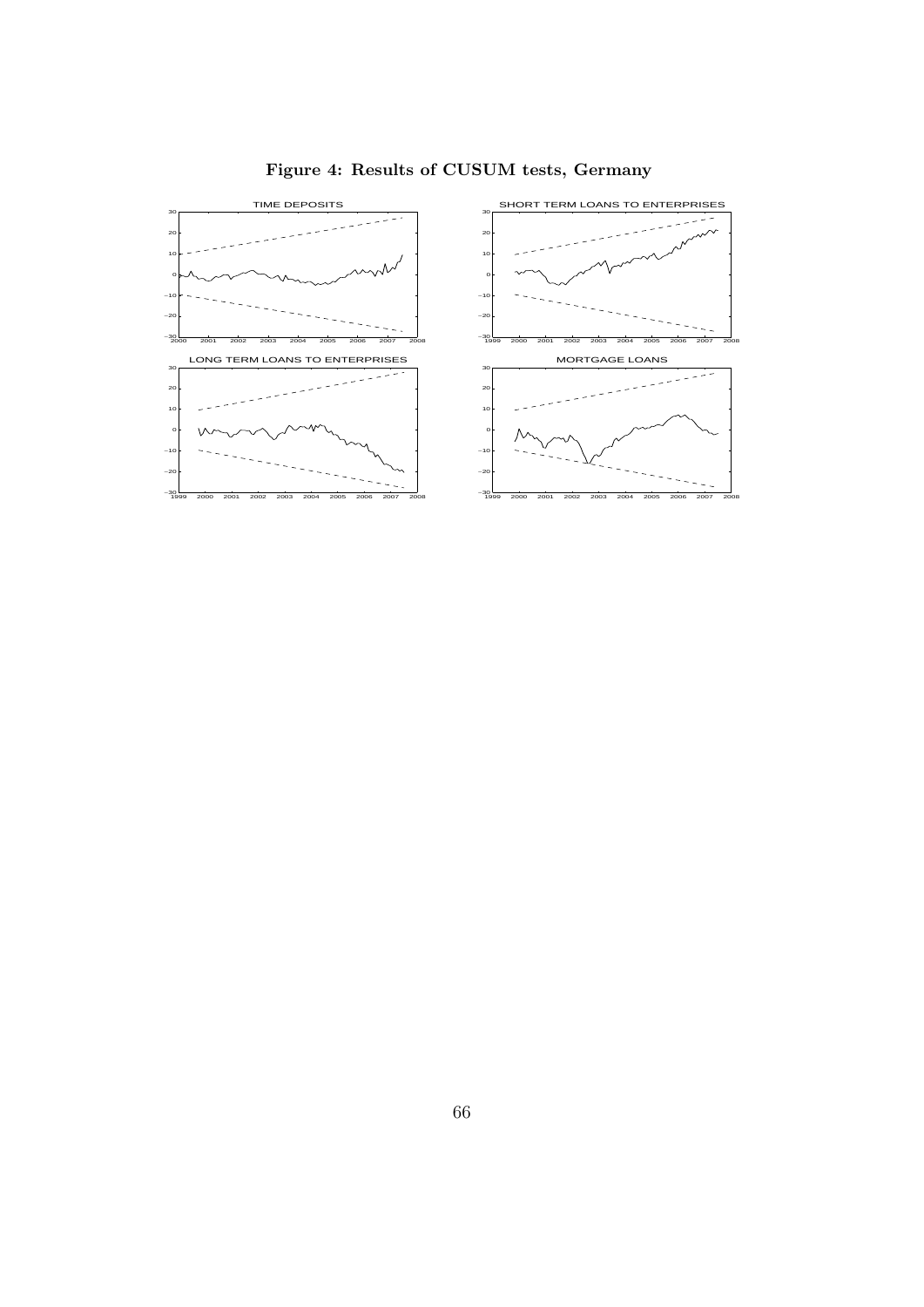

**Figure 5: Results of CUSUM tests, Italy**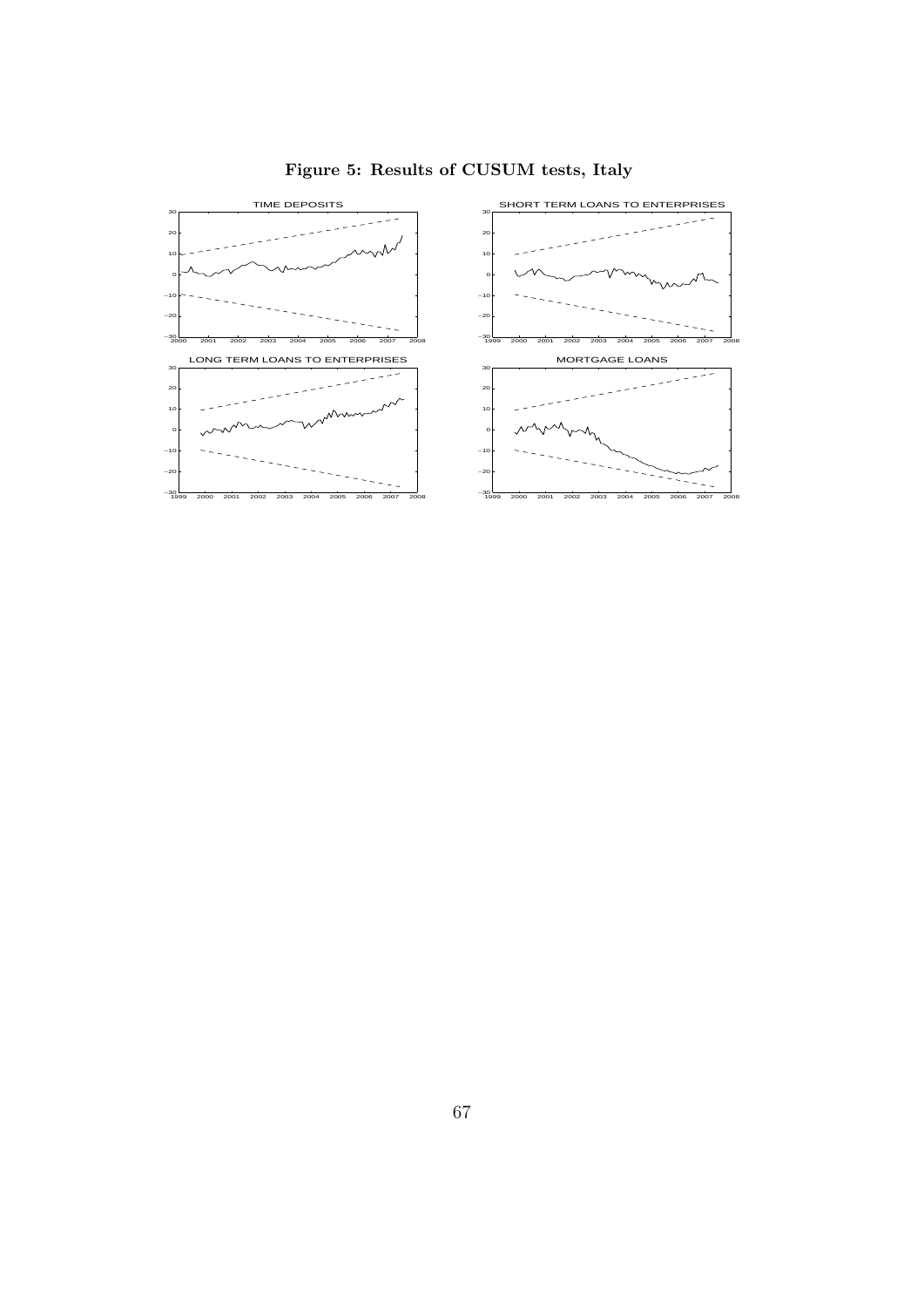

**Figure 6: Results of CUSUM tests, Spain**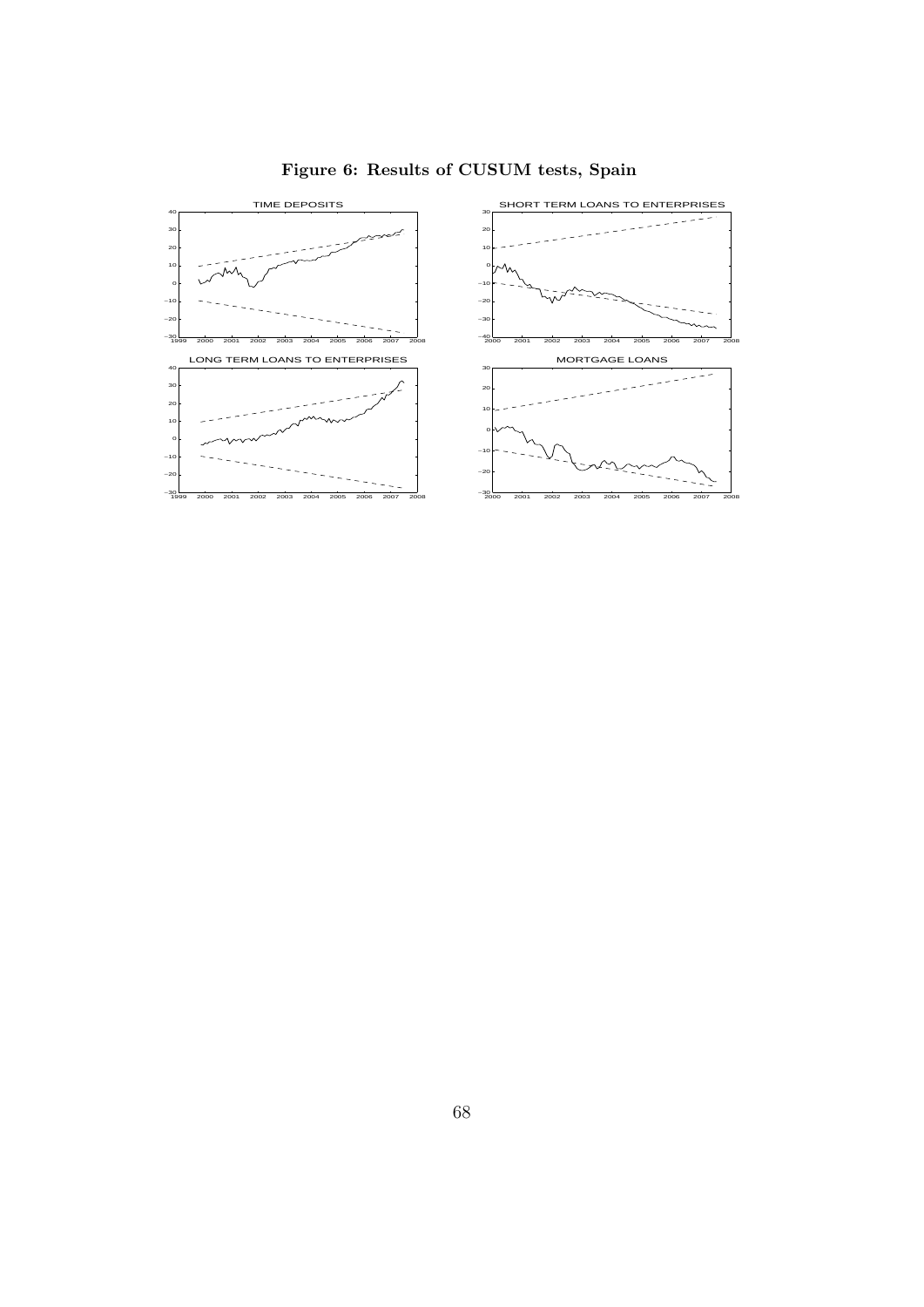

#### 0.9 1 1.1 1.2 1.3 1.4 1.5 1.6 1.7 1.8 0∟ 1 F 2F 3F 4 F 5 F 6 F 7ŀ 8 F ९ त 1 MONTH EURIBOR TO RATES ON LOANS TO NON−FINANCIAL CORPORATIONS, UP TO 1 YEAR INITIAL RATE FIXATION



1.1 1.2 1.3 1.4 1.5 1.6 1.7 1.8 1.9 0 1 H 2 F 3 F 4 F 5 F 6 **F** 7 F 8г 3 MONTH EURIBOR TO RATES ON LOANS TO NON−FINANCIAL CORPORATIONS, UP TO 1 YEAR INITIAL RATE FIXATION

1 MONTH EURIBOR TO RATES ON LOANS TO NON−FINANCIAL CORPORATIONS, 1−5 YEARS INITIAL RATE FIXATION



1 MONTH EURIBOR TO RATES ON LOANS TO NON−FINANCIAL CORPORATIONS, OVER 5 YEARS INITIAL RATE FIXATION



3 MONTH EURIBOR TO RATES ON LOANS TO NON−FINANCIAL CORPORATIONS, 1−5 YEARS INITIAL RATE FIXATION



3 MONTH EURIBOR TO RATES ON LOANS TO NON−FINANCIAL CORPORATIONS, OVER 5 YEARS INITIAL RATE FIXATION



69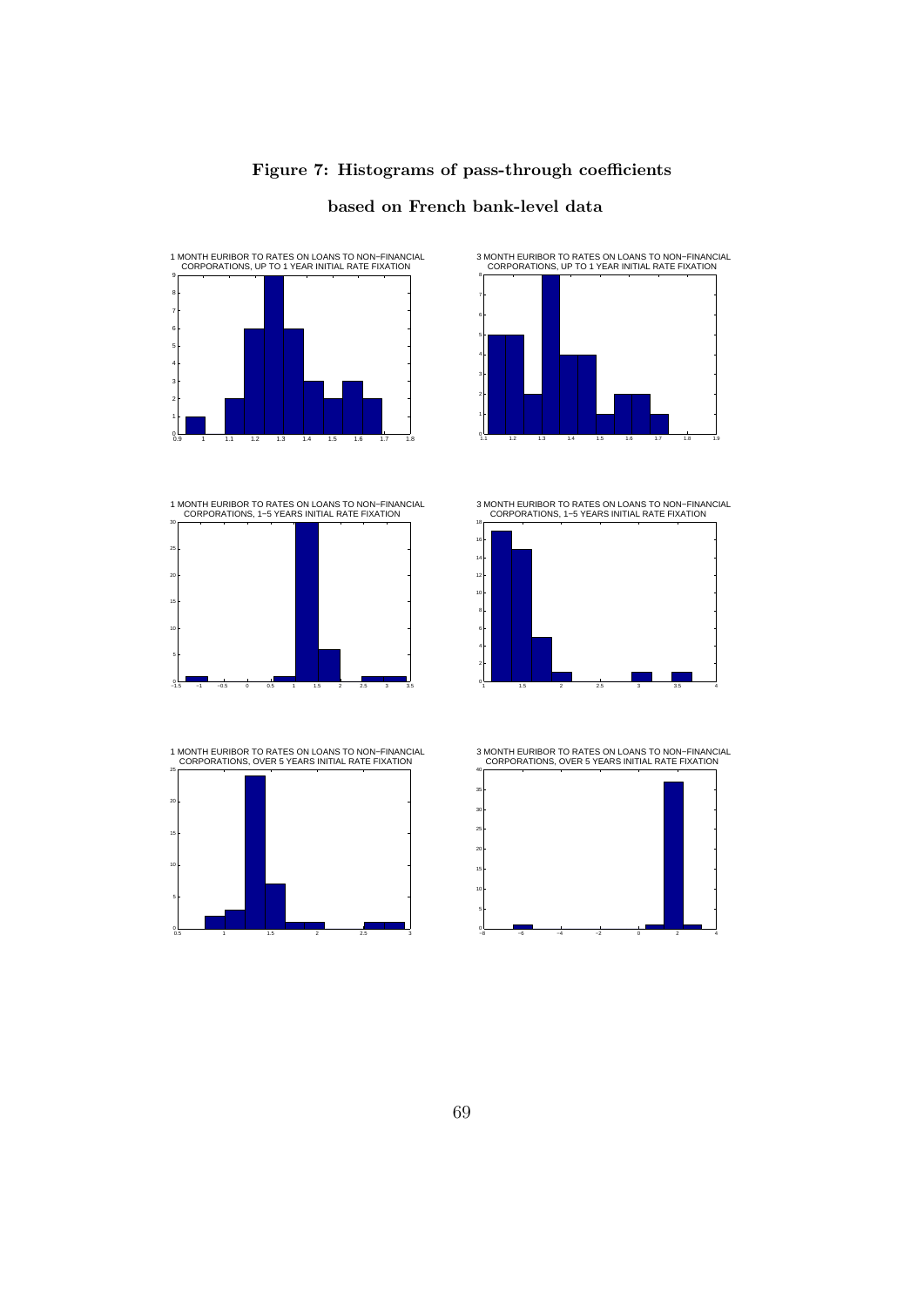

# **Figure 8: Histograms of pass-through coefficients based on French bank-level data**